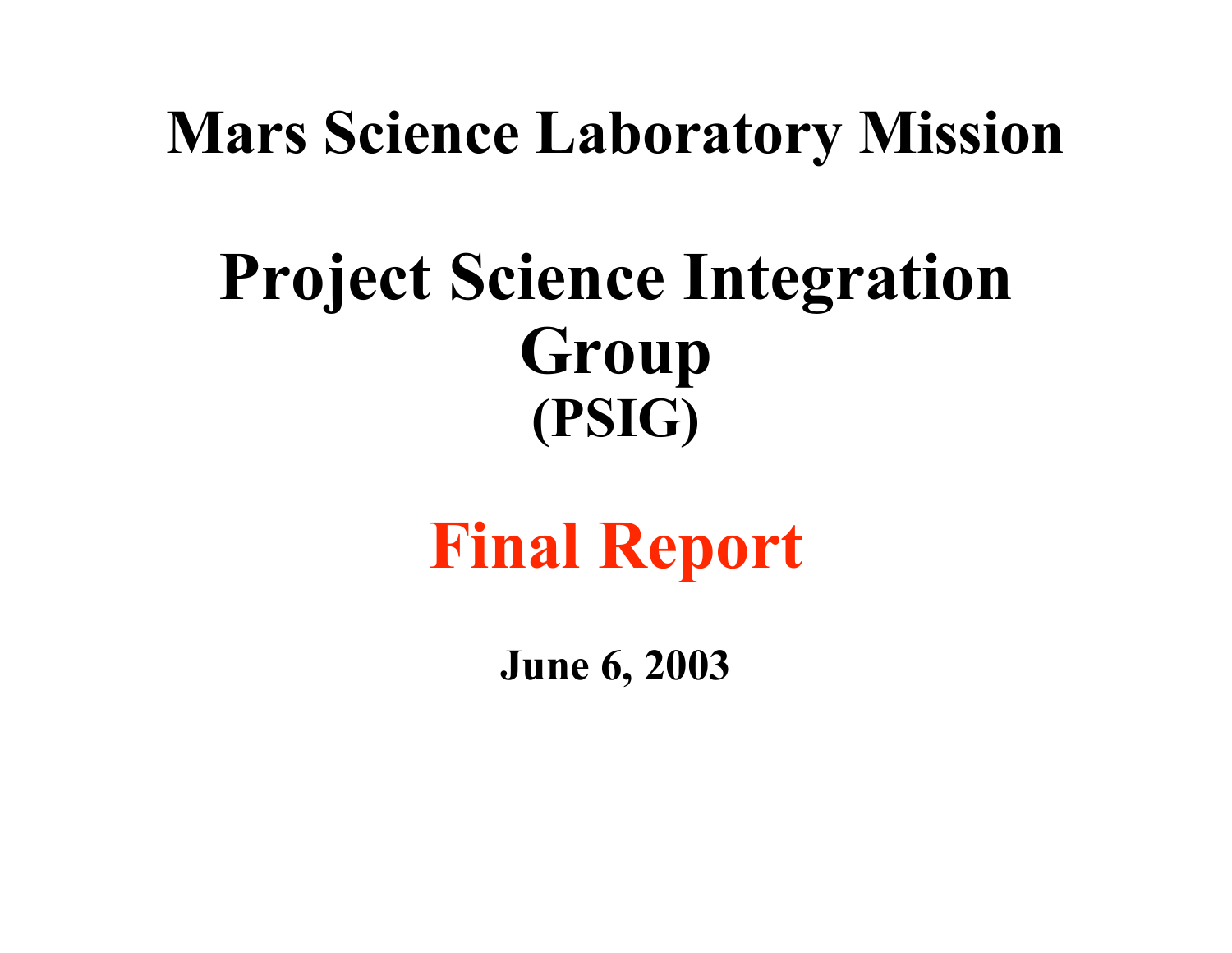# **MSL Project Science Integration Group Key Elements of Report**

#### **Page**

- **3. PSIG Charter**
- **5. Membership**
- **6. Report Summary**
- **8. Proposed MSL Science Objective**
- **10. Mission Options Evaluated**
- **12. Prioritized Mission Options**
- **13. Prioritized Science Measurements**
- **14. Analytical Lab Measurements**
- **17. Remote Sensing Suite Measurements**
- **19. Contact Suite Measurements**
- **20. MSL Objectives Are Traceable to Guidance From Other Groups**
- **21. MSL Payload**
- **23. Interdependence of Payload Elements**
- **25. Analytical Lab Precision Requirements**
- **28. Contact Suite Precision Requirements**
- **29. Additional Findings Related to MSL Mission Functionality**
- **37. Appendices**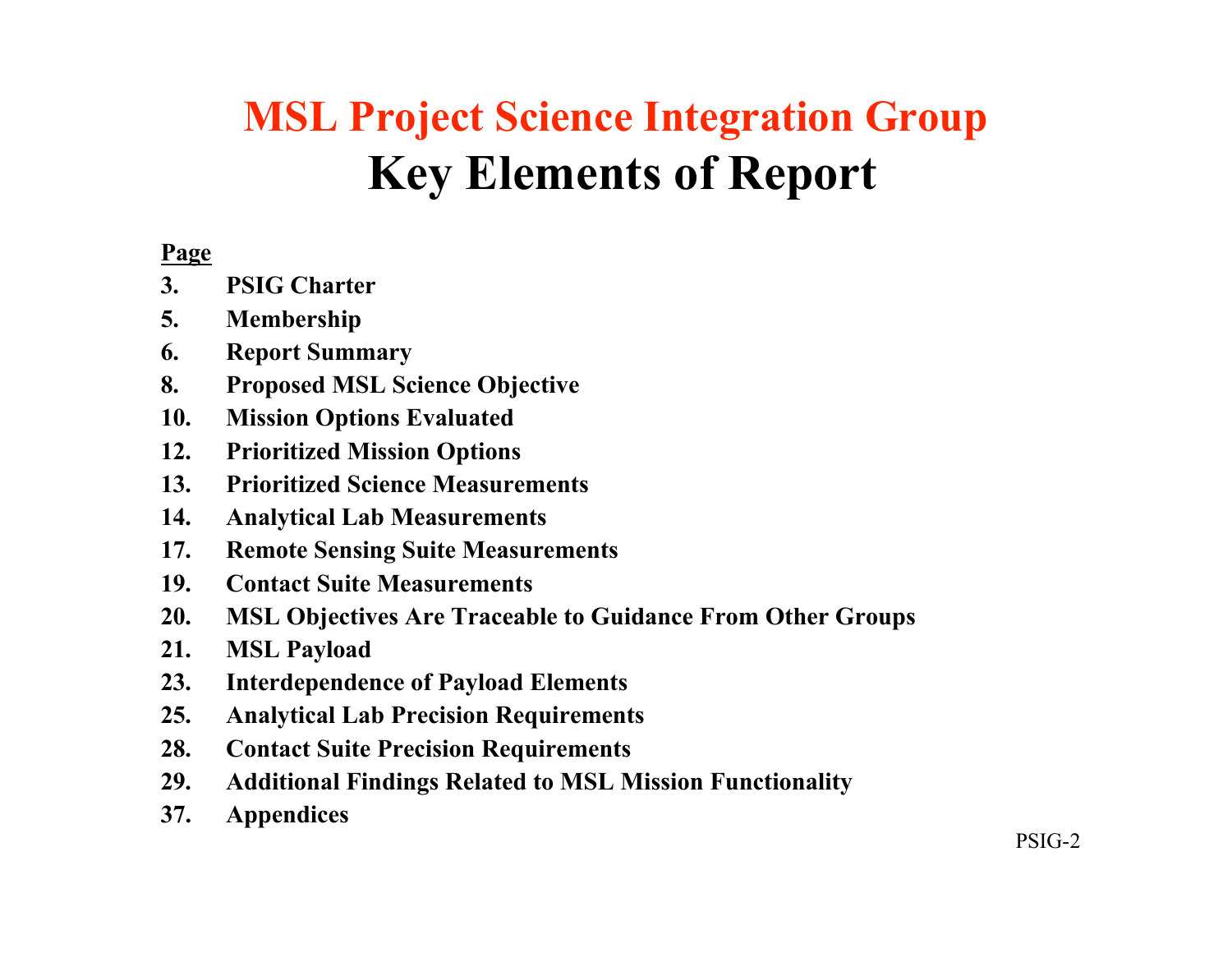# **MSL Project Science Integration Group Charter (1)**

- **Work with the MSL Project to define and prioritize options for scientifically exciting, implementable missions that follow Program directives and budget. (PSIG comprises scientists, MSL Project leadership, and mission engineers.)**
	- **Options will include candidate strawman payloads and surface mission capabilities (mobility, subsurface access, sample selection, acquisition, preparation, and analysis, and landing location), and any trades among them.**
	- **Summarize the types of astrobiology investigations that have high scientific priority for MSL, and assess the state of development of the requisite instruments against the mission schedule.**
	- **Guidance for this effort includes the 2001 SDT report, science objectives from the MEPAG report, and the MSPSG report on long-range planning and the linkage between MSL and MSR.**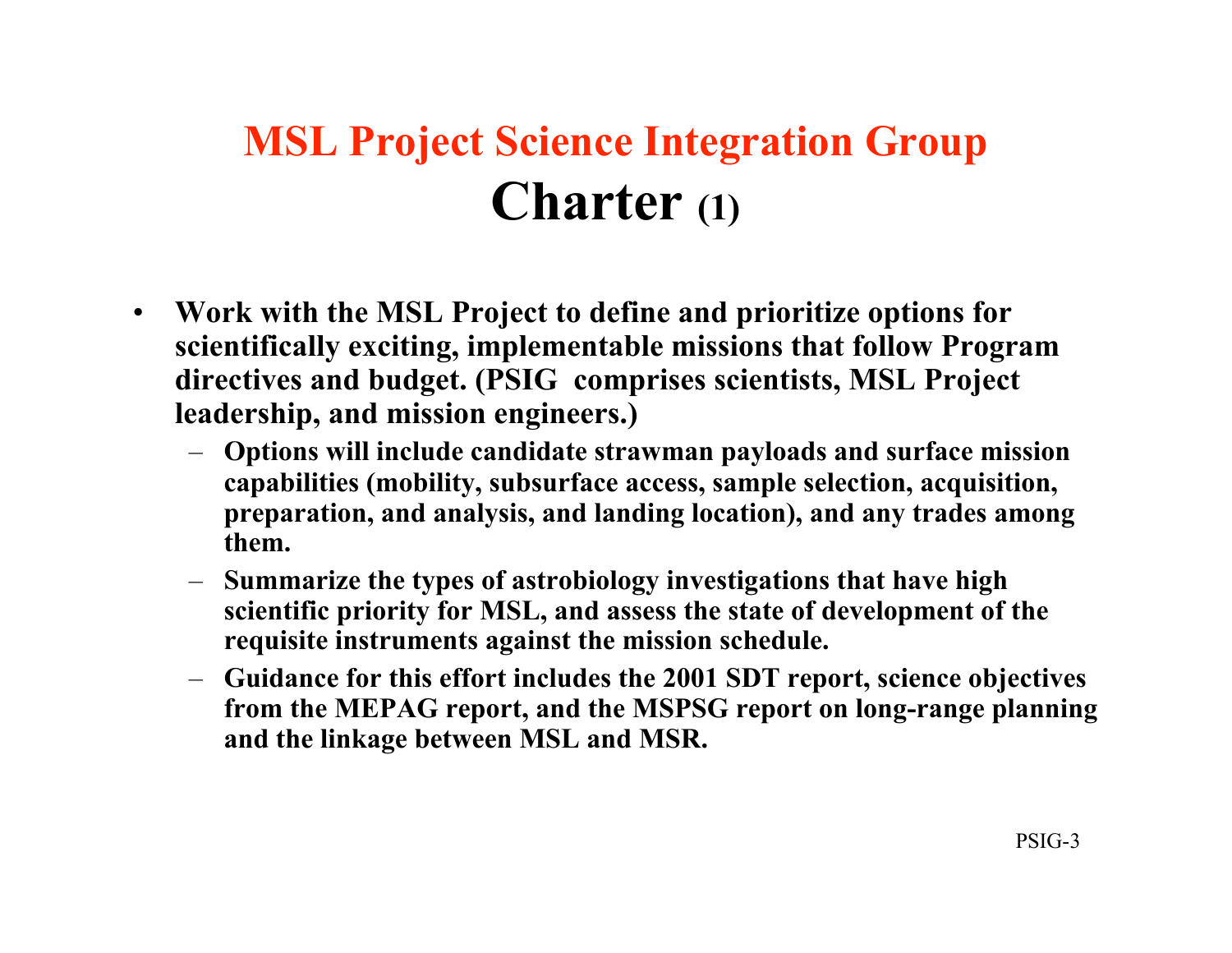# **MSL Project Science Integration Group Charter (2)**

- **Determine the traceability of the proposed mission concepts and their objectives to the prioritized goals, objectives, investigations, and measurements outlined in the MEPAG (July 2001) document and to the mission objectives outlined in the NRC Decadal Study.**
- **Resolve issue of whether there exists a common solution for sample preparation and distribution (SPAD) for ice-rich or rockonly sample types.**
- **Evaluate the "carbon provenance" issue raised at the February 2003 MEPAG meeting and whether the source of identified carbon-bearing materials, if any are detected, must be ascertained by MSL.**
- **Determine whether the MSL mission landing zone can be restricted to 60°N to 60°S.**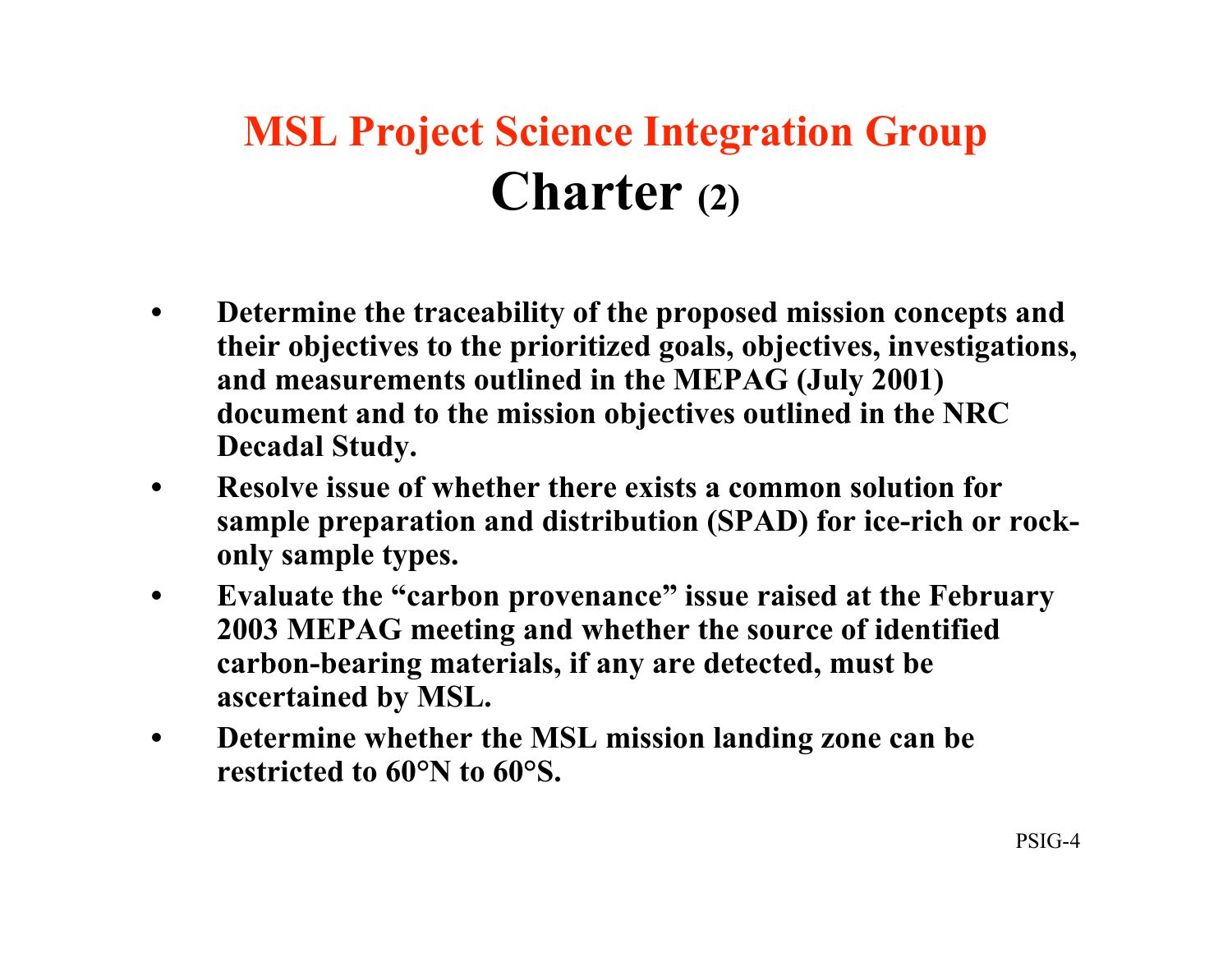# **Membership MSL Project Science Integration Group**

#### **Science Team**

Dan McCleese, JPL Jack Farmer, ASU David DesMarais, ARC Bruce Jakosky, U Colo. Gary Kocurek, U Texas Doug Ming, JSC Paul Mahaffy, GSFC Scott McLennan, SUNY David Paige, UCLA Jeff Taylor, U Hawaii Hunter Waite, U Mich.

Blue denotes PSIG co-chairs

#### **Project, Program, Ex-officio**

Frank Palluconi (MSL Proj. Sci.) Leslie Tamppari (MSL Dep. Proj. Sci.) Matt Golombek (ex-MSL Proj. Sci.) Mike Sander (MSL Proj. Mgr.) Jeff Simmonds (MSL Payload Mgr.) Charles Whetsel (Chief Eng.) Gentry Lee (Chief Eng.) Frank Jordan (Mgr. Adv. Plan.) David Beaty (Mars Sci. Office) Jim Garvin (NASA, Mars Lead Sci.) Bruce Banerdt (NetLander Co-I) Rich Zurek (PS, MRO) Support Marguerite Syvertson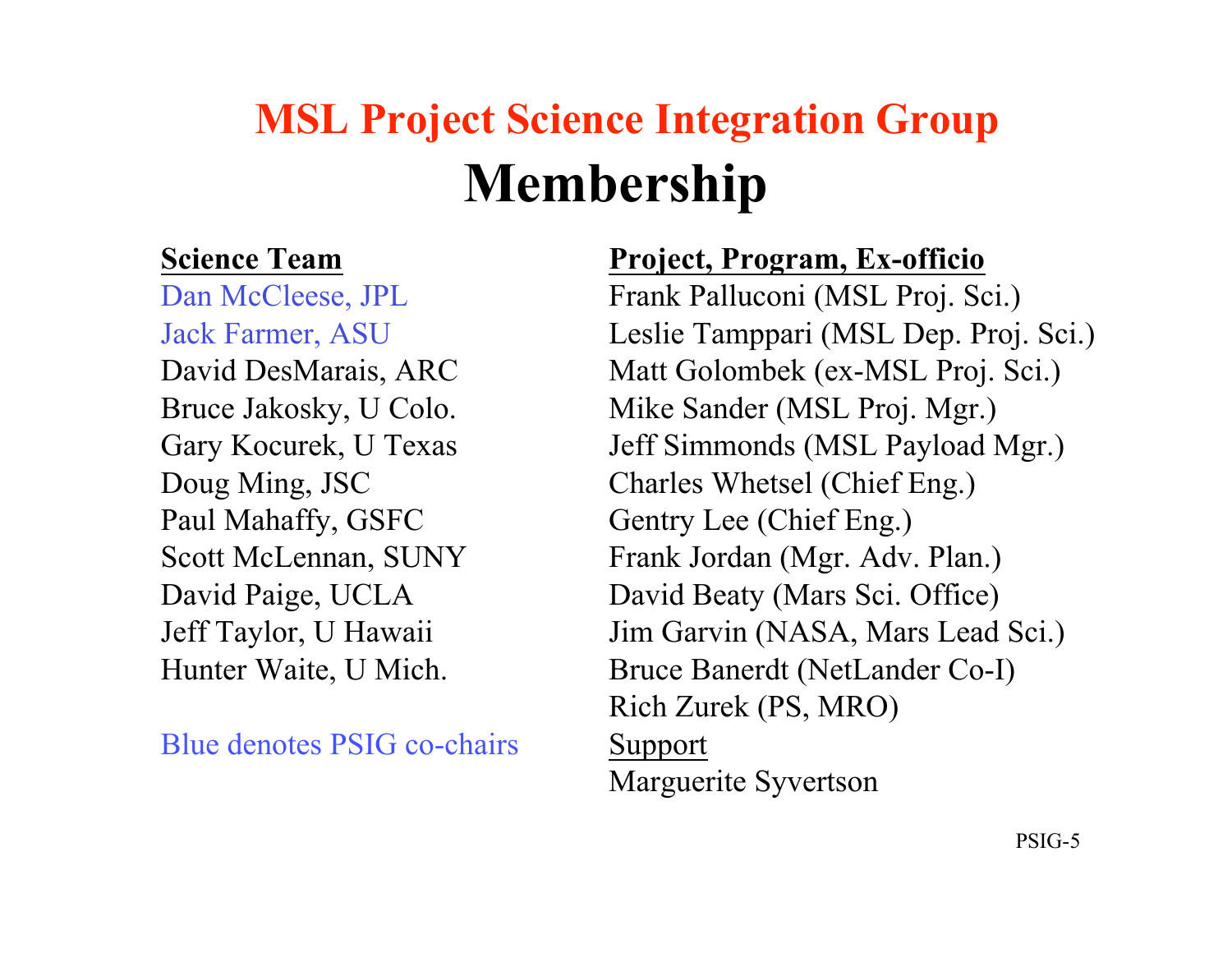# **MSL Project Science Integration Group Report Summary (1)**

#### **The PSIG and Mars Science Community Have Identified Scientifically Exciting** *(Breakthrough)* **Options for the 2009 MSL Mission.**

- **MSL '09 can be implemented with substantially reduced complexity and cost compared with the mission concept described by the MSL'07 Project and Science Definition Team.**
- **NASA should adopt** *Mars Habitability* **as the science goal for MSL.**
	- **Two scenarios are suggested for mission**
		- **Ancient Habitability: Highest priority mission;** *Enthusiastic support*
		- **Recent Habitability: Significantly lower priority;** *Supported*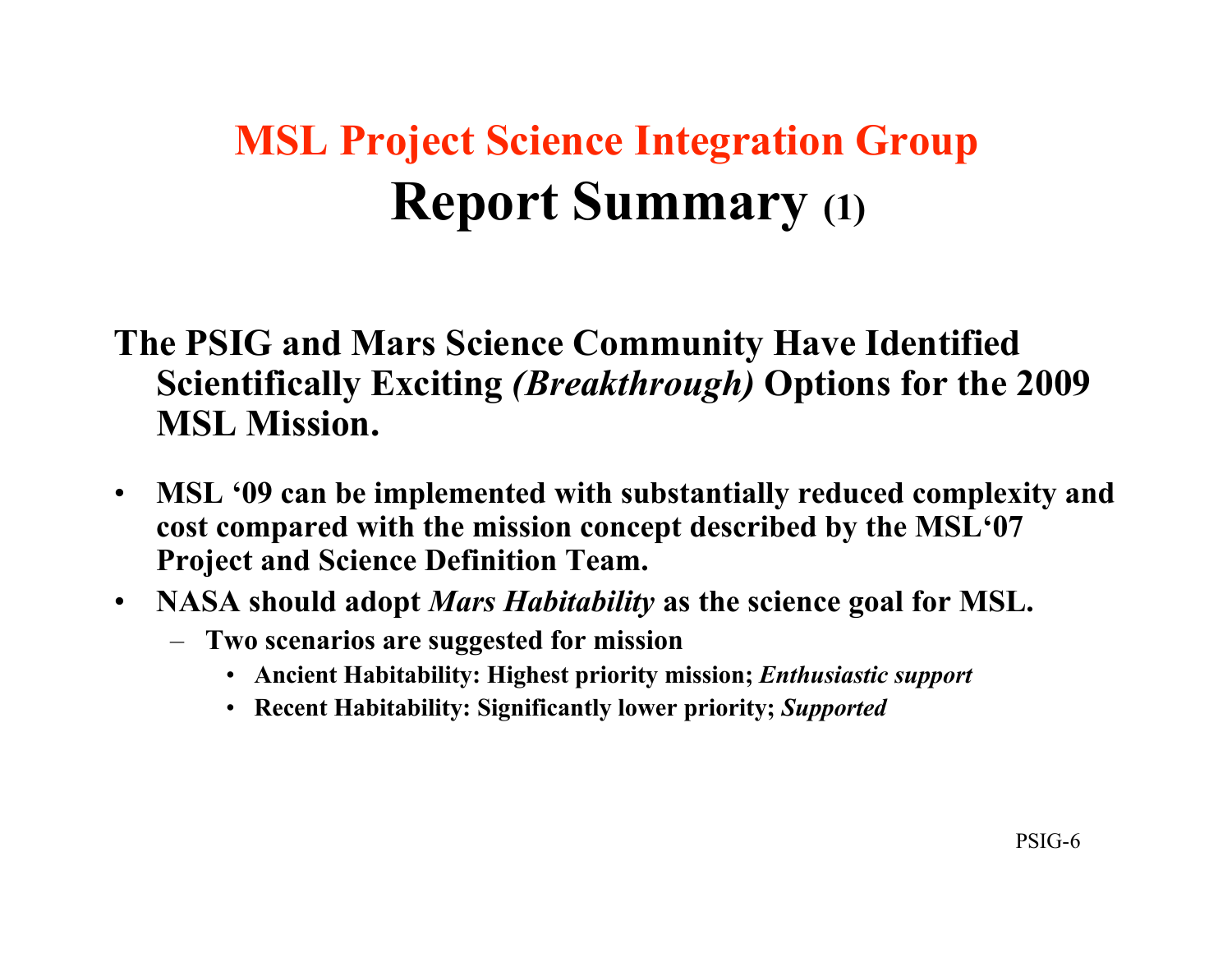# **MSL Project Science Integration Group Report Summary (2)**

- **MSL spacecraft definition is not sufficiently advanced to resolve other planning issues**
	- **The PSIG and the MSL Project doubt that the resources, as presented to PSIG, for MSL will be sufficient to fund the payloads needed to meet the science floors of scientifically supportable missions.**
- **The pool of** *in situ* **instruments likely to be flight-ready and that can meet the science floors of the suggested MSL missions is extremely limited.**
	- **If MSL is to be successful scientifically an aggressive program of advanced development of** *in situ* **instruments must be given high priority by NASA.**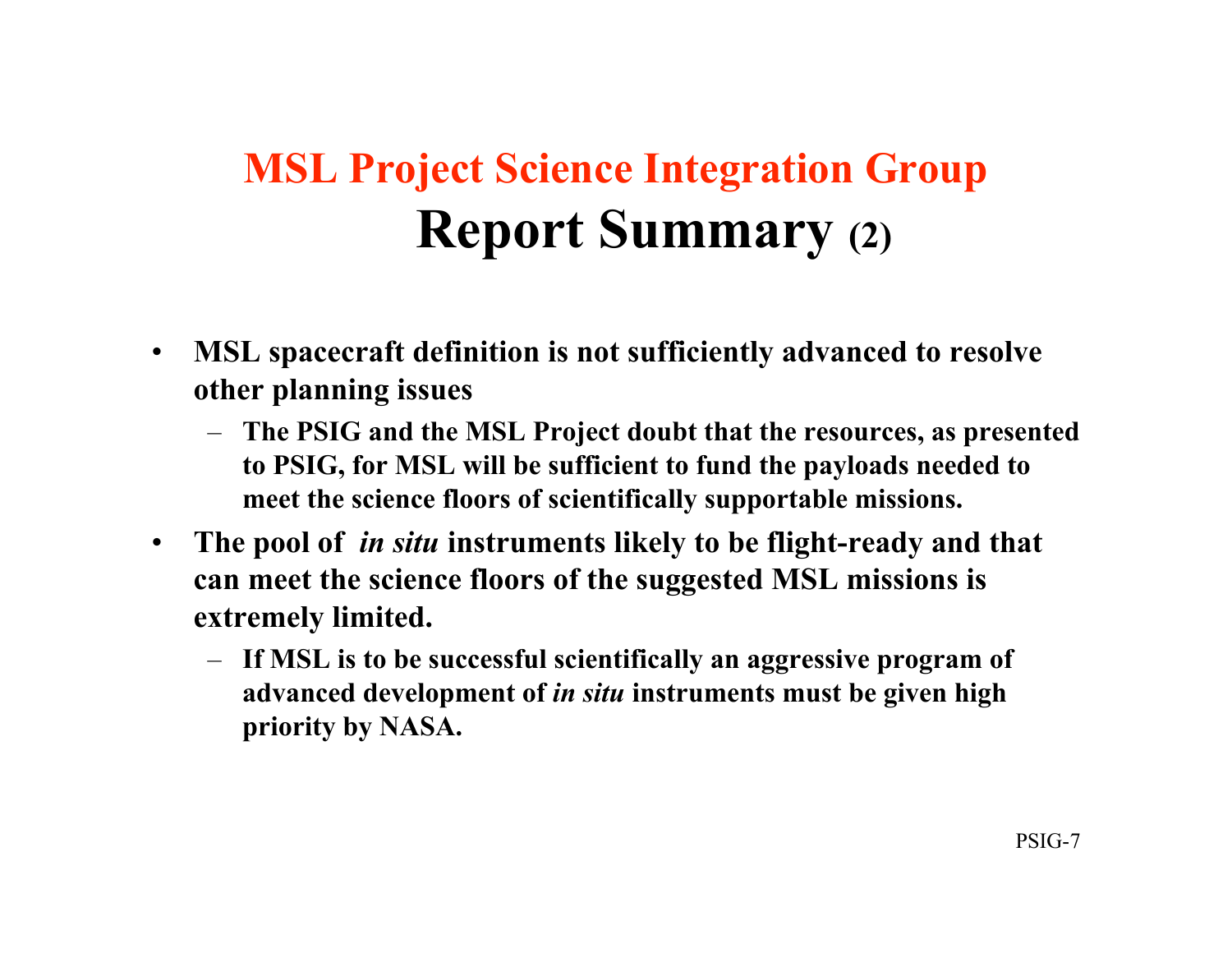**MSL Project Science Integration Group Proposed Science Objective: Mars Science Laboratory**

*Explore and Quantitatively Assess a Potential Habitat on Mars*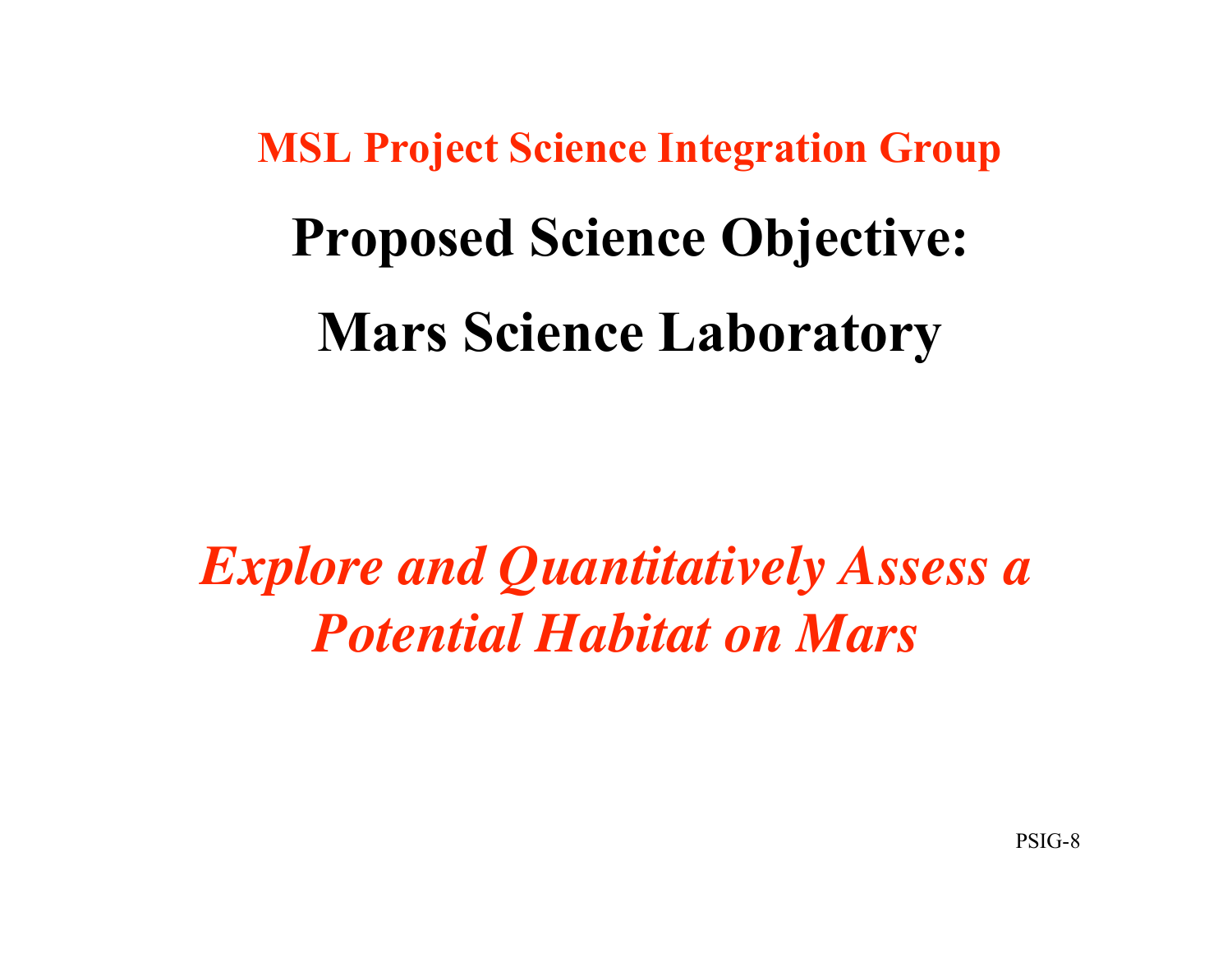# **MSL Project Science Integration Group MSL Science Investigations**

### **Scientific Investigations Required to Achieve Objective:**

- **A. Assess the biological potential of at least one target environment (past or present).**
	- **i. Determine the nature and inventory of organic carbon compounds.**
	- **ii. Inventory the chemical building blocks of life (C, H, N, O, P, S).**
	- **iii. Identify features that may record the actions of biologically-relevant processes.**
- **B. Characterize the geology of the landing region at all appropriate spatial scales.**
	- **i. Investigate the chemical, isotopic, and mineralogical composition of martian surface and near-surface geological materials.**
	- **ii. Interpret the processes that have formed and modified rocks and regolith.**
- **C. Investigate planetary processes that influence habitability.**
	- **i. Assess long-timescale (i.e., 4-billion-year) atmospheric evolution processes.**
	- ii. Determine present state, distribution, and cycling of water and CO<sub>2</sub>.

*Note: This is not a prioritized list. PSIG judges these investigations to be the science floor for MSL.*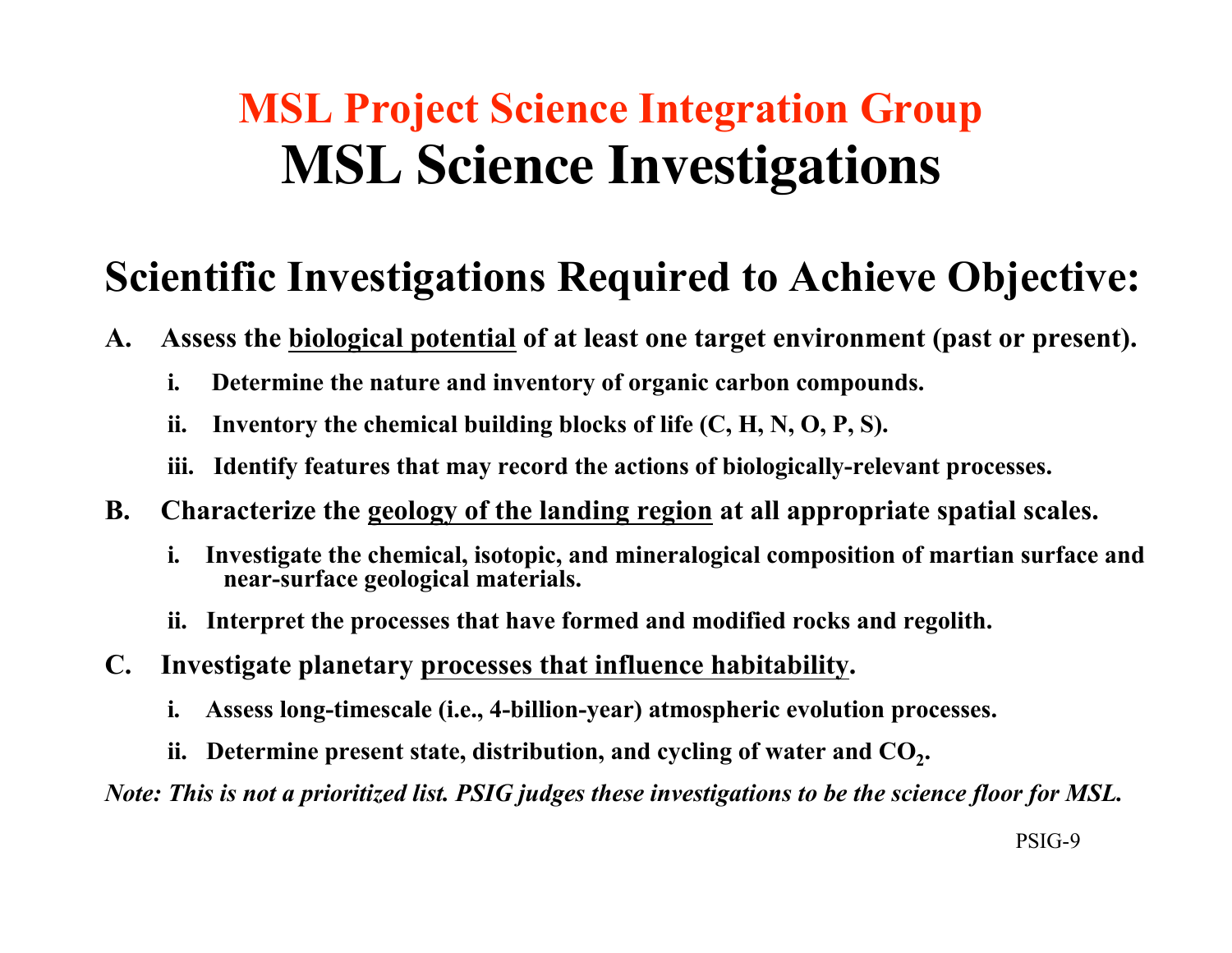# **MSL Project Science Integration Group Mission Options Evaluated**

#### **MSL Mission Options for Implementing Investigations**

#### • **Ancient Habitability Mission**

- **Biological potential**
- **Geology of the landing region**
- **Processes that influence habitability**

#### • **Recent Habitability Mission**

- **Biological potential**
- **Geology of the landing region**
- **Processes that influence habitability**
- **Recent Climate Mission**
	- **Processes that influence habitability**

#### Rover /Analytical Payload

Rover /Analytical Payload



PSIG-10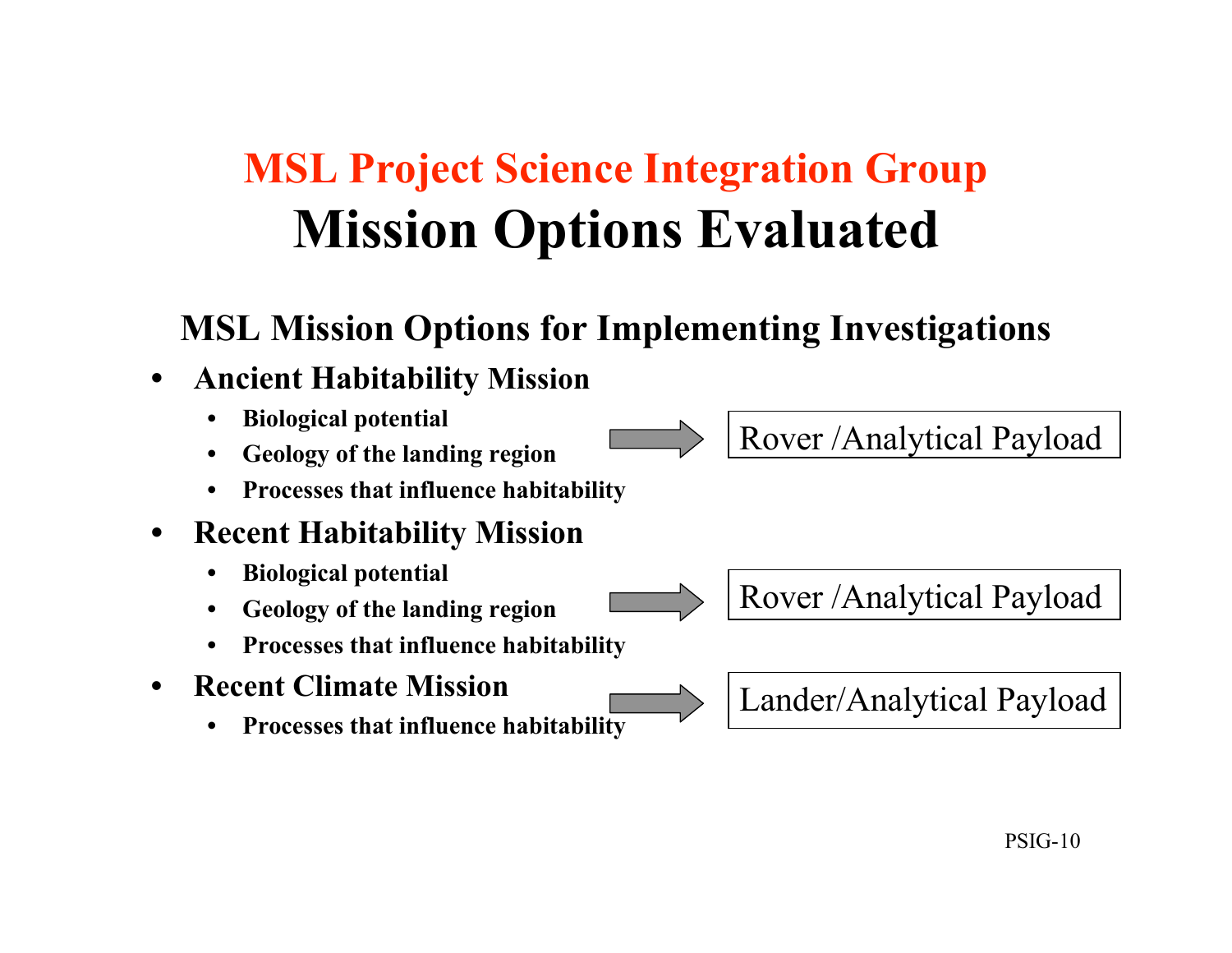# **MSL Project Science Integration Group Attributes of MSL Mission Options**

#### • **Ancient Habitability Mission**

- **Focus on past life and past habitats**
	- **Layered sedimentary deposits**
	- **Hydrothermal deposits**
- **Mid-latitude landing site**
- **Rover to reach and explore target terrains**

#### • **Recent Habitability Mission**

- **Focus on recent/present life and habitats**
	- **Polar Layered Deposits**
	- **Polar Cap Edge**
	- **Active hydrothermal system**
	- **Liquid Water**
- **Primarily polar landing site (some mid-latitude)**
- **Rover to reach and explore target terrains**

#### • **Recent Climate Mission**

- **Focus on understanding present climate**
	- **High latitude or polar water ice cap**
- **Polar landing site**
- **Fixed lander with vertical mobility via drill**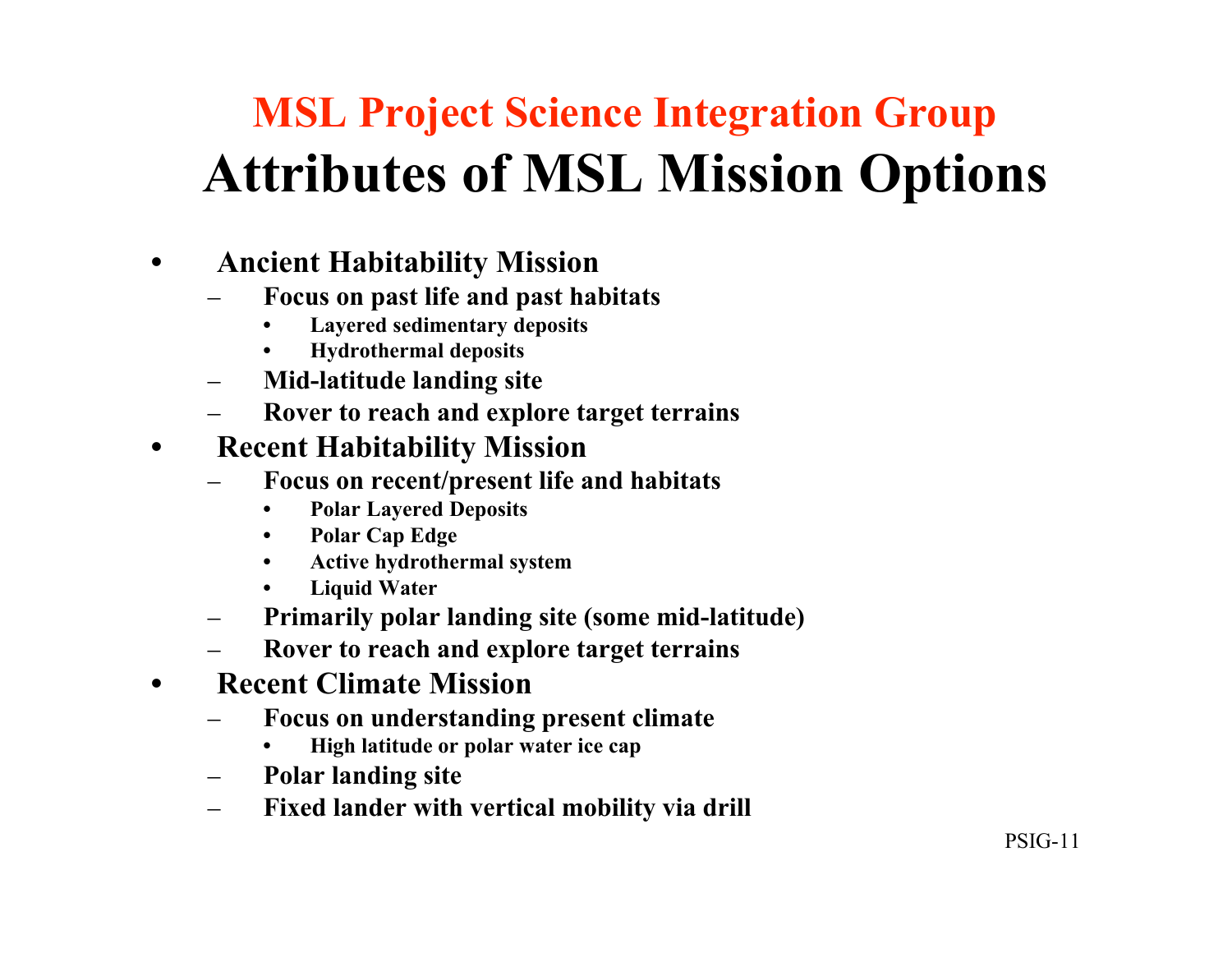# **MSL Project Science Integration Group Prioritized Mission Options**

#### **1. Ancient Habitability Mission**

- **Highest Priority Mission Option** (Enthusiastically supported by PSIG)
	- Exceptional science supportive of "Follow the Water" and MEPAG goals in astrobiology, climatology and geology.
	- High probability of scientific success

### **2. Recent Habitability Mission**

- **Significantly Lower Priority** (Supported by PSIG)
	- In this decade, we seek to understand the history of habitability in order to better assess the biological potential of Mars over time.

### **3. Recent Climate Mission**

- **Marginally Viable** (Not supported by majority of PSIG members)
	- Static lander in N. polar region would address an insufficient portion of Mars Program objectives to justify this large core mission.
	- *PSIG conclusion: Further work on this option would not be productive.*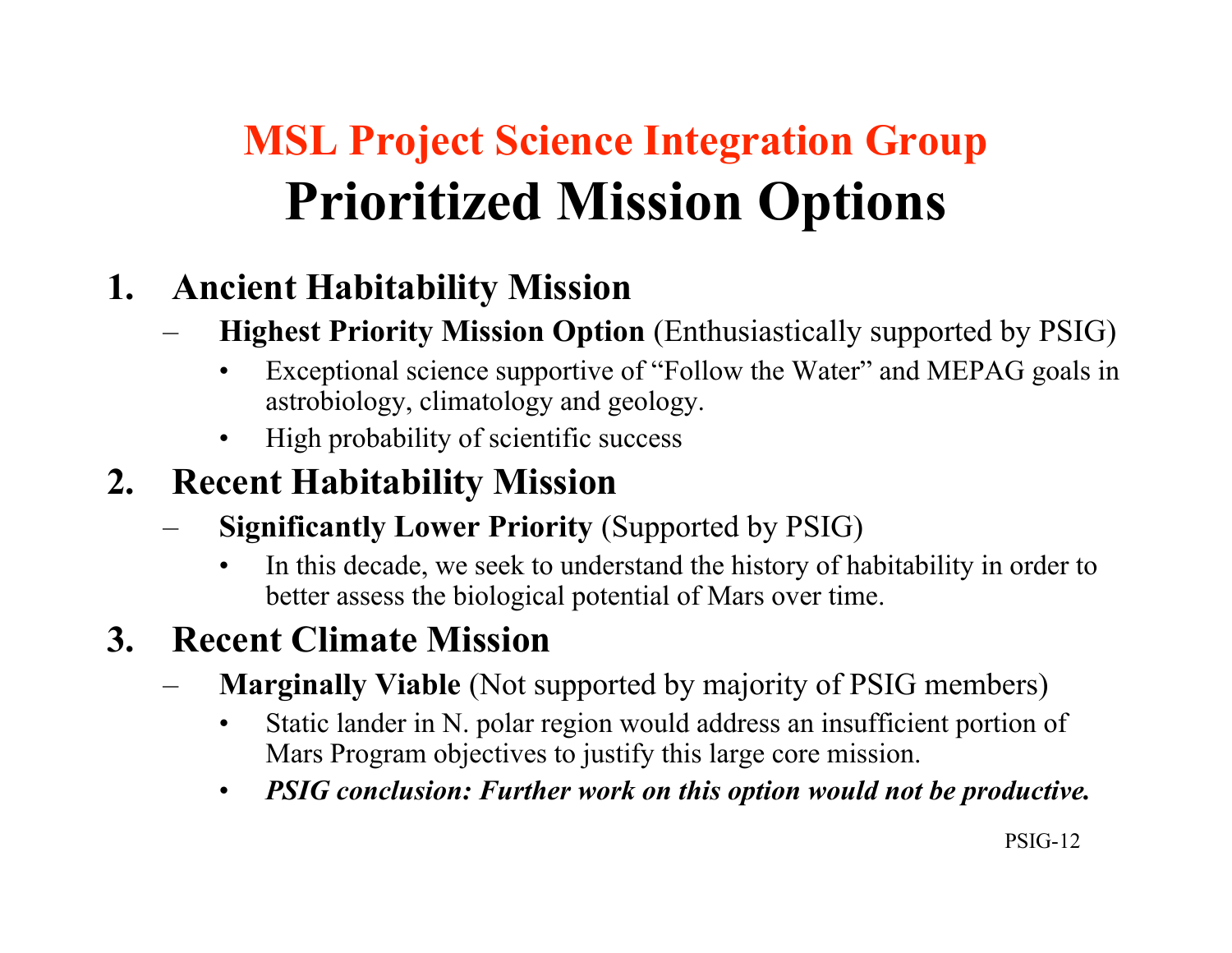**MSL Project Science Integration Group**

# **Prioritized Science Measurements**

The following section describes:

- **Analytical Laboratory**
- **Remote Sensing Suite**
- **MSL Remote Sensing Suite**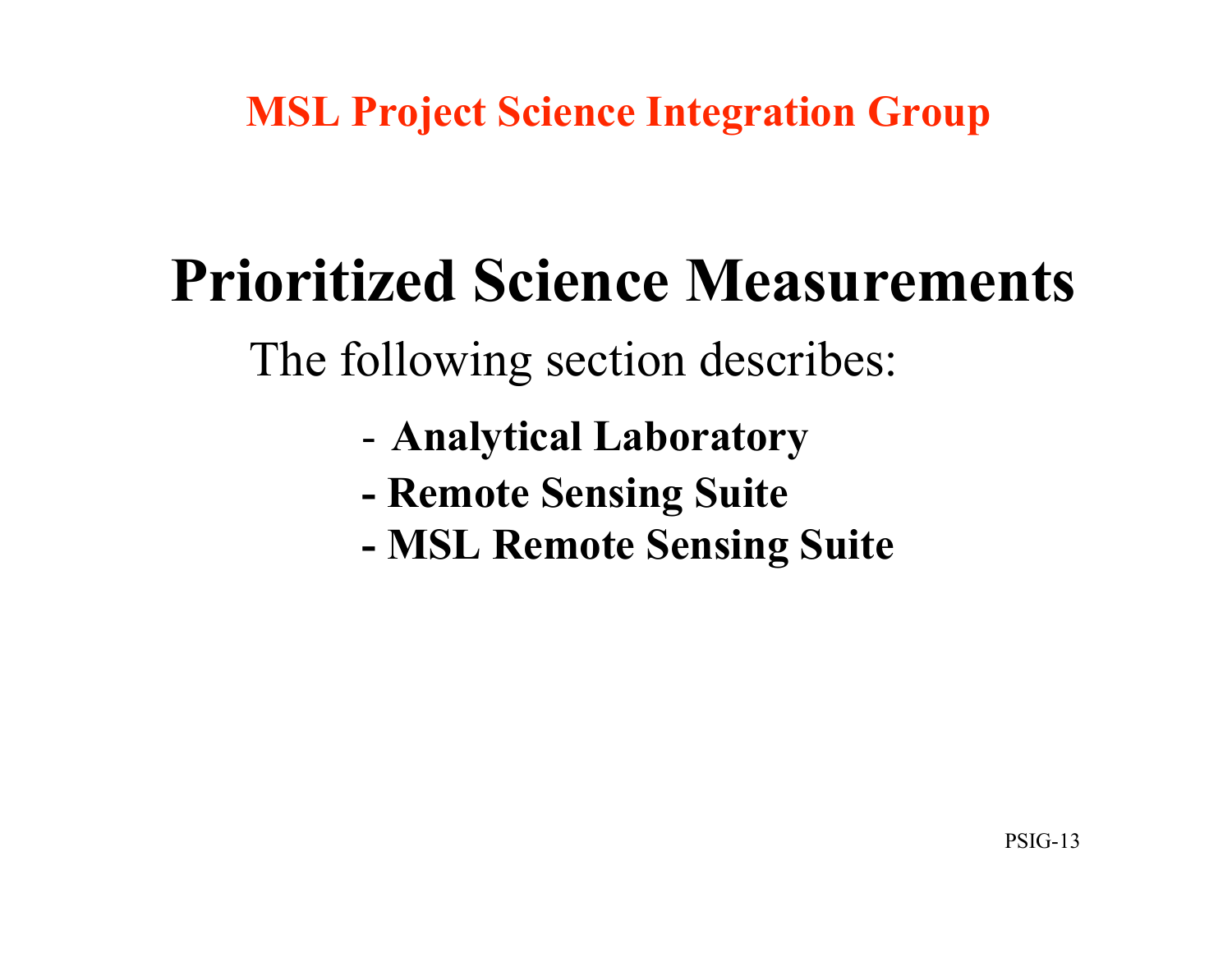# **MSL Project Science Integration Group Analytical Laboratory**

**Essential Measurements**

#### **Approximate priority order**

- **1. Nature, abundance, oxidation state, and isotopic properties of carbon compounds (organic and inorganic) over a range of molecular weights (depending on landing site: soils, ices, or interiors of rocks).**
- **2. Definitive mineralogy and chemical composition (emphasize aqueous processes).**
- **3. Molecular configuration and isotopic composition of elements other than C relevant to life (H, N, O, P, S) in rocks, soils, and the atmosphere (possibly ice).**
- **4. Noble gas concentrations and isotope ratios.**
- PSIG-14 **5. Microscopy (basic geologic context, and record possible morphological biosignatures).**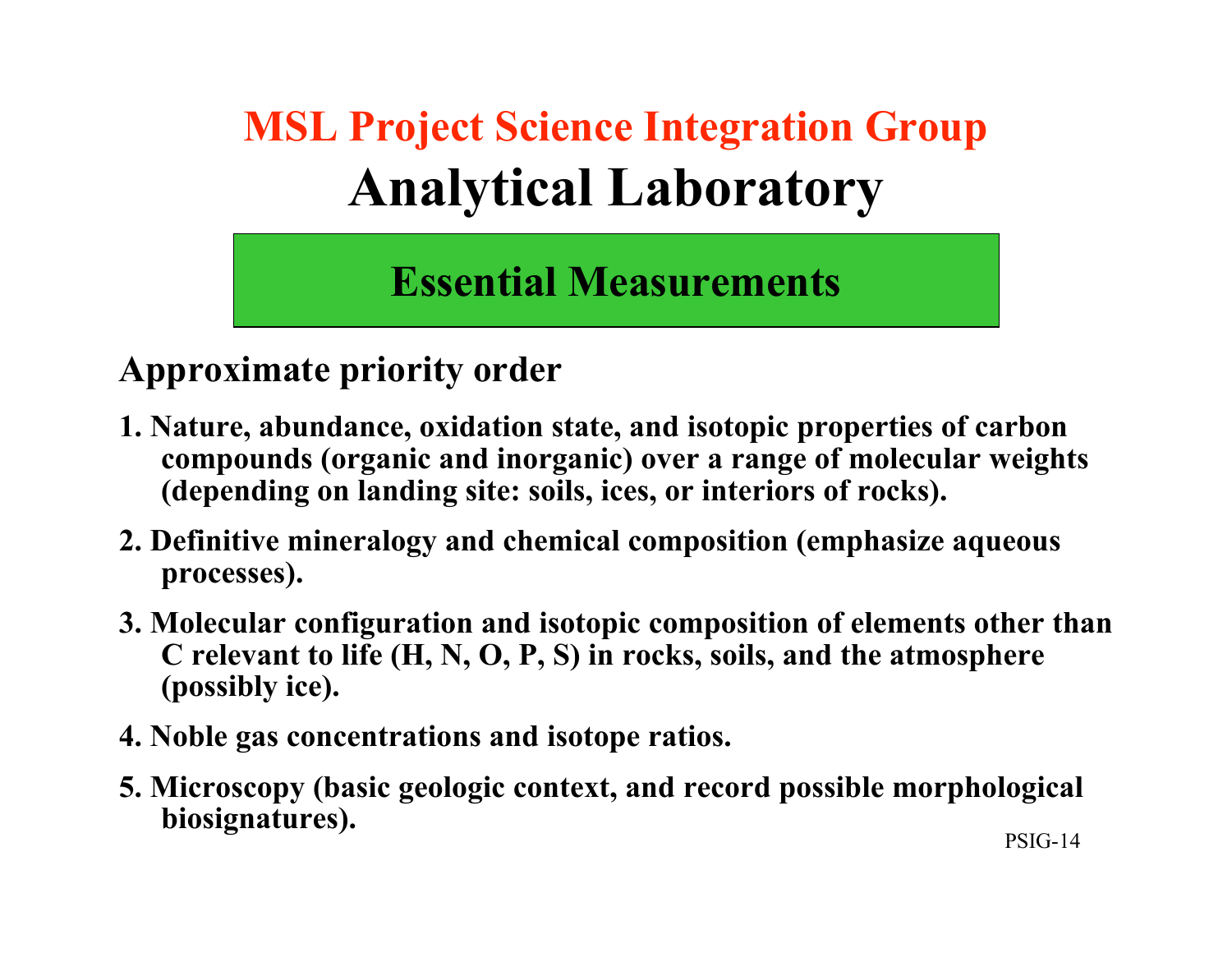# **MSL Project Science Integration Group Analytical Laboratory**

### **Very Important Measurements**

#### **Approximate priority order**

- **6. Abundance and oxidation state of Fe, Mn and other redox sensitive metals, as a basis for understanding the range of potential energy sources available to support biological systems and for inferring geochemical cycles.**
- **7. Martian surface oxidation chemistry, oxidation profile with depth, and characterize surface heterogeneity**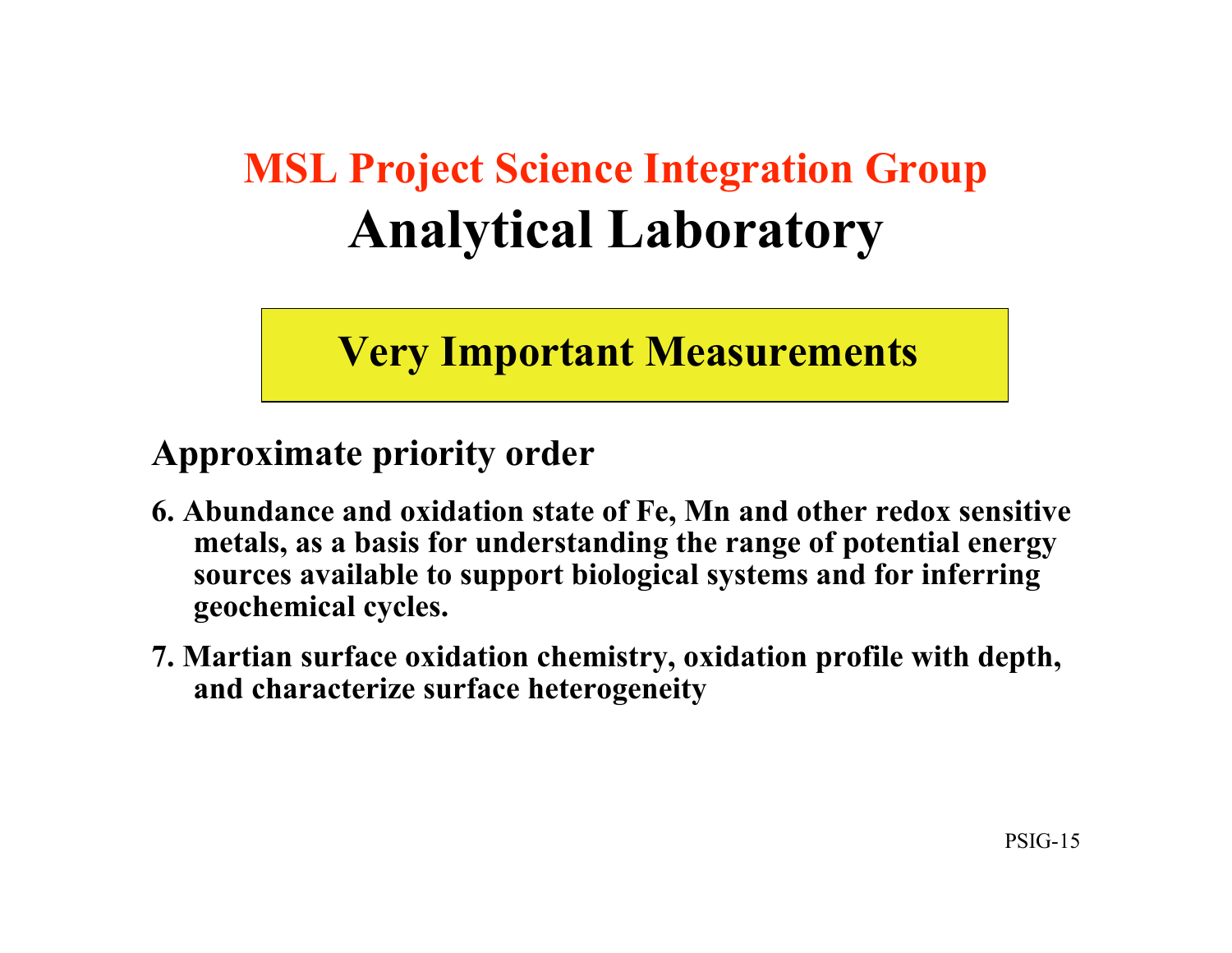# **MSL Project Science Integration Group Analytical Laboratory**

### **Desirable High Risk Measurements**

#### **Approximate priority order**

**8. Highly specific searches and hypothesis-driven measurements of chemistry and molecular processes (e.g. search for specific biomarkers).**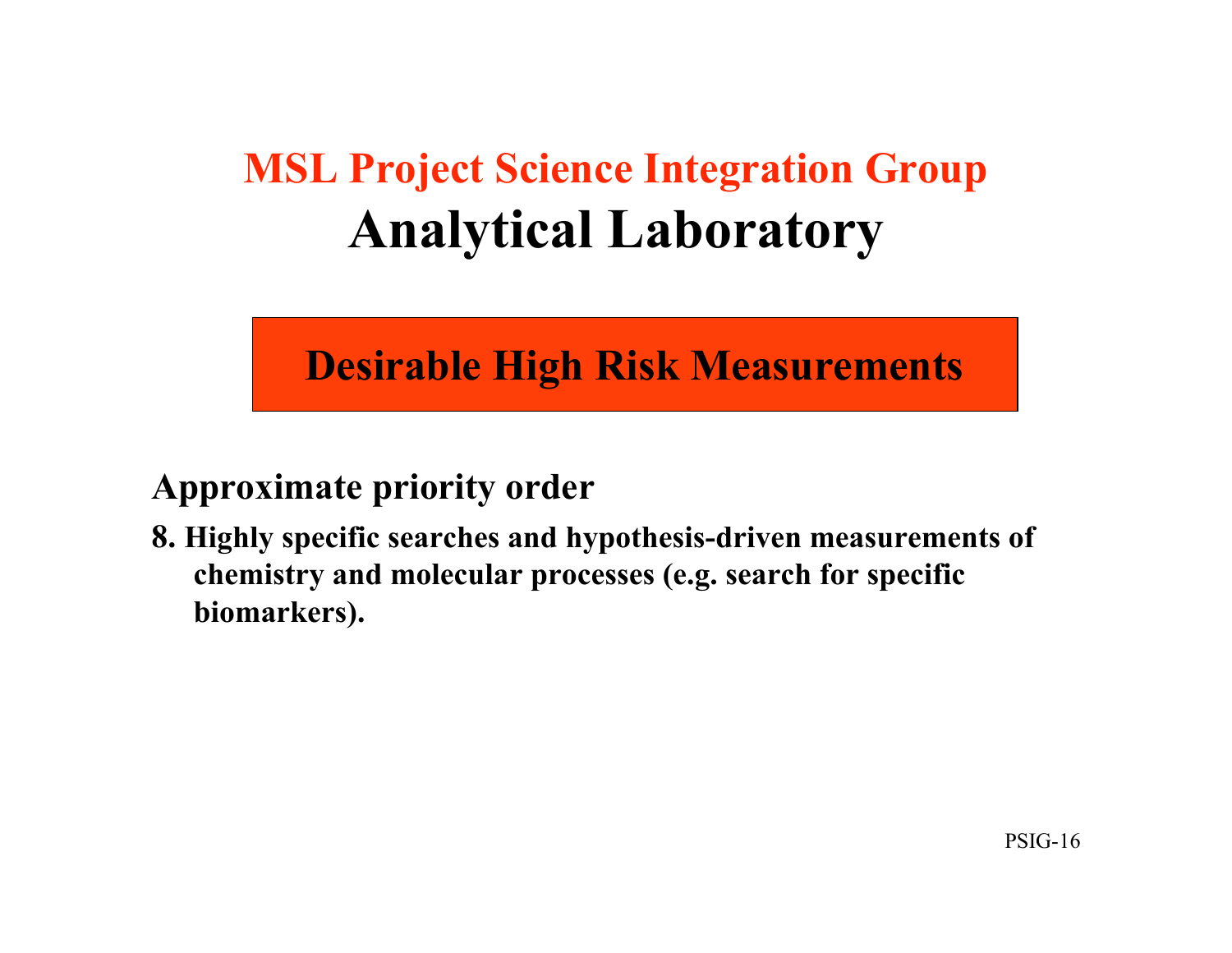# **MSL Project Science Integration Group Remote Sensing Suite**

### **Essential Measurements**

#### **Approximate priority order**

- **1. Geological context and site reconnaissance in the form of multicolor stereo images.**
- **2. Distinguish rock types (e.g. mineralogy) and recognize and prioritize potential sampling sites.**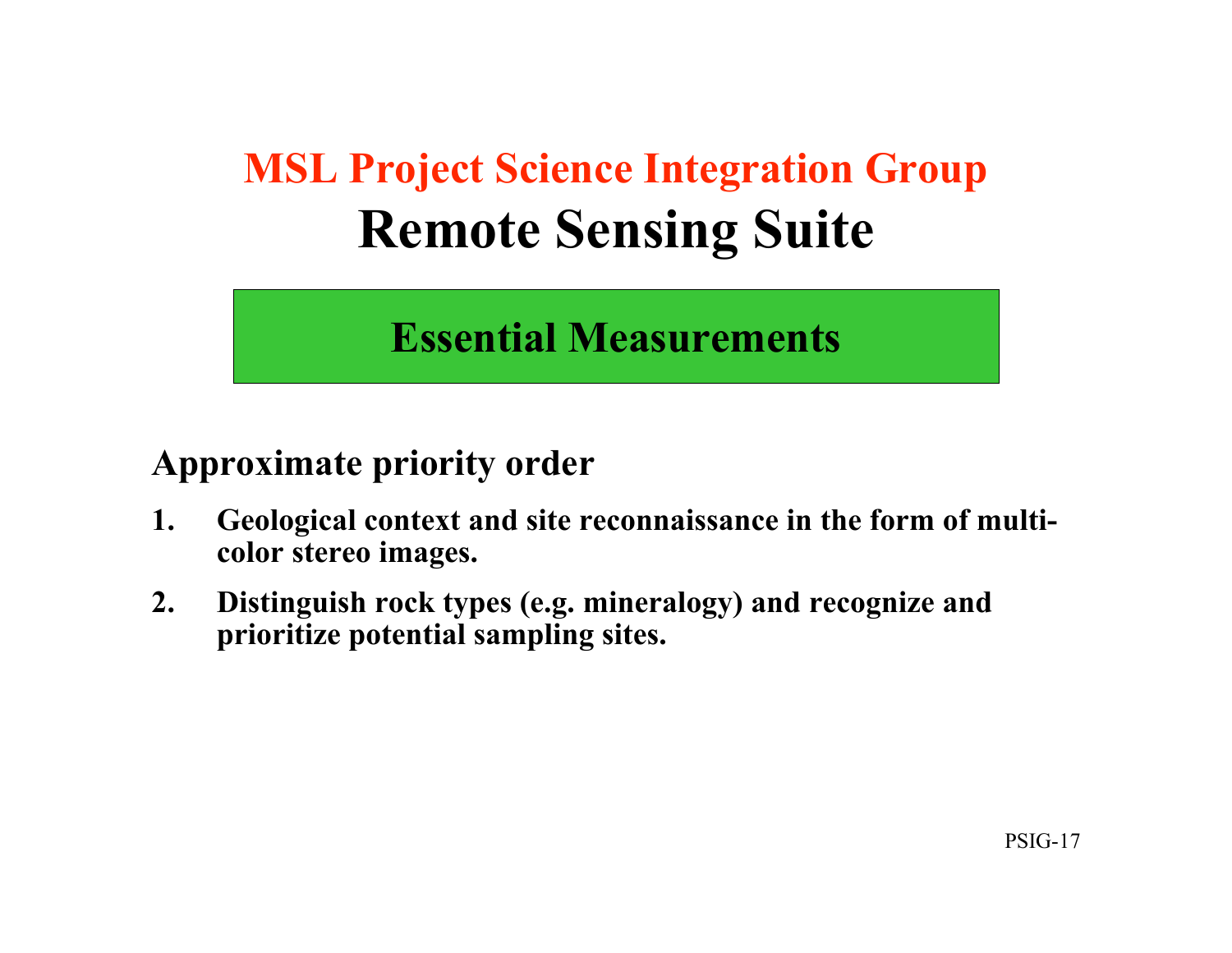# **MSL Project Science Integration Group Remote Sensing Suite**

### **Very Important Measurements**

#### **Approximate priority order**

**3. Subsurface hydrogen (to a depth of 1-2 m).**

– **Direct follow-up to Odyssey discoveries.**

### **Desirable Measurements**

**4. Images of distant objects at resolutions from cm's to m's**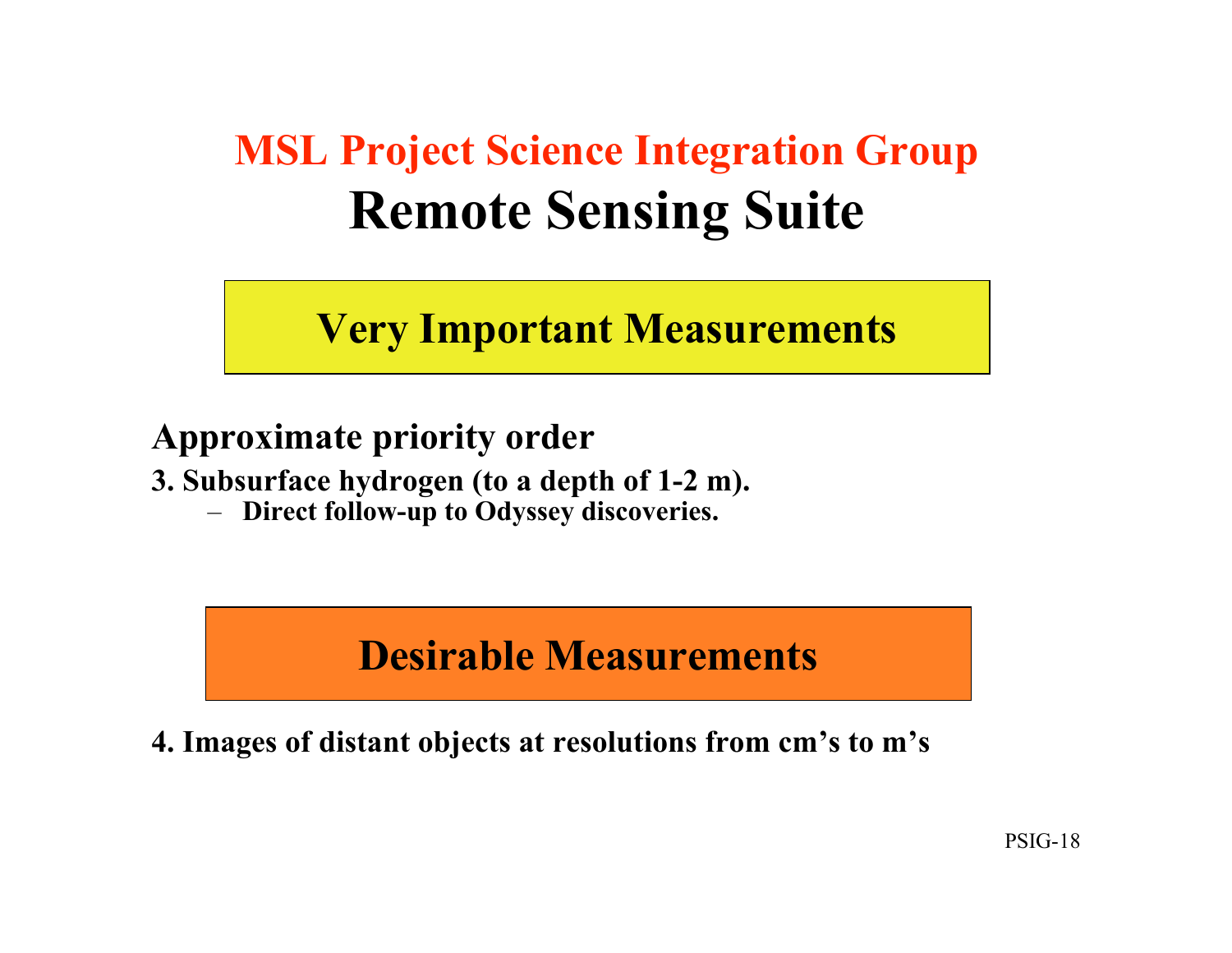# **MSL Project Science Integration Group Contact Instrument Suite**

## **Essential Measurements**

#### **Approximate priority order**

- 1**. Rapid mineralogy of undisturbed samples as input to sample selection for the Analytical Laboratory.**
- **2. Imaging for context in color and at hand-lens resolution.**

#### **Very Important Measurements**

- **3. Bulk chemistry of undisturbed samples for sample selection.**
- **4. Iron mineralogy of undisturbed samples.**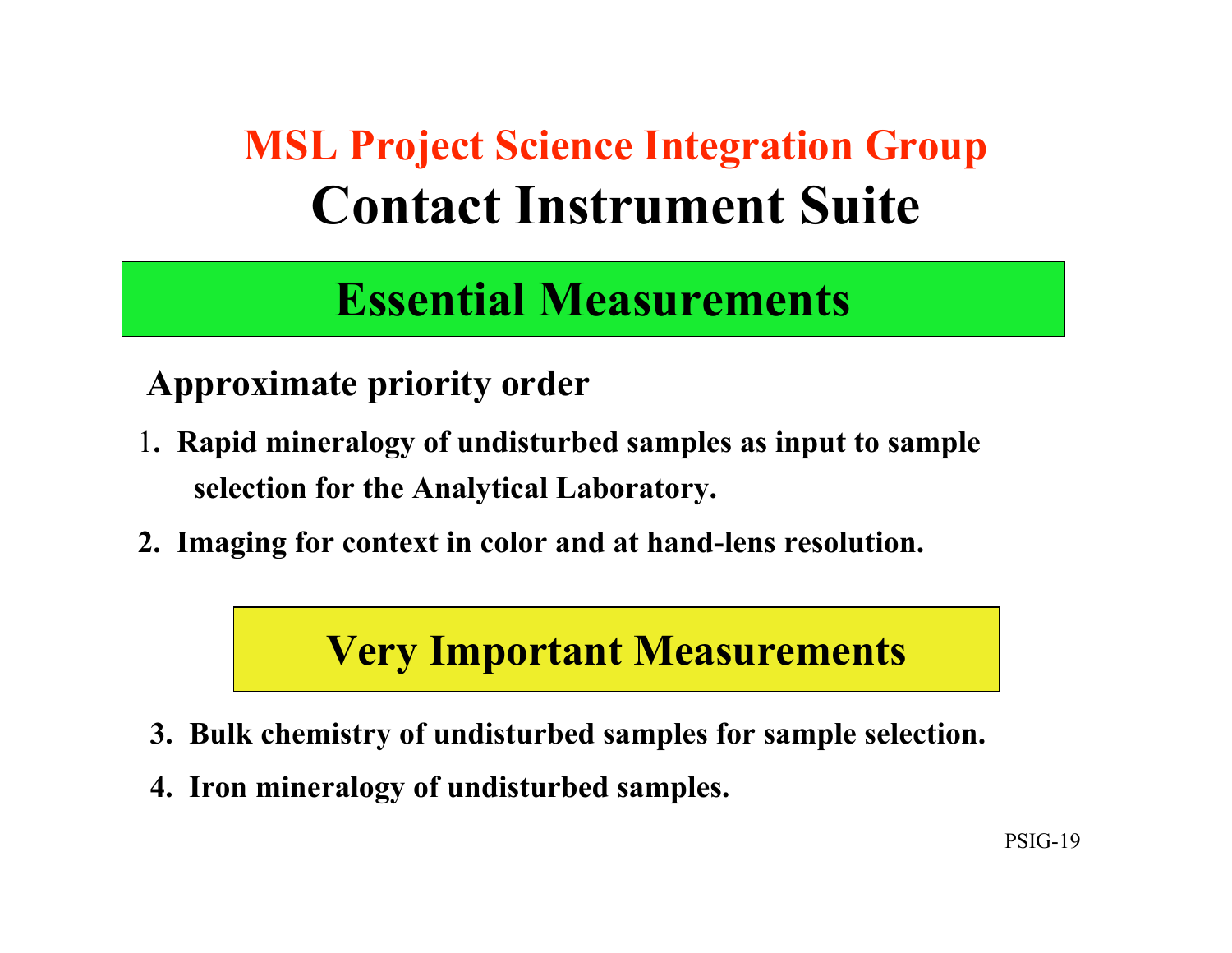# **MSL Project Science Integration Group MSL Objectives Are Traceable to Guidance From Other Groups**

#### **PSIG's Science Objectives for MSL Are Consistent With Those Proposed by Other Science Committees**

- NRC "Next Decadal Survey" (2002) recommended MSL science objectives will be accomplished if NASA adopts the PSIG mission objectives for Ancient or Recent Habitability.
	- A single exception is the Next Decadal Survey objective "Volatile Evolution" which is not included in the PSIG Ancient Habitability Mission. That mission's focus on ancient Mars made volatile evolution a lesser priority.
- NASA's Mars Exploration Program Analysis Group (MEPAG) prioritized objectives for future Mars exploration. PSIG's objectives for MSL are all high priority MEPAG objectives.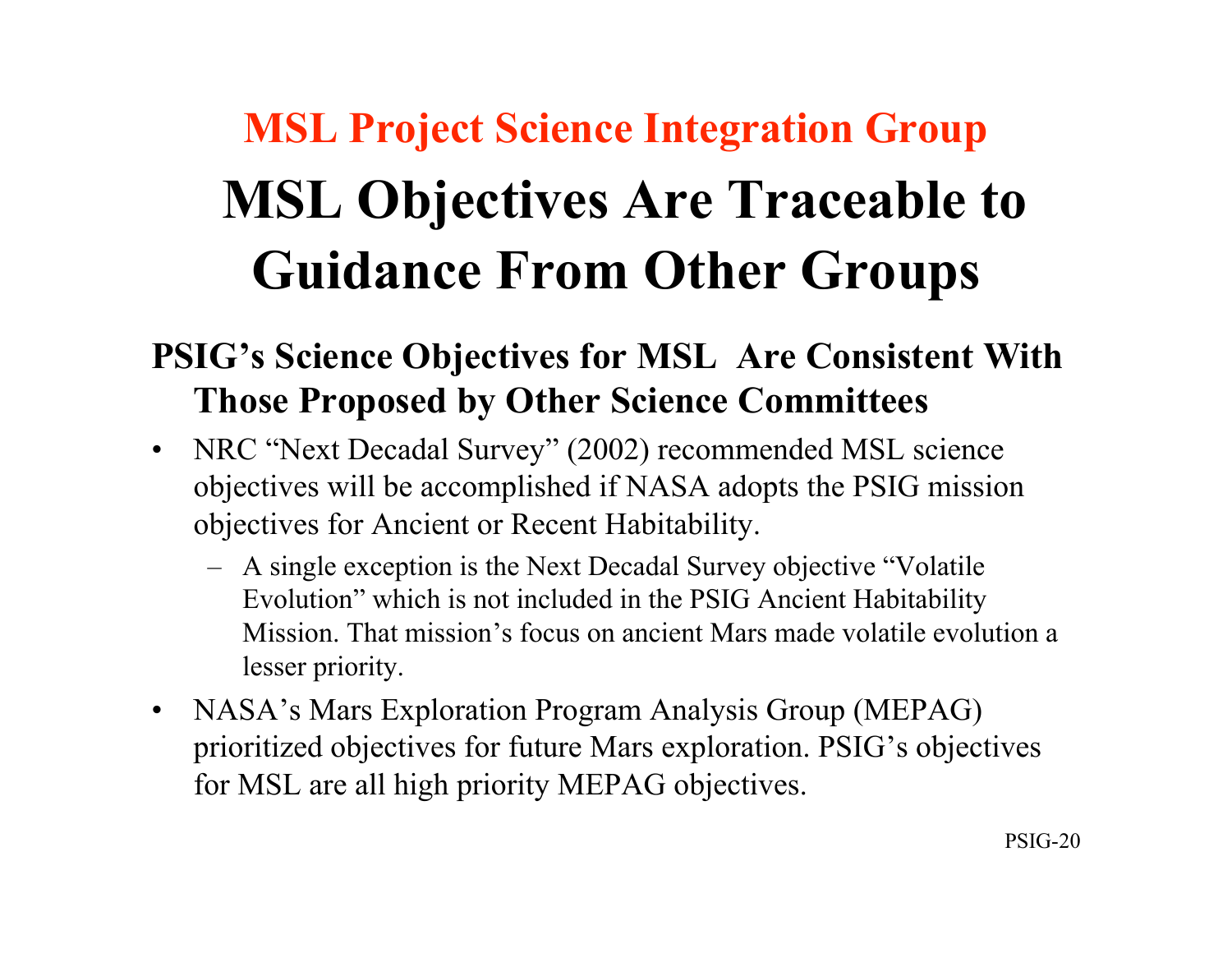### **MSL Project Science Integration Group**

# **MSL Payload**

The following section describes:

- **Payload Strategy**
- **Proof-of-Concept (Straw) Payload**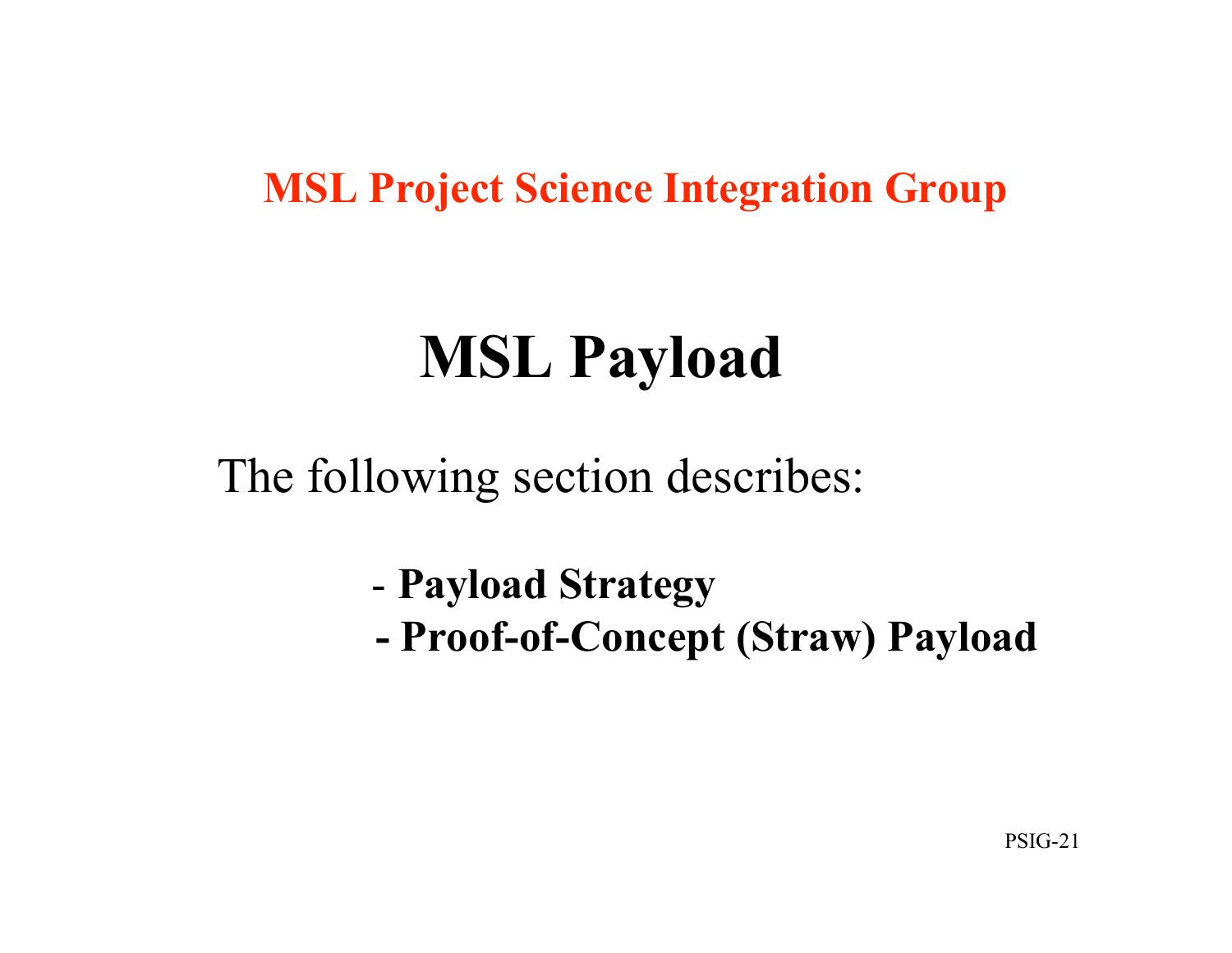# **MSL Project Science Integration Group Strategic Considerations: Payload**

**If hardware for alternate missions is identical, mission objectives can be determined by late-breaking discoveries and thus support multiple exploration** *Pathways***.**

#### **Ancient and Recent Habitability Mission Options Share Common Payload Architectures**

#### **1. Analytical Laboratory**

- 1. This is the highest priority element of MSL science mission
- 2. Central contribution to Mars exploration by MSL
- 3. Detailed in situ analysis of martian samples
- 4. Definitive mineralogy, chemistry, and high resolution textural information
- 5. Essential to achieving proposed MSL science goals

#### **2. Remote Sensing Suite**

- 1. Reconnaissance and site geological context
- 2. Imaging and complementary mineralogy

#### **3. Contact Instrument Suite**

- 1. Sample triage and supplemental target analysis
- 2. Microscopic imaging, complementary mineralogy and chemistry
- **4. Other Investigations** (Addressing MEPAG priority science)

PSIG-22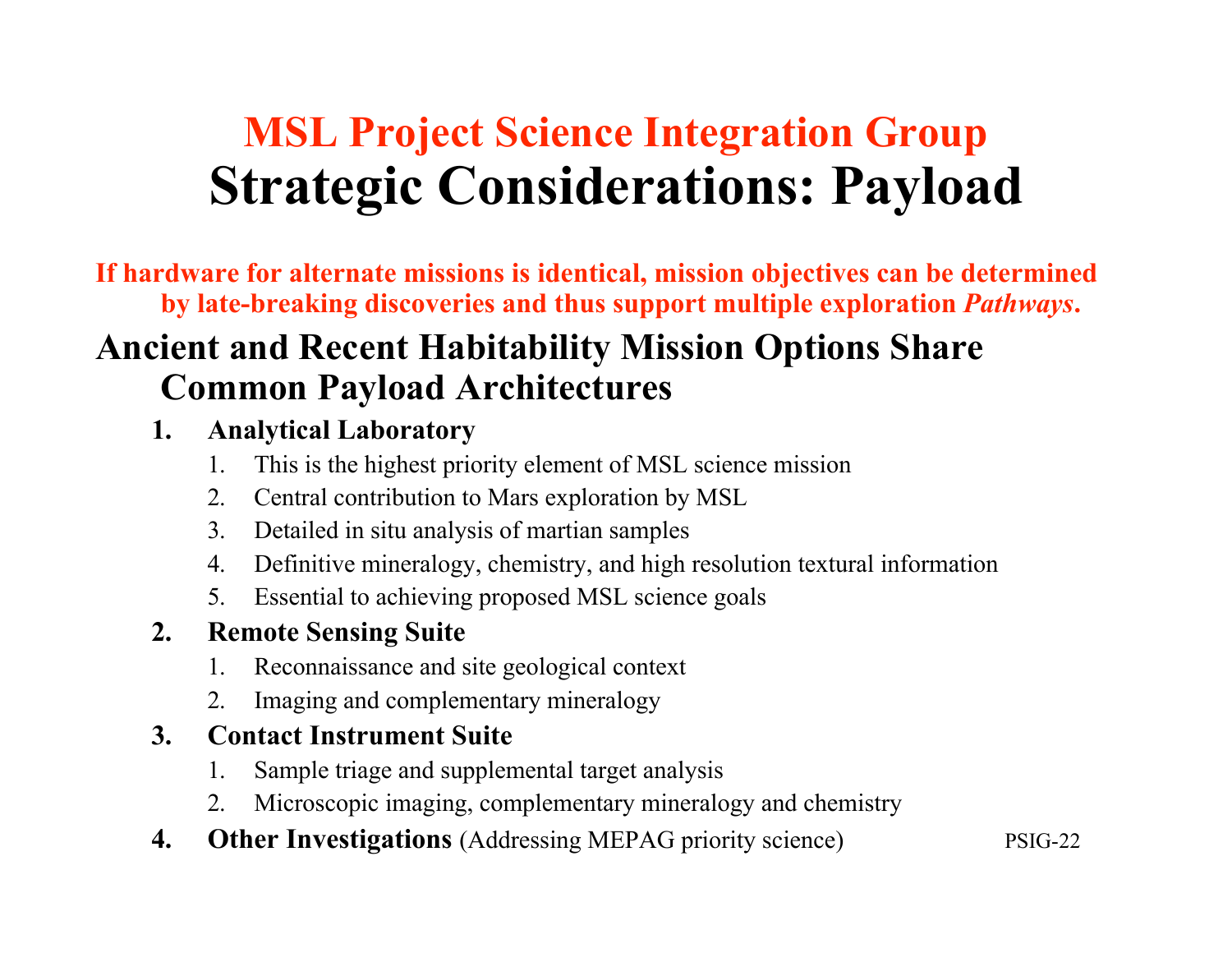## **MSL Project Science Integration Group Interdependence of Payload Elements** *Remote Sensing Suite, Contact Suite and Analytical Laboratory*

- **Remote Sensing Suite provides, in addition to its unique measurements, reconnaissance of potential local targets for the Contact Suite and Analytical Laboratory.**
- **Contact Suite Precision requirements are valid only if a capable Analytical Laboratory is also included in Payload.**
- **Contact Suite must be capable of performing complete set of analyses rapidly enough so as seamlessly interface with Analytical Lab (***e.g.,* **single communication cycle with Earth).**
- **Contact suite must be capable of performing analyses throughout the life of the mission.**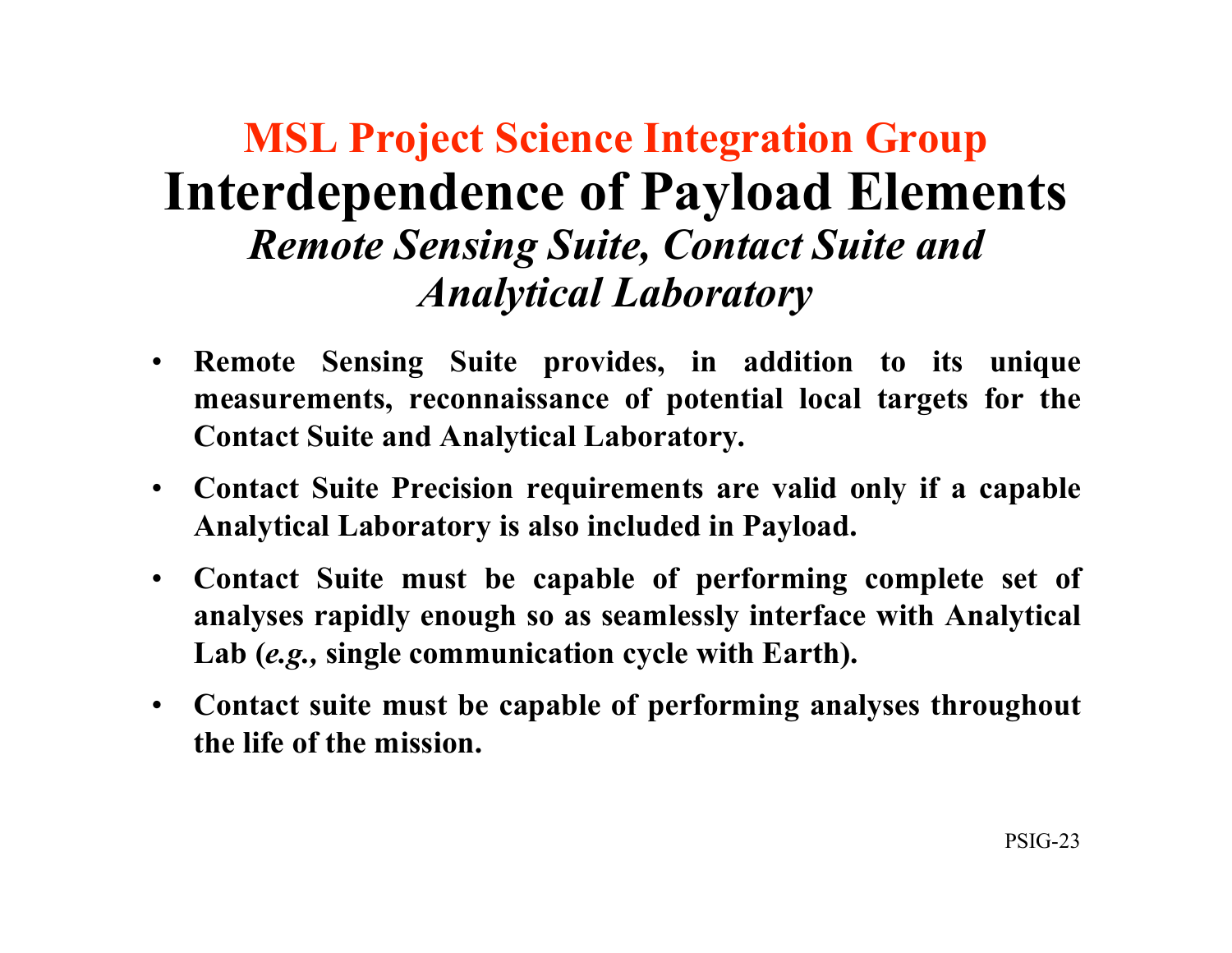## **MSL Project Science Integration Group Payloads for Ancient and Recent Habitability Missions**

#### **Proof-of-Concept Payload: Identical for Both Ancient and Recent Habitability Mission Options\***

- **Analytical Laboratory**
	- **XRD/XRF**
	- **GCMS/EGA with TDL**
	- **Microscope**

**(Augmentation if funds available: Raman spectrometer, Oxidation instrument)**

- **Remote Sensing Suite**
	- **Panoramic imager**
	- **Point IR Spectrometer**

 **(Augmentation if funds available: IR imaging, Neutron, and** g**-ray spectrometers)**

- **Contact Suite**
	- **Raman**
	- **Microscope/ Hand-lens**

 **(Augmentation if funds available: APXS, Mössbauer)**

*\* MSL Science Floor (Includes Only Essential Measurements)*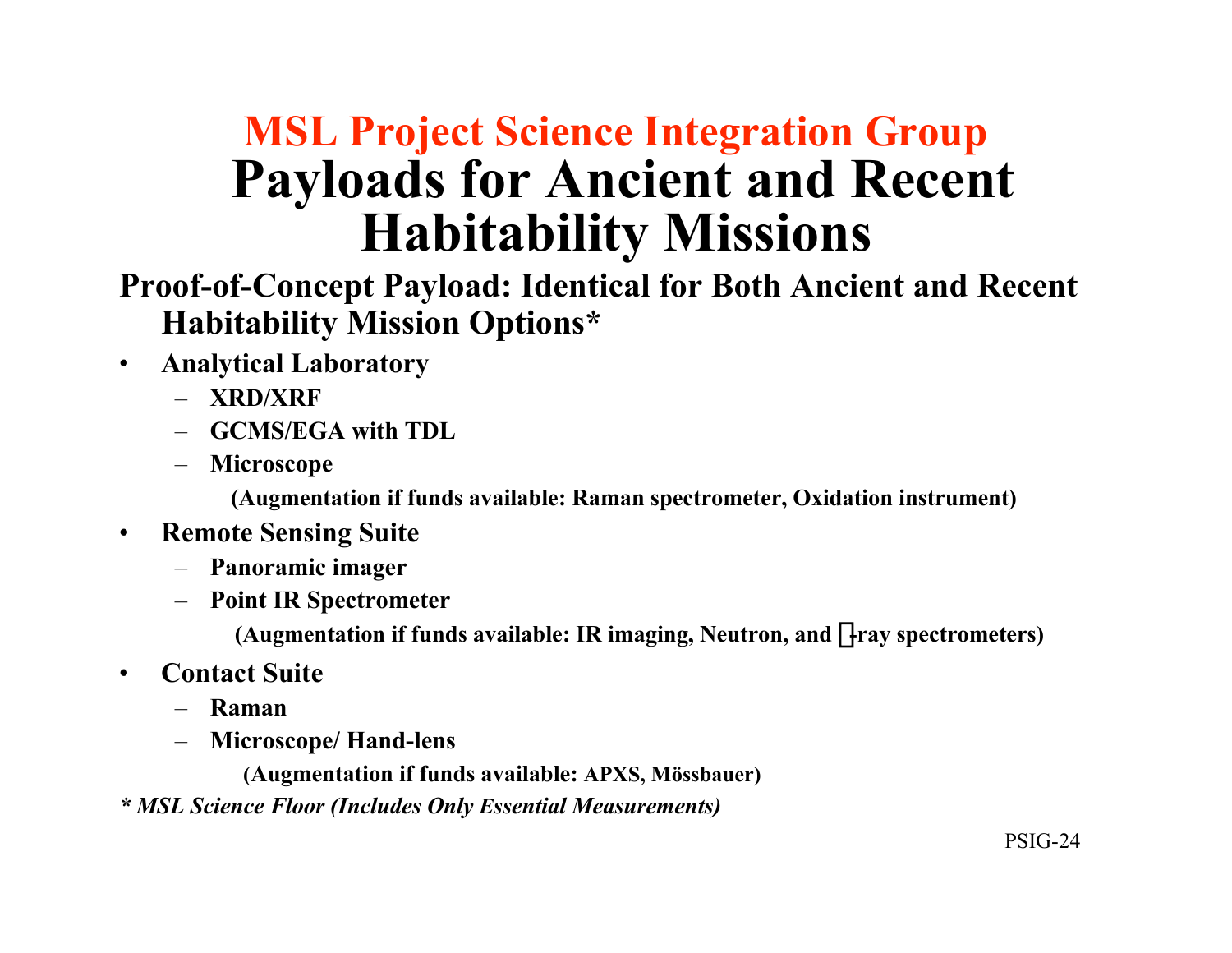## **MSL Project Science Integration Group Analytical Laboratory Precision Requirements (1)**

#### **MEASUREMENT REQUIREMENTS COMMENTS**  *ESSENTIAL MEASUREMENTS* **Carbon Compounds Detection: 10-14 mole/100 mg: Broad survey of types and abundances Precision in Organics: <5 per mil Determination of the C isotopic compoistion Precision in Non-organic <0.5% Search for range of more complex organics Characterize refractory macromolecular organics Determination of chirality Search for specific molecular type (amino acids) Mineralogy** *Major Silicates/Phyllosilicates:* **Must be able to identify And Chemical Detection: 1 vol% Primary silicates (olivine, clino- and orthopyroxene, K-feldspars and Composition Precision: 5% plagioclase, amphiboles, oxides, silica phases and amorphous silica) Accuracy: 10% Phyllosilicates (identify presence of major groups: kaolinite, illite,** *Others:* **smectite, vermiculite, chlorite, serpentine) Detection: 1 vol% Carbonates (calcite, dolomite, siderite, magnesite) Precision: 10% Oxides and oxyhydroxides (hematite, magnetite, goethite, ferrihydrite, Accuracy: 15% maghemite)** *Major Elements:* **Sulfates (gypsum, anhydrite, epsomite) Detection: 0.1 wt% Amorphous or poorly-crystalline phases (volcanic glass, palagonite, Precision: 2% amorphous silica) Accuracy: 5% Cl salts (halite, sylvite)** *Minor Elements:* **Sulfides (pyrite, pyrrhotite, chalcopyrite) Detection: 0.05 wt% Phosphates (apatite, hydroxyapatite) Precision: 5% Accuracy: 10%** *Trace Elements:* **Detection: 25 ppm**

**Precision: 15% Accuracy: 30%**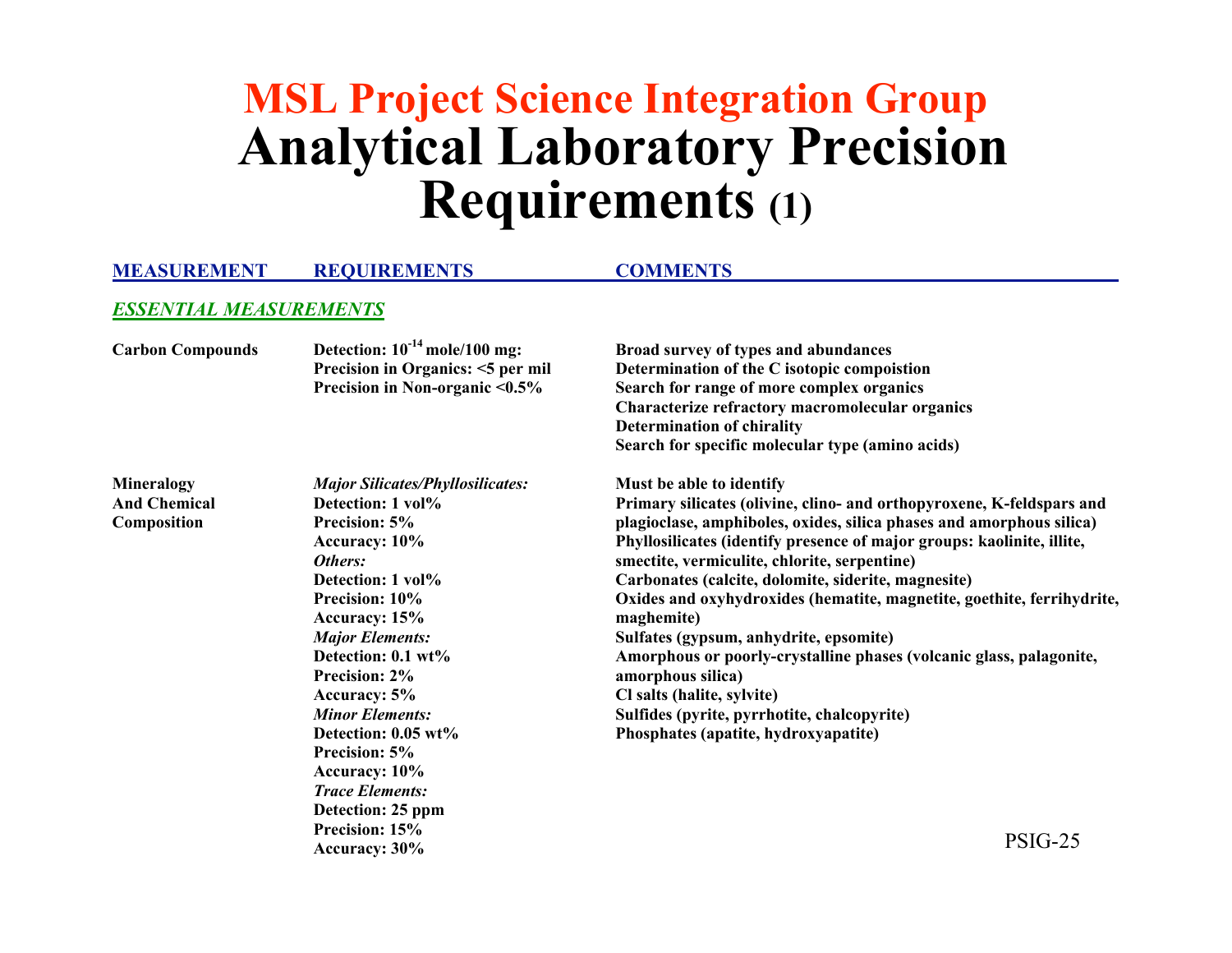# **MSL Project Science Integration Group Analytical Laboratory Precision Requirements (2)**

#### **MEASUREMENT REQUIREMENTS COMMENTS**

#### *ESSENTIAL MEASUREMENTS*

| <b>Molecular Configuration</b><br><b>And Isotopic Composition</b><br>Of Elements other than<br>C(H,N,O,P,S) | Solid Phase Precision: <10%<br><b>Atmosphere Precision: Several</b><br>ppb/several percent<br>D/H in H <sub>2</sub> O +/- 10\%<br>$^{18}O/^{16}O$ and $^{17}O/^{16}O$ in atmos.<br>$H_2O$ and $CO_2 < 0.5\%$<br>$15N/14N$ in atmospheric N <sub>2</sub> <1%<br>$^{15}N/^{14}N$ in simple nitrogen<br>molecules $\leq 5\%$<br>$^{18}O/^{16}O$ and $^{17}O/^{16}O$ in H <sub>2</sub> O and<br>$CO2$ from solid phase <1% | <b>Establish chemical nature of non-carbon volatiles</b><br><b>Oxidation state of volatiles</b><br><b>Measure key isotopes</b><br><b>Enhanced precision of volatile measurements</b> |
|-------------------------------------------------------------------------------------------------------------|------------------------------------------------------------------------------------------------------------------------------------------------------------------------------------------------------------------------------------------------------------------------------------------------------------------------------------------------------------------------------------------------------------------------|--------------------------------------------------------------------------------------------------------------------------------------------------------------------------------------|
| <b>Noble Gas Abundances</b><br><b>And Isotope Ratios</b>                                                    | He, Ne, Ar, Kr, and Xe Precision $\leq 2\%$<br>$^{36}Ar/^{38}Ar \le 2\%$ , $^{40}Ar/^{36}Ar$ Precision <5%.<br><sup>20</sup> Ne/ <sup>22</sup> Ne <1%, <sup>21</sup> Ne/ <sup>22</sup> Ne Precision < 5%.<br>Kr and Xe Precision $\leq 1\%$ for major isotopes,<br>$\langle 2\%$ for minor isotopes.                                                                                                                   | $36$ Ar $/38$ Ar not well determined.<br>$^{21}$ Ne/ $^{22}$ Ne completely unknown.                                                                                                  |
| <b>Microscopic Imaging</b>                                                                                  | <b>Spatial Resolution &lt;5 microns</b><br><b>Field of View 100 microns</b>                                                                                                                                                                                                                                                                                                                                            |                                                                                                                                                                                      |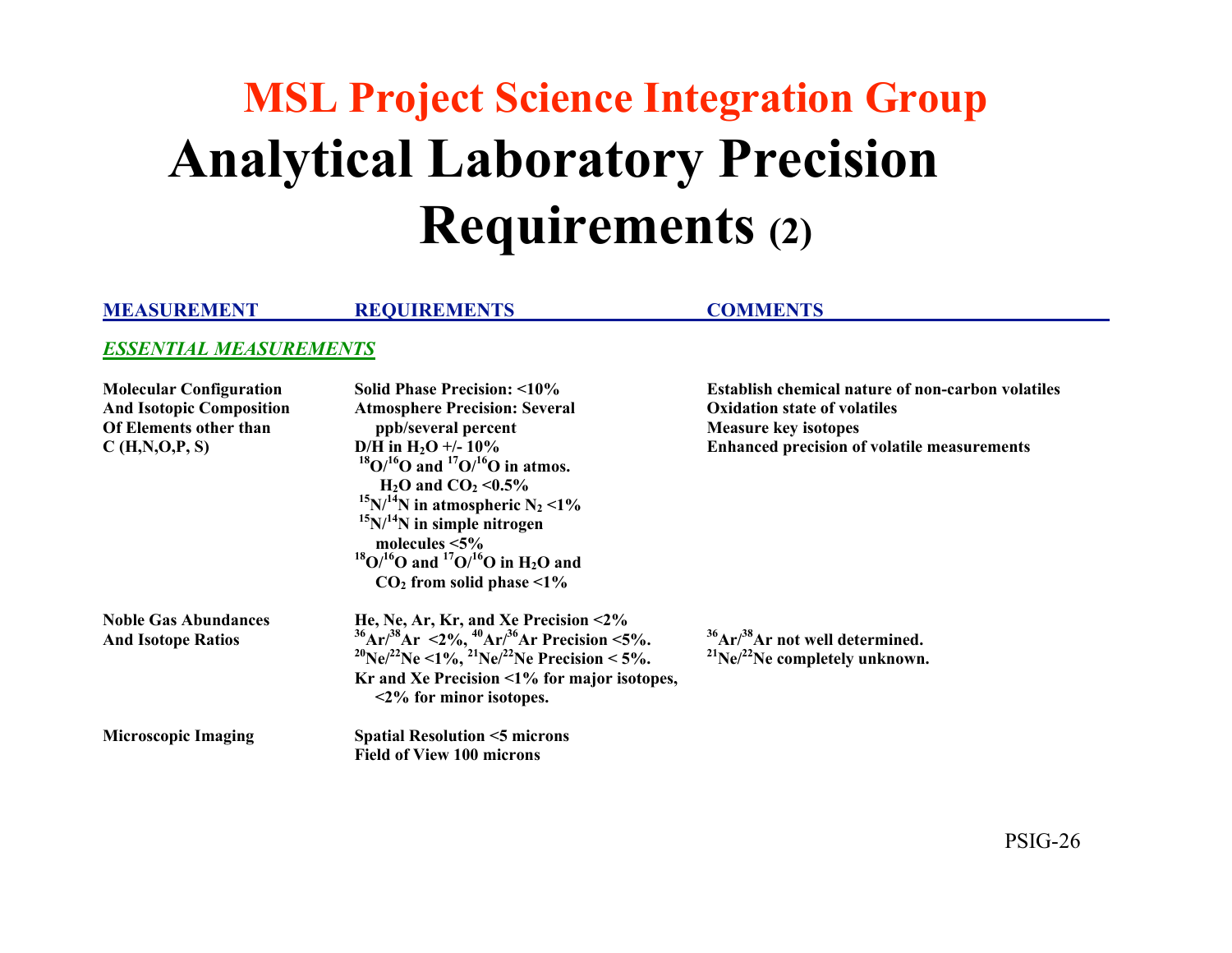# **MSL Project Science Integration Group Analytical Laboratory Precision Requirements (3)**

**MEASUREMENT REQUIREMENTS COMMENTS** 

#### **VERY IMPORTANT MEASUREMENTS** (Requirements for Augmented Payload)

**Detection: 0.1 wt% Measure the Fe+2 to Fe+3 ratio Accuracy: 5% particles Detection: 0.05wt% metals Precision: 5% Accuracy: 10%** *Minor/Trace Elements (<1wt%):* **Detection: 0.1 wt% Precision: 10% Accuracy: 20%**

**Redox Sensitive Materials** *Major Elements (>10wt%):* **Determine relative abundance of iron-bearing materials Precision: 2%** *Determine size distribution of magnetically-ordered Intermediate Elements(1-10wt%):* **Determine relative abundance of other redox sensitive**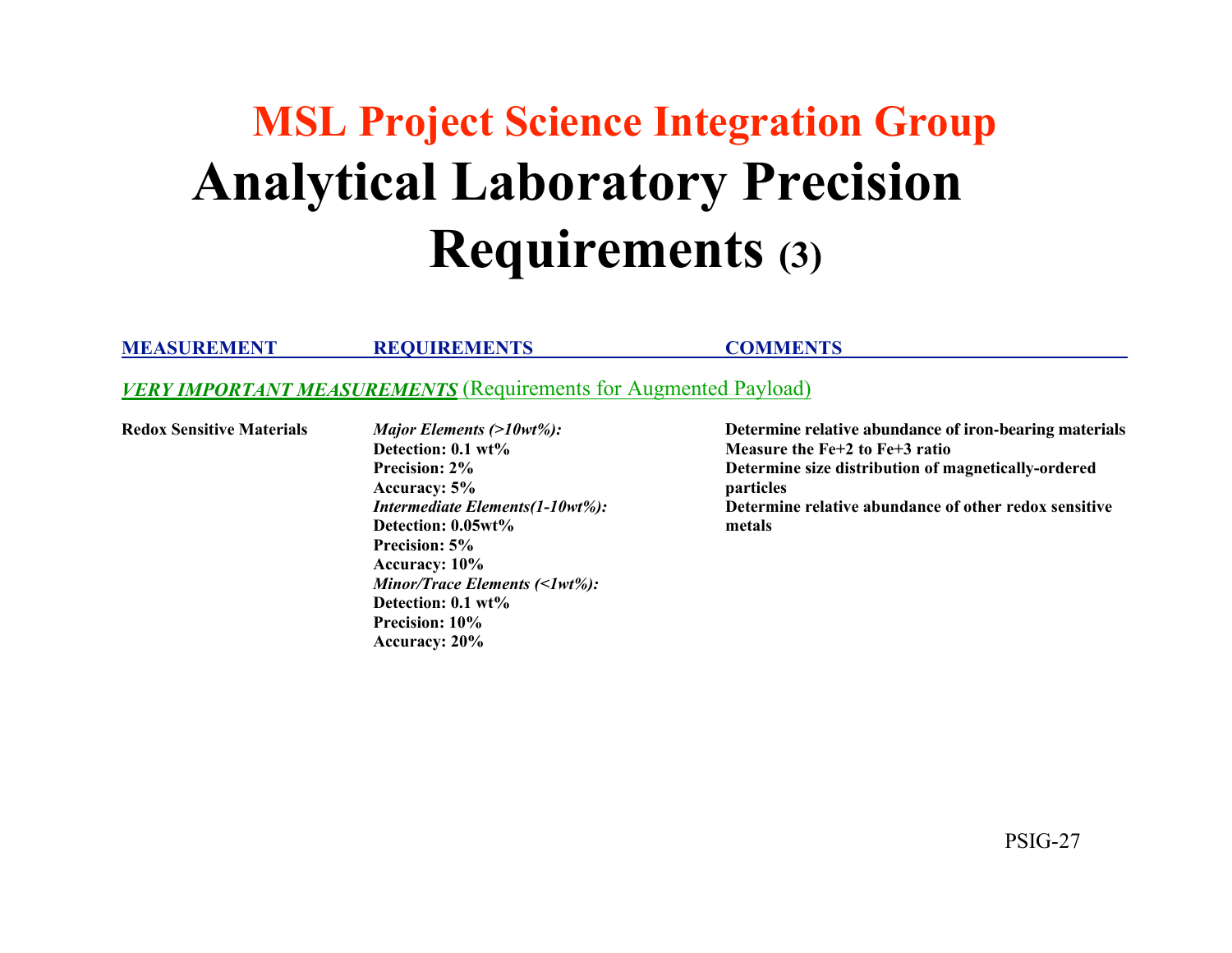# **MSL Project Science Integration Group Contact Suite Precision Requirements**

#### **MEASUREMENT REQUIREMENTS DESIRED FEATURES COMMENTS**  *ESSENTIAL MEASUREMENTS* **Mineralogy Detection Limit – 5 vol% Detection Limit – 2 vol% Must detect major mineralogy that could** Precision – Semi quantitative Precision – 10% relative reasonably be expected on Mars;<br>Accuracy – Semi quantitative Accuracy – 20% relative Should detect amorphous/poorly cr **Accuracy – Semi quantitative Accuracy – 20% relative Should detect amorphous/poorly crystalline phases Color Imaging Minimum 3 color (RGB) filters Robust focussing MER-like capability with color; 30** m**m per pixel resolution Multiple fields of view Desired features in approx. priority order Stereo images (***e.g.,* **1mm, 1cm, 10cm) Multiple FoV (or Zoom) highly desired for 10**  $\mu$ m per pixel (max. resol.) better context of images; higher

**Characterize 400-1,100nm range resolution only desired in presence of**

 **multiple fields of view.**

#### **VERY IMPORTANT MEASUREMENTS** (Requirements for Augmented Payload)

| <b>Rapid Geochemistry</b> | Detection Limits $-0.5$ wt%<br><b>Precision – 10% relative</b><br>$(5\%$ for elements >10 wt%)<br>$Accuracy - 20\%$ relative<br>$(10\%$ for elements >10 wt%) | Detection Limits $-0.1$ wt%<br><b>Precision – 5% relative</b><br>$(2\%$ for elements >10 wt%)<br>$Accuracy - 10\%$ relative<br>$(5\%$ for elements >10 wt %) | <b>Require MER-like capability;</b><br><b>Precision/Accuracy for elements well above</b><br>detection limits;<br>Expect some range for values depending on<br>element; conditions defining analytical<br>quality may change as mission proceeds |
|---------------------------|---------------------------------------------------------------------------------------------------------------------------------------------------------------|--------------------------------------------------------------------------------------------------------------------------------------------------------------|-------------------------------------------------------------------------------------------------------------------------------------------------------------------------------------------------------------------------------------------------|
| <b>Iron Mineralogy</b>    | Detection Limits $-10$ vol%<br>Precision $-20\%$ relative                                                                                                     | Detection Limits $-3$ vol%<br>Precision $-5%$ relative                                                                                                       | <b>Require MER-like capability;</b><br>D.L is for most common minerals with Fe as                                                                                                                                                               |
|                           | $Accuracy - 30\%$ relative                                                                                                                                    | Accuracy – 10% relative                                                                                                                                      | major part of stoichiometry;                                                                                                                                                                                                                    |
|                           |                                                                                                                                                               |                                                                                                                                                              | Expect range for values depending on Fe<br>content; conditions defining analytical                                                                                                                                                              |
|                           |                                                                                                                                                               |                                                                                                                                                              | quality may change as mission proceeds                                                                                                                                                                                                          |

PSIG-28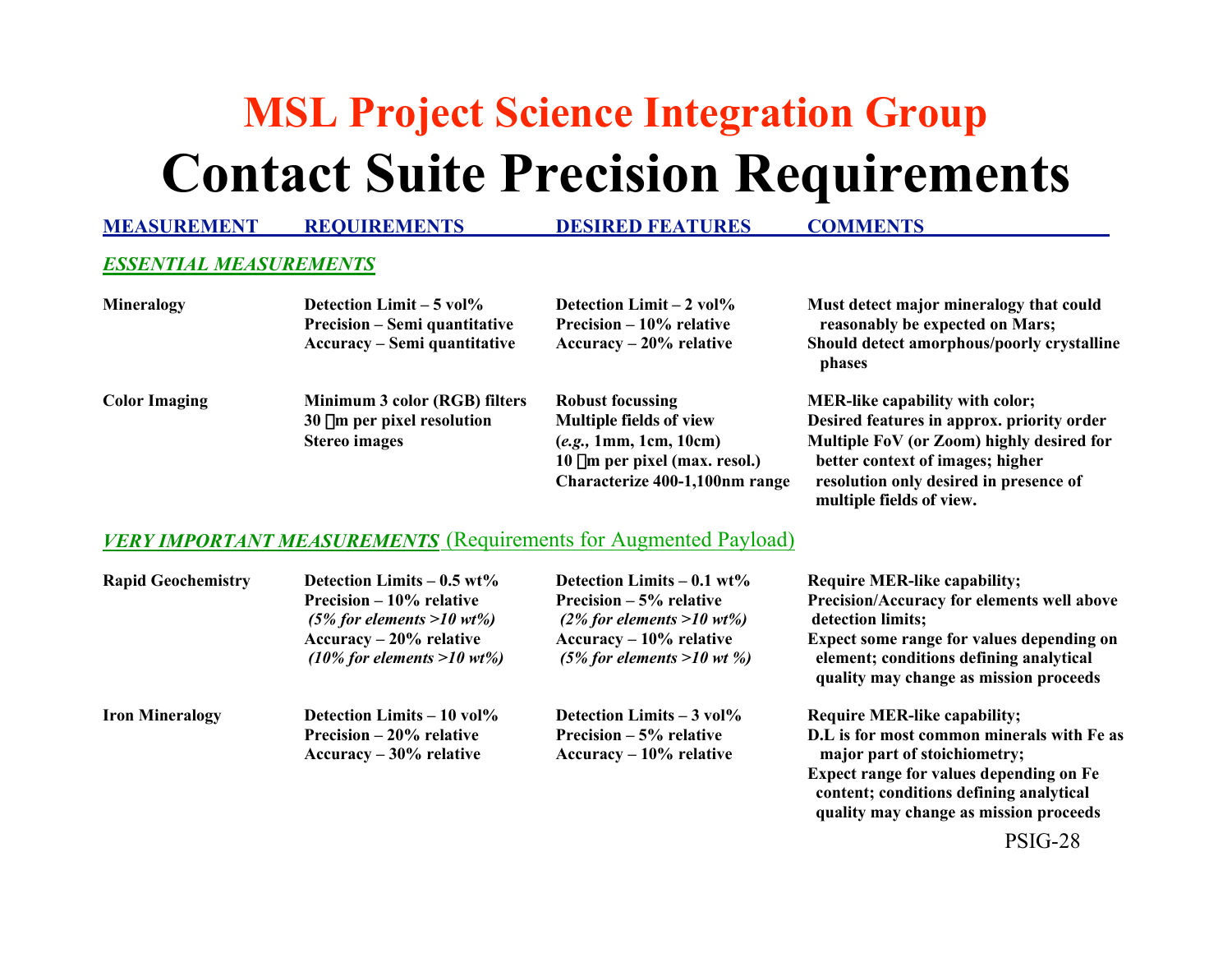## **MSL Project Science Integration Group Additional Findings Related to MSL Mission Functionality**

#### *The following section describes additional PSIG findings:*

- **Ample Allocations for Instrument Mass and Volume May Reduce MSL Cost-Risk**
- **Spacecraft Design Must Be Latitude-Independent**
	- **MSL Landing Zone Must be Broad (60°N to 60°S)**
	- **Sample Preparation for Ice and Rock**
- **Planetary Protection Issues for MSL**
- **Carbon Provenance**
	- **Key to the Search for Organics on the Martian Surface is Identifying the Source of Carbon Compounds**
- **"Go To" Mobility is Not Required for MSL**
- **Feed Forward to Mars Sample Return is Critical to Program Goals**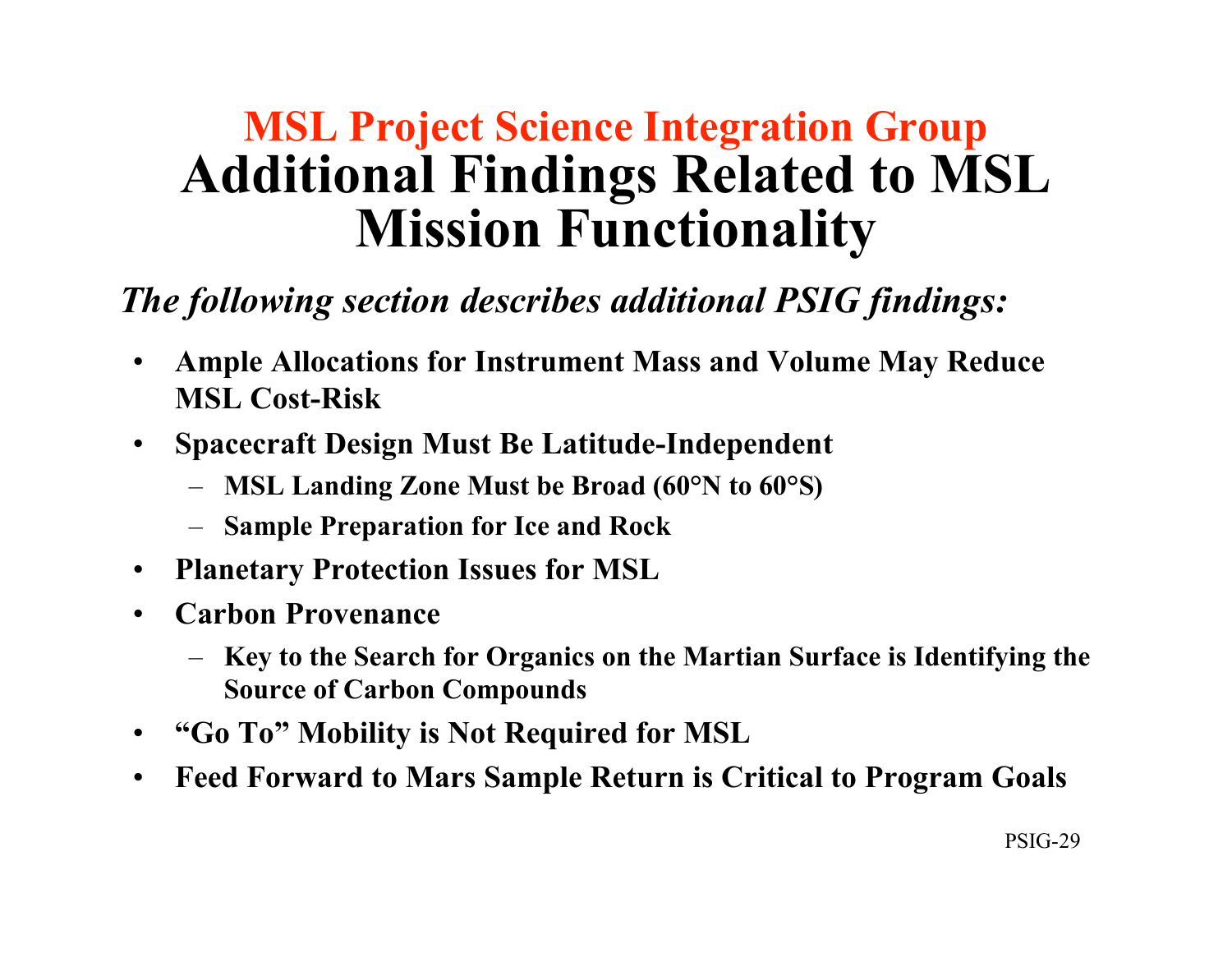# **MSL Project Science Integration Group Ample Allocations for Instrument Mass and Volume May Reduce MSL Cost-Risk**

- Achieving the science objectives of MSL depends upon advanced *in situ* instruments.
	- Developing the required instruments will be challenging.
		- *In situ* analytic instruments are typically based on laboratory equipment requiring orders of magnitude larger **mass**, **volume** and **power**.
		- Several of the potential payload instruments have no flight heritage.
			- Uncertainty of development cost could be large
	- Similarly advanced subsystems comprising the MSL rover are designed with the philosophy of **"large allocations and large reserves"** to reduce cost-risk.
- Cost-risk will be reduced if analytic instruments are given large **allocations** and reserves for **mass**, **volume** and **power** .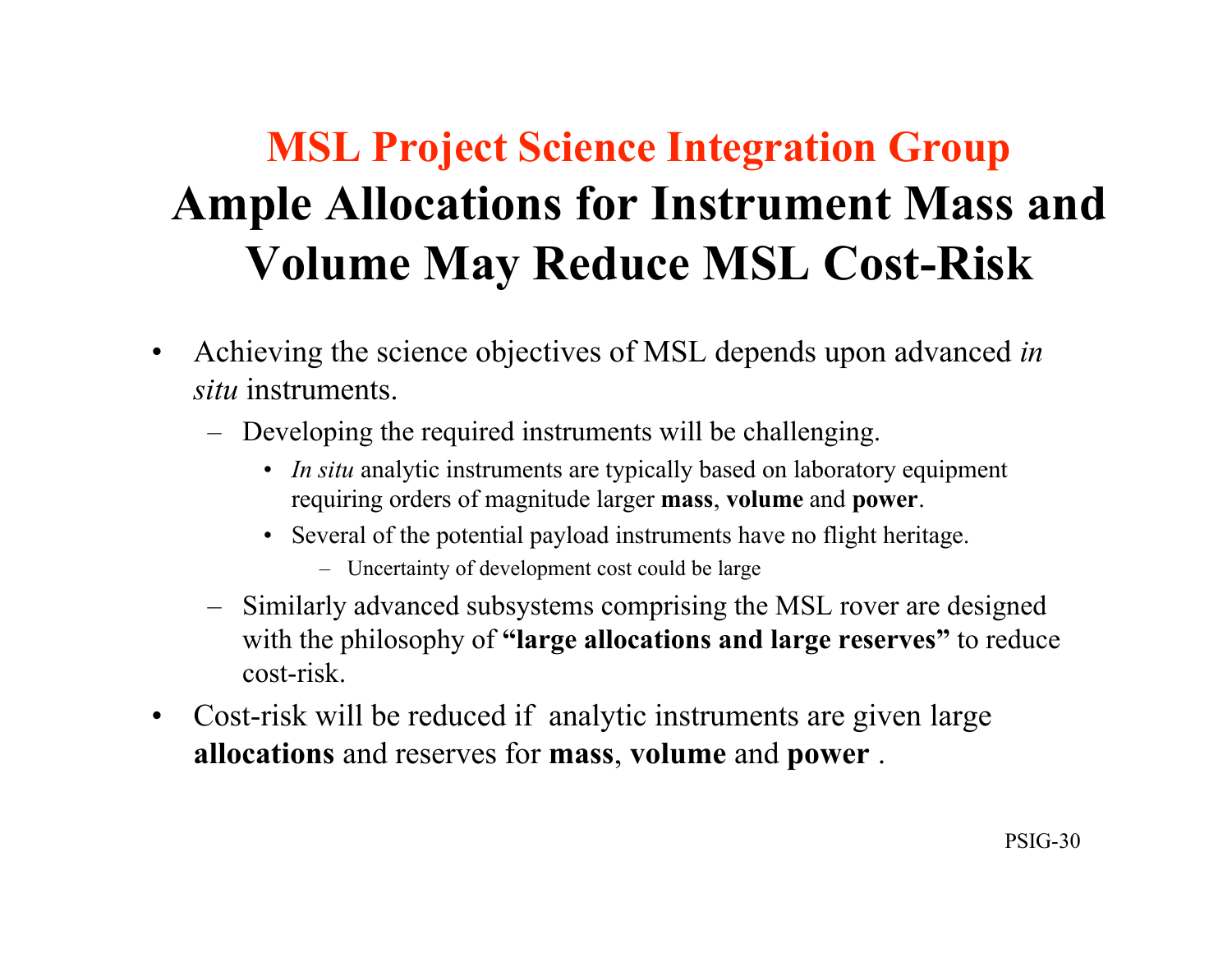## **MSL Project Science Integration Group MSL Landing Zone Must be Broad (60°N to 60°S)**

#### **Maximizing the Science Impact of MSL**

- **MSL will be most responsive to discoveries and of greatest impact to future Mars exploration** *if* **its landing latitude is selected no earlier than when initial MRO data is interpreted (late 2006 - early 2007).**
	- **Importance of timing arises from need to incorporate information from MRO before selecting between Ancient and Recent Habitat pathways.**
- **MSL should maintain 60°N to 60°S as its achievable range of landing latitude until as late as is practical (~2007).**
	- **Sites in 60**°**S to 60**°**N region appear to exist that contain accessible ice where a suitably equipped MSL could address "recent habitability" science.**
- **Latitude landing extremes assure access to ice.**
	- **MSL must be able to move and operate on ice and to collect and process ice samples.**
	- **Planetary Protection issues may arise if MSL lands on icy ground.**
	- **Discoveries from MRO may drive exploration to ice-rich recent habitats.**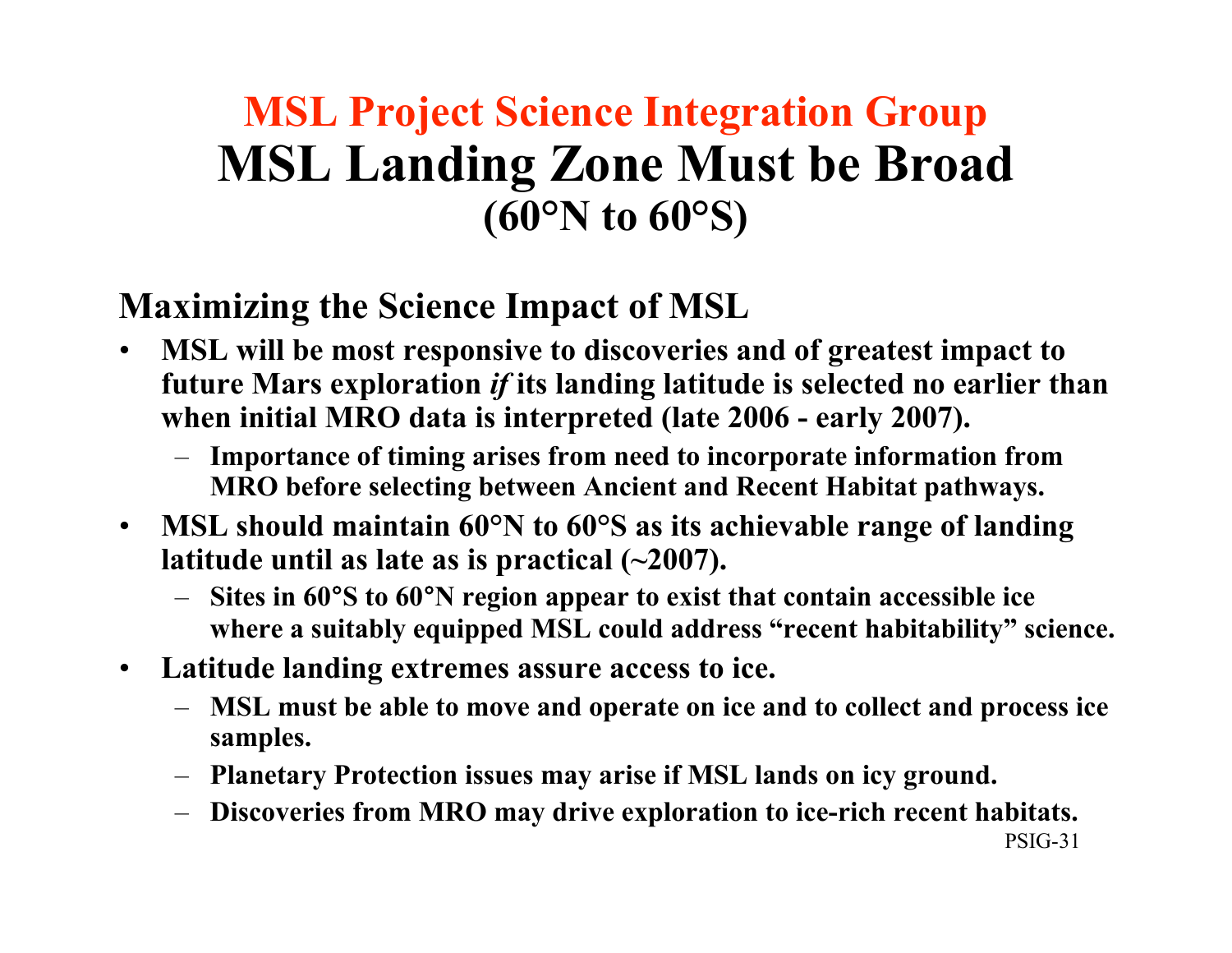## **MSL Project Science Integration Group Sample Preparation for Ice and Rock**

#### **PSIG has identified a common solution for** *sample preparation and distribution* **for ice-free and ice-bearing sample types.**

- **A sample preparation and distribution (SPAD) system with this increased capability will cost more than a simple rock-only system.**
	- **Additional features needed for an ice-bearing SPAD system.**
		- **Separate processing paths are needed for dry and icy samples.**
		- **Adjustments in surface operations are needed to maintain icy samples near their original temperatures.**
		- **A drying station will likely be needed in the SPAD to remove liquid that could compromise mechanisms and sample transfer chutes.**
		- **One additional instrument in science payload to distinguish ice from rock (icedetecting geophysics) is highly desirable.**
	- **Incremental cost estimated to be \$12M (+ cost of a drying station).**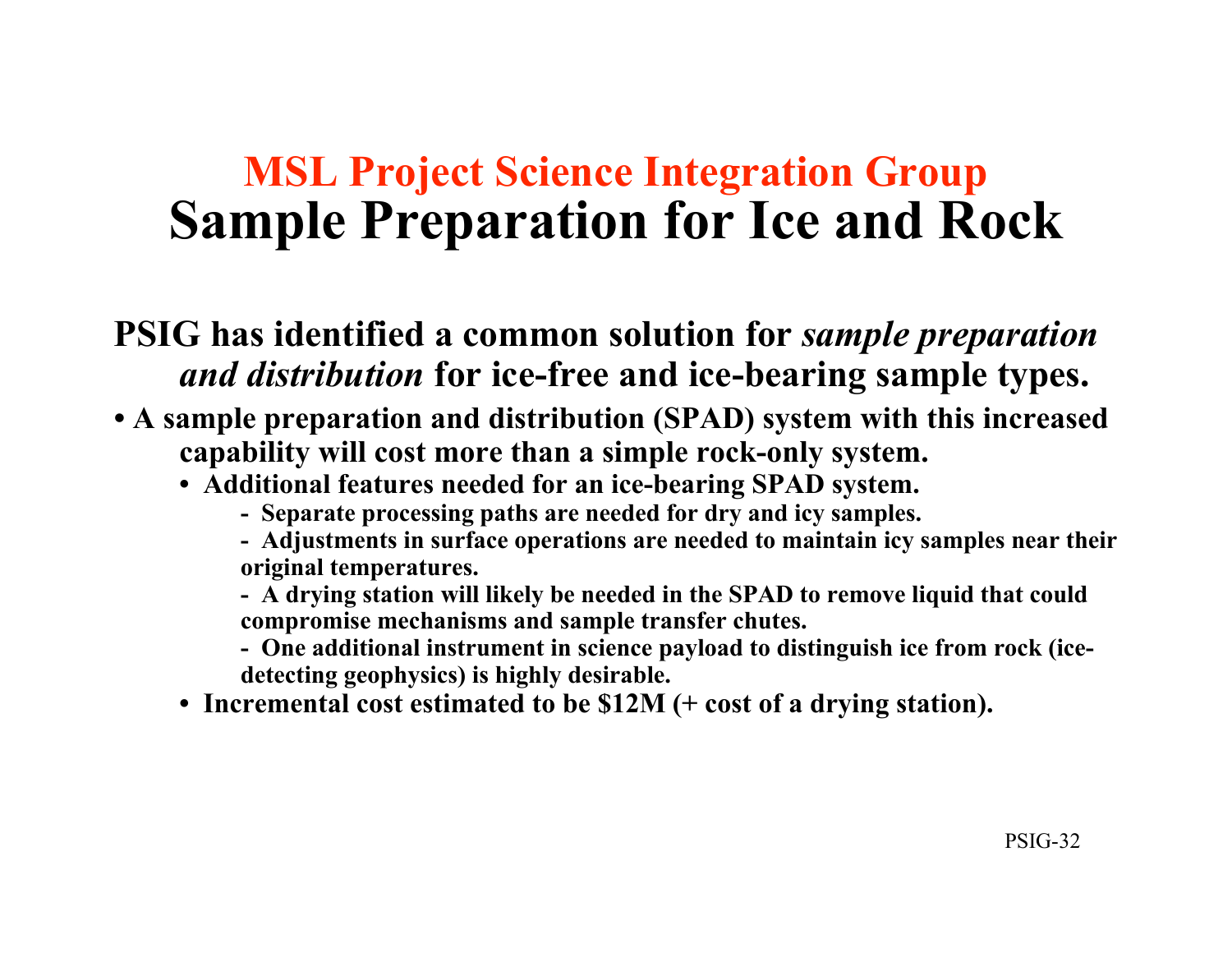# **MSL Project Science Integration Group Planetary Protection Issues for MSL**

- Planetary Protection (PP) issues may arise if MSL lands in a region where ice is thought to be at or close to the surface.
	- **Recent observations by Mars Odyssey and models of volatiles in the near subsurface suggest that this condition exists for most of Mars poleward of about 50**° **latitude, and in some regions as low as 40 degrees.**
	- **The prospect of a warm MSL resting on ice raises the possibility of a high planetary protection categorization (perhaps IVc) for the mission.**
- A lower PP category (IVa) is probable if MSL lands in a region where ice (and water) are out of reach.

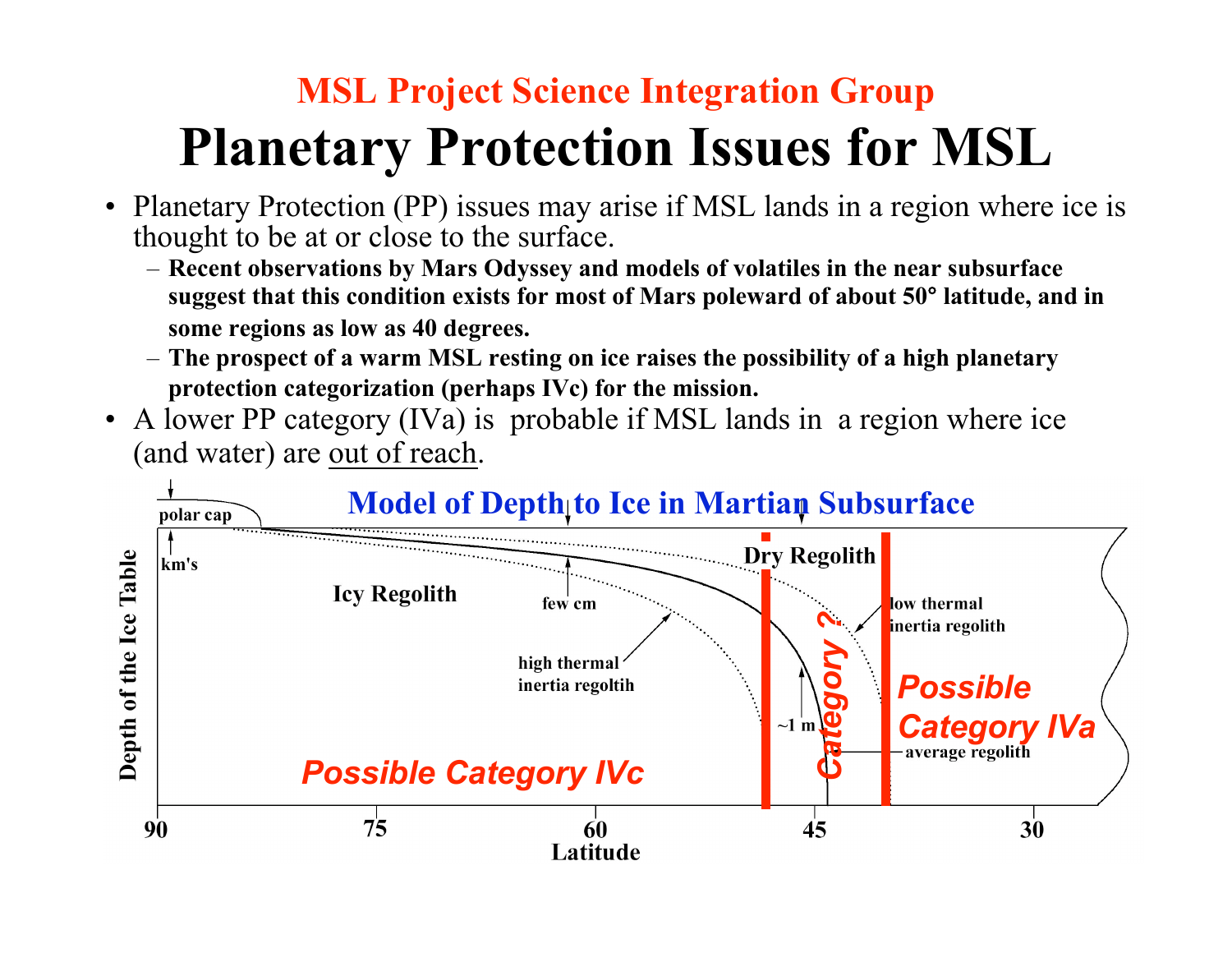# **MSL Project Science Integration Group Carbon Provenance**

#### **In the Search for Organic Carbon Compounds it is Essential that the Results Obtained be Interpretable and Explained.**

- **To merely detect (or failure to detect) organic carbon is not sufficient for scientific purposes.**
- **Identifying the source of carbon compounds is key (including forward contamination).**
	- MSL should characterize the nature, alteration processes and, potentially, sources of carbon reservoirs by measuring several classes of oxidized and reduced carbon compounds at high sensitivity.
		- A diverse suite of carbon compounds might be present that reflect potentially multiple carbon sources and alteration processes (e.g., meteorites, martian abiotic processes, martian biota, contamination from Earth, oxidation and thermal alteration in the martian environment).
- Potential quantitative investigation approaches exist. For example;
	- MSL might characterize carbonate minerals and several classes of organic compounds (e.g., polycyclic aromatic hydrocarbons [PAH], paraffins, carboxylic acids, sulfonic acids, and at least one class of terrestrial biomarkers [e.g., lipids, amino acids, or DNA/RNA]).
		- Characterize several classes of organic compounds over a range of molecular weights
		- Characterize  ${}^{13}C/{}^{12}C$  of carbonates and organics
	- PSIG-34 – MSL could characterize organic compounds relevant to prebiotic chemistry or martian life, and on indicator of earthly contamination (*e.g.*, RNA, biomonomers).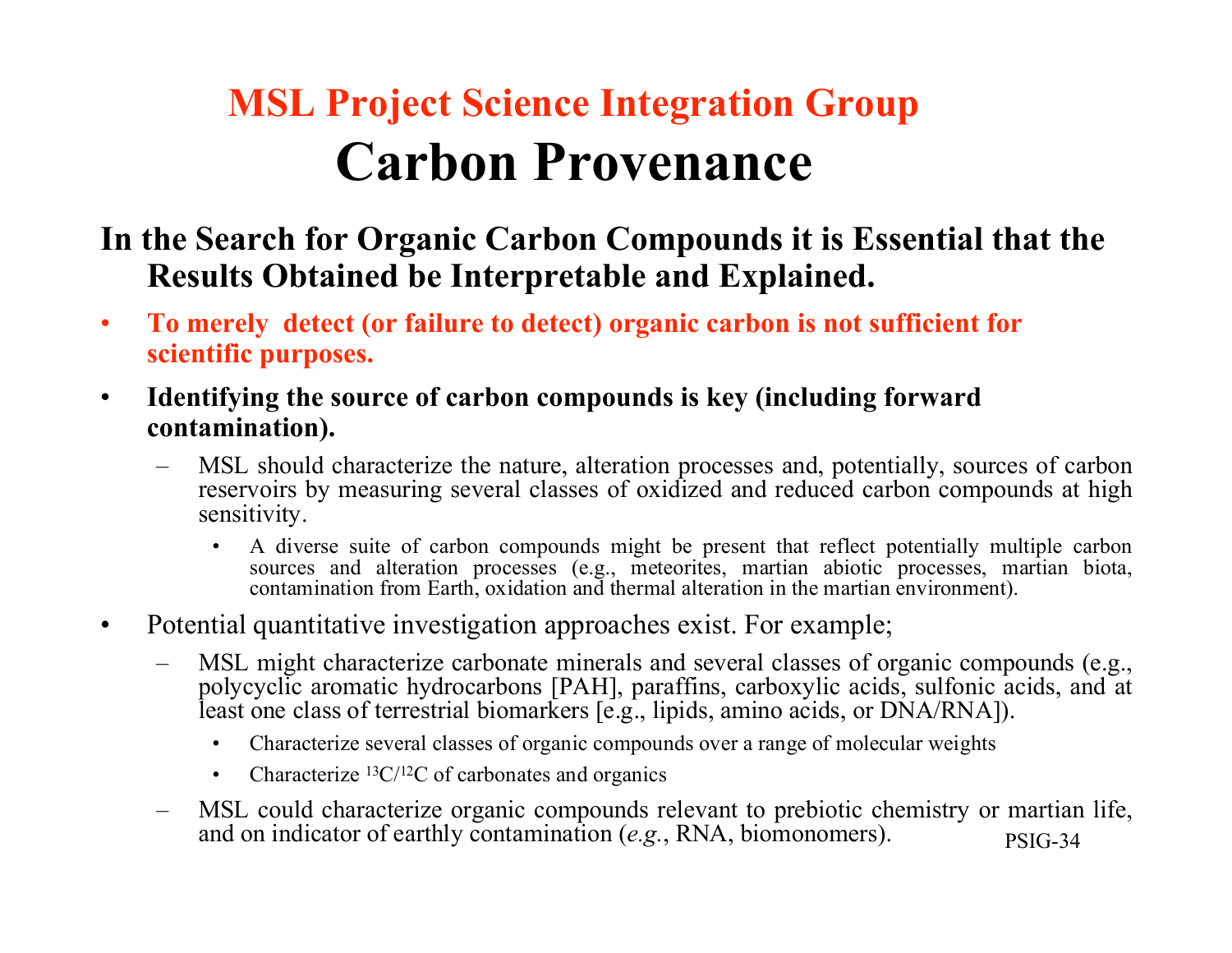# **MSL Project Science Integration Group "Go To" Mobility is Not Required**

- **FINDING: MSL does not require "Go To" mobility to achieve its scientific objectives.**
	- **The suggested science objectives for MSL do not require access to unique, localized features on the martian surface.**
	- **Although features of special interest will, hopefully, be discovered, such features are expected to occur in populations, rather than singly, and can reasonably be expected to be accessed with limited mobility (1-3 km).**
	- **Many localized features are large compared with expected landing errors**
- **"Go To" roving capability may be unnecessary for post-MSL Mars exploration, unless**
	- **Spatially isolated highly localized features or phenomena having priority for MEP are shown to exist on Mars.**
	- **Precision landing is inadequate to access localized science targets.**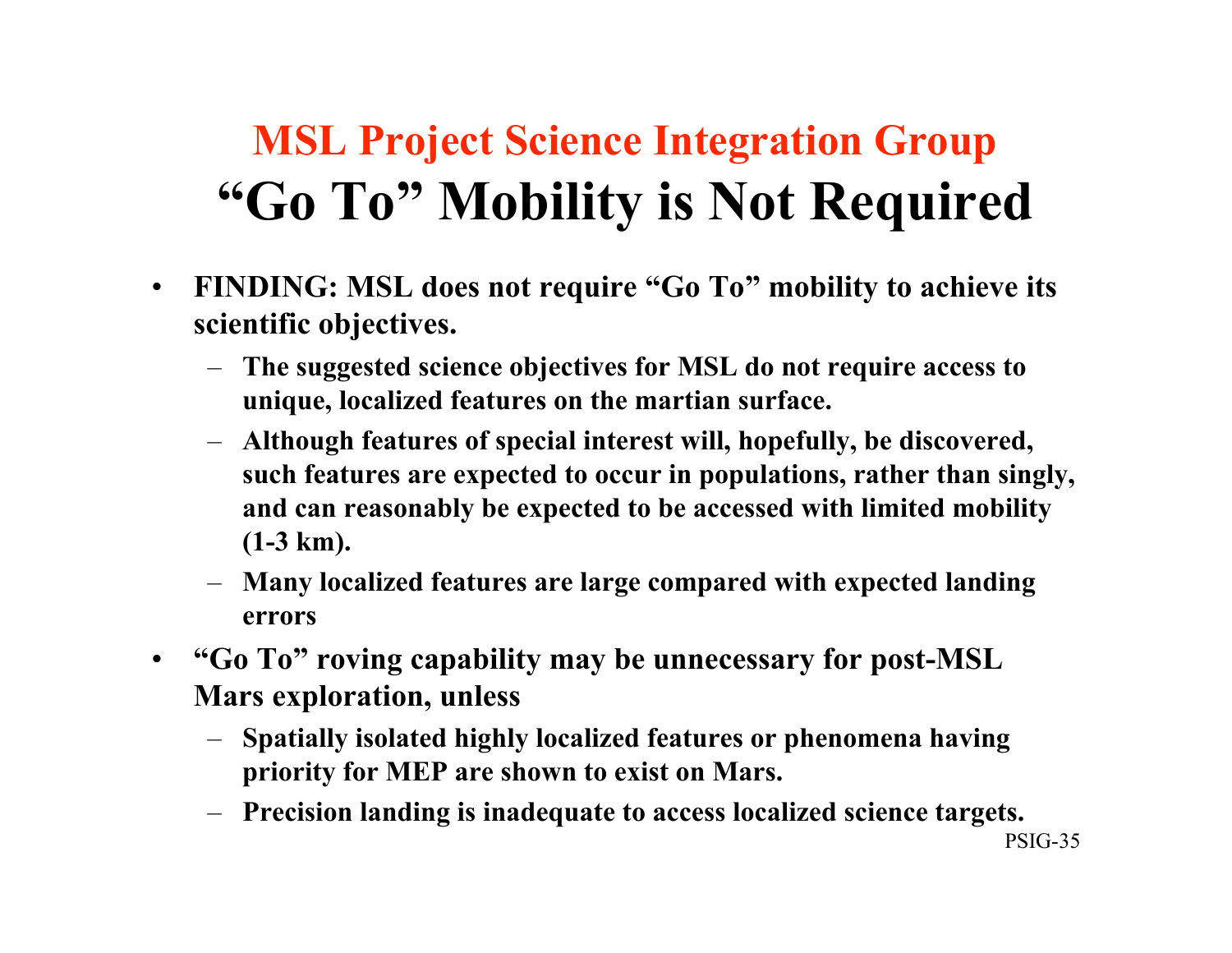# **MSL Project Science Integration Group Feed-Forward to Mars Sample Return is Critical to Program Goals**

#### **Properly Planned, MSL Can Lower Risks and Costs of MSR**

- **Program expectations for MSL include significant feed-forward to MSR in the following areas**
	- **Systems development for MSL can be used by MSR**
		- **Entry/Descent/Landing system for large mass lander**
	- **Technology demonstration by MSL supports MSR needs**
		- **A hazard detection and avoidance landing system**
		- **Methodologies for achieving planetary protection compliance.**
- **If MSL were to be unable to provide feed-forward to MSR in systems development and technology demonstration science support for MSL will likely decrease while MSR-costs will likely rise.**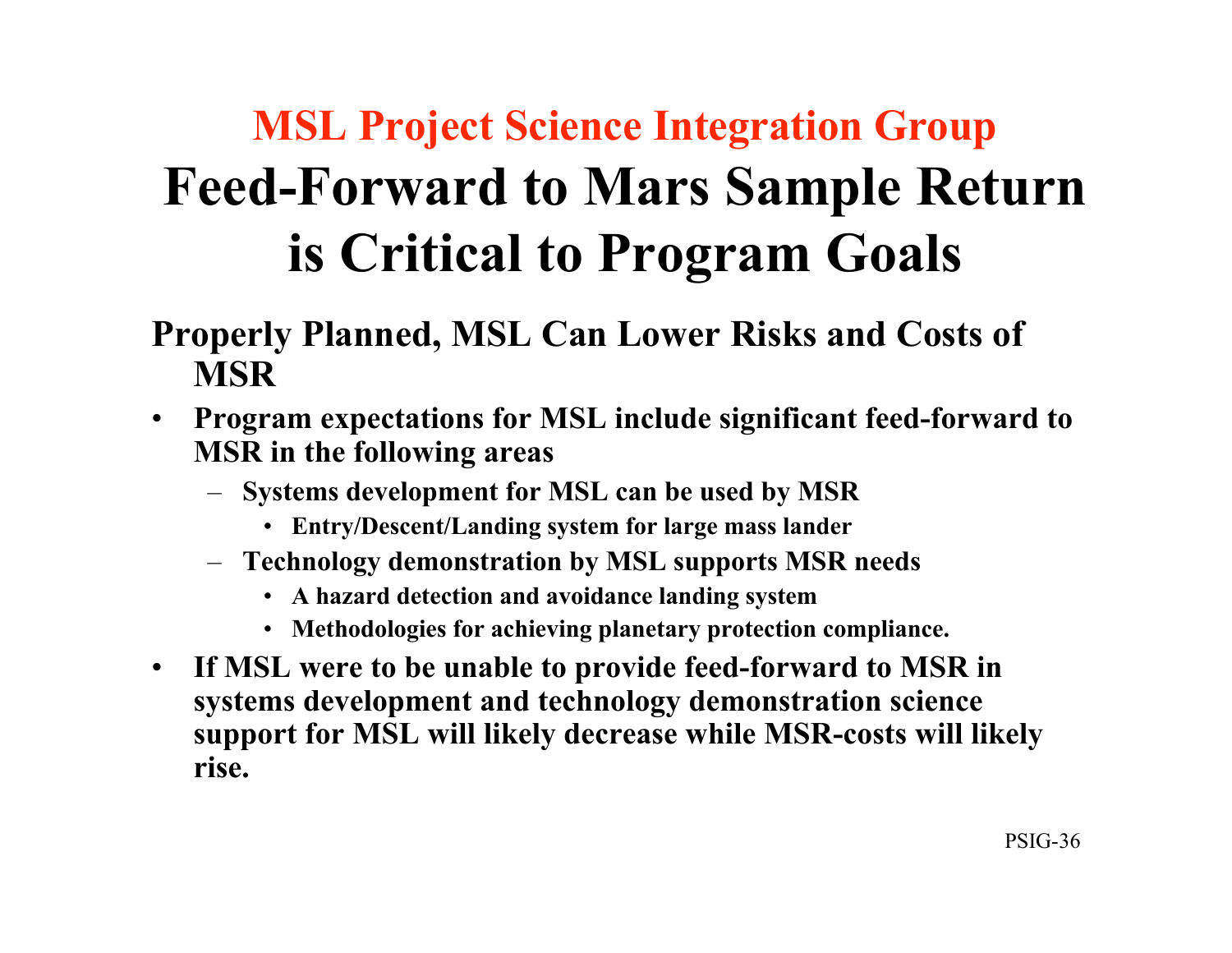# Appendix 1

*Proof-of-Concept "Straw" Instruments for Analytical Laboratory: Functionality Requirements*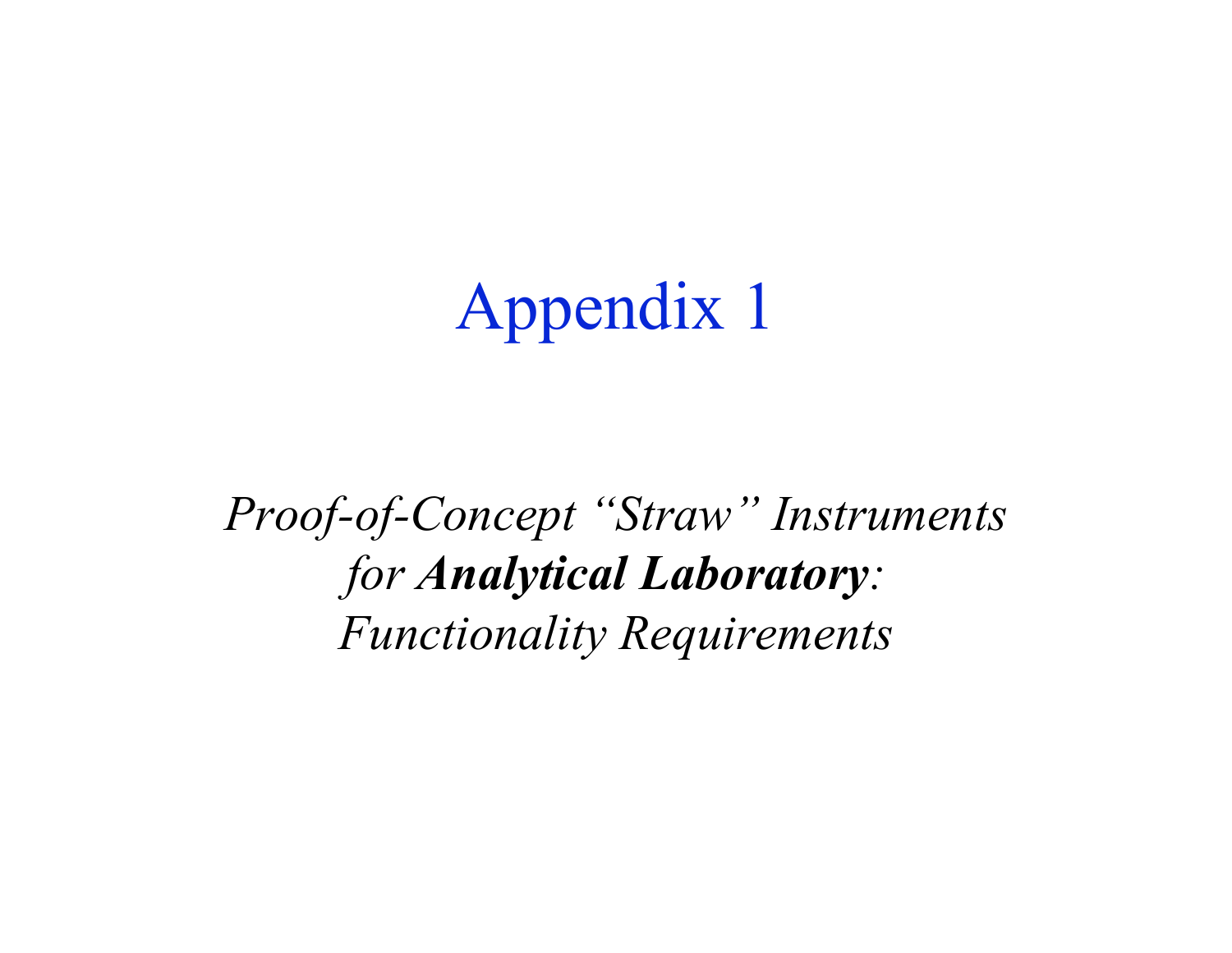#### **XRD/XRF EGA/ TDL**  $LD-TOF \vert$  OX  $\vert$  IM  $\vert$  MLR **AAD SEM/ WEA GCMS MS AFM Major species**  $X = \begin{bmatrix} X & 1 & 1 \end{bmatrix}$  X and chemistry **and chemistry Mineral phases X** X X X X X X Mineralogy **Mineralogy Trace species** X **Isotopes** X **I Salts & PH** X **Volatile Organics X** X X X **Organics Refractory Organics X** X X X X X X X X **Amino Acids & Biomarkers**  $\begin{array}{|c|c|c|c|}\n\hline\nX\n\end{array}$ X **Chirality X** X **H2O** X X X **Evolved CO2** X X X **Gases Other Volatiles CH4, N2O,**  $\begin{vmatrix} x \\ y \end{vmatrix}$  **x**  $\begin{vmatrix} x \\ x \end{vmatrix}$  **x OCS, CO, NH3, H2S etc. C** X X X **Isotopes N** X **O** X X X **Noble Gases Isotopes** X **Oxidizing Effects X Ox Specific Oxidants** X X X X X X X X **Microscopic Imaging** X X X X X X  $X$ **I m**

#### **Measurements Matrix for Analytical Laboratory Straw Instruments**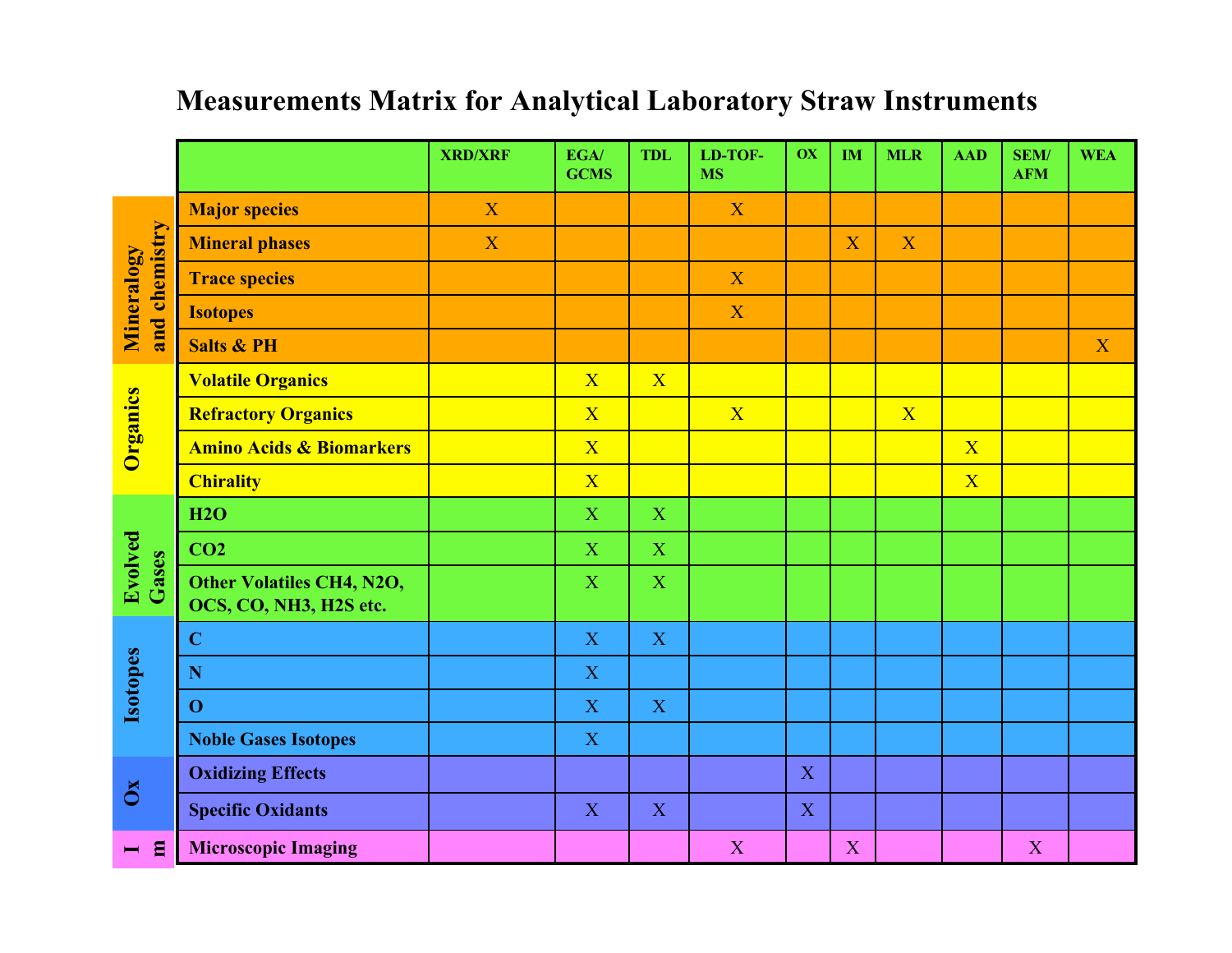### **Analytical Laboratory Straw Instruments (1 of 3)**

| <b>Measurement</b>                                                                                                                                                                                                                                  | <b>Example instrument</b>                                                         |                                                                                                                                                                              |
|-----------------------------------------------------------------------------------------------------------------------------------------------------------------------------------------------------------------------------------------------------|-----------------------------------------------------------------------------------|------------------------------------------------------------------------------------------------------------------------------------------------------------------------------|
| 1) The nature, abundance,<br>oxidation state, and isotopic<br>properties of carbon compounds<br>(both organic and inorganic) over<br>a range of molecular weights<br>(learn history of reservoirs and<br>processes in the crust and<br>atmosphere). | a) Pyrolysis/EGA gas<br>chromatograph mass<br>spectrometer                        | Greatly advanced from Viking with a better range of<br>species detectable and better sensitivity.                                                                            |
|                                                                                                                                                                                                                                                     | b) Laser ablation time-of-flight<br>mass spectrometer                             | This gets at the more refractory organic component that<br>does not nicely turn into discrete stable molecules on<br>bulk thermal processing.                                |
|                                                                                                                                                                                                                                                     | c) TEGA like instrument with<br>laser spectroscopy for H2O and<br>CO <sub>2</sub> | Can directly get isotopic information on $H, C$ , and $O$<br>isotopes in simple molecules.                                                                                   |
|                                                                                                                                                                                                                                                     | d) Detector sensitive to<br>specific compound class(es)                           | Detects and identifies particular subset(s) of the organics<br>(e.g., aromatics, N-, O- or S-containing molecules).                                                          |
| 2) Mineralogy and elemental<br>composition.                                                                                                                                                                                                         | e) XRD/XRF                                                                        | Elemental composition information is necessary to<br>complement the volatile measurements. XRD may be<br>used to identify mineral phases.                                    |
|                                                                                                                                                                                                                                                     | f) Laser Raman                                                                    | Complementary to the direct IR technique. Microscopic<br>Raman would also address science objectives #3.                                                                     |
|                                                                                                                                                                                                                                                     | g) Pyrolysis/EGA gas<br>chromatograph mass<br>spectrometer                        | Requires a variable rate temperature ramp from ambient<br>to $> 1000$ C to examine the decomposition products of<br>minerals as a function of temperature.<br><b>PSIG-39</b> |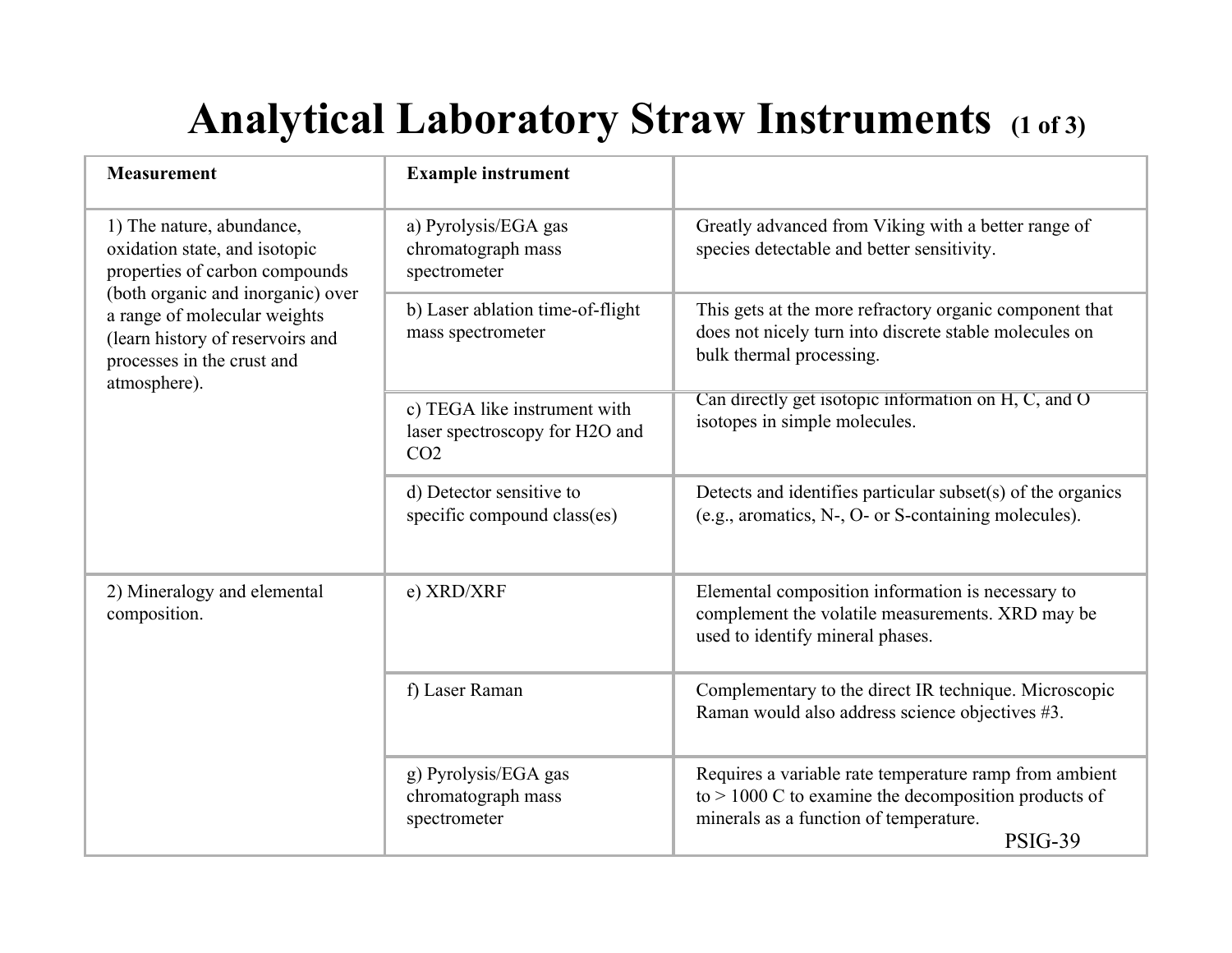## **Analytical Laboratory Straw Instruments (2 of 3)**

| 3) Microscopic imager (basic<br>geologic context, and to<br>record possible biosignatures)                                                                                | h) Microscopic IR Imager                                                | With processing of samples to expose interiors of<br>rocks – IR techniques may be more useful than in<br>the survey mode where the mineralogy may be<br>obscured by weathering products and dust.                                                                                                                                                                                          |
|---------------------------------------------------------------------------------------------------------------------------------------------------------------------------|-------------------------------------------------------------------------|--------------------------------------------------------------------------------------------------------------------------------------------------------------------------------------------------------------------------------------------------------------------------------------------------------------------------------------------------------------------------------------------|
|                                                                                                                                                                           | i) Microscope                                                           | To examine microstructure down to the several<br>micron resolution.                                                                                                                                                                                                                                                                                                                        |
|                                                                                                                                                                           | j) Scanning electron<br>microscope or scanning<br>tunneling microscope. | The sample preparation and issues of charging etc<br>may make this experiment quite difficult.<br>However, I am not clear on how much recent<br>work has been carried out on this front. Some<br>good recent work on scanning tunneling<br>microscope development for such environments<br>has been carried out recently – this experiment on<br>Rosetta is presently viewed as high risk. |
| 4) The chemical and isotopic<br>composition of elements<br>other than C that are relevant<br>to life $(H, N, O, P, S)$ present<br>in rocks, soils, and the<br>atmosphere. | k) Pyrolysis/EGA gas<br>chromatograph mass<br>spectrometer              | The mass spectrometer allows the range of<br>species to be detected – the gas chromatograph<br>eliminates spectral interference in many cases.<br>Highly reactive species may not make it through<br>the plumbing to the ion source.                                                                                                                                                       |
| 5) Noble gas concentrations<br>and isotope ratios                                                                                                                         | 1) Light isotope mass<br>spectrometer                                   | Gas separation techniques needed on the inlet to<br>the mass spectrometer to achieve full separation<br>of noble gases and sensitive detection.<br>$PSIG-40$                                                                                                                                                                                                                               |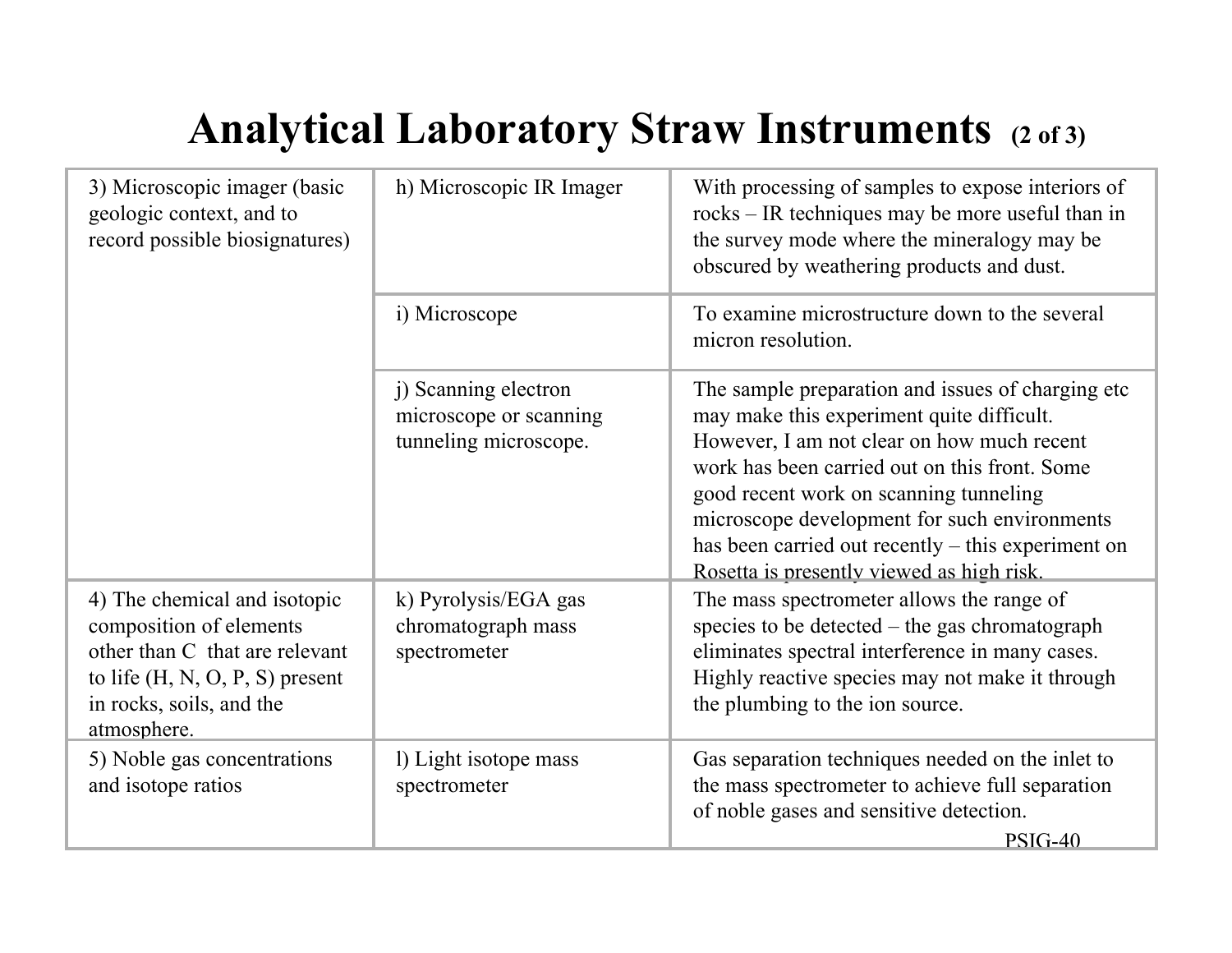### **Analytical Laboratory Straw Instruments (3 of 3)**

| 6) The abundance and<br>oxidation state of Fe, Mn<br>and other redox sensitive<br>metals, as a basis for<br>understanding the range of<br>potential energy sources<br>available to support<br>biological systems and for<br>inferring geochemical<br>cycles | m) Mossbauer<br>spectroscopy                                                                                                  | Assess oxidation state and mineralogical<br>environment of Fe                                                                                           |
|-------------------------------------------------------------------------------------------------------------------------------------------------------------------------------------------------------------------------------------------------------------|-------------------------------------------------------------------------------------------------------------------------------|---------------------------------------------------------------------------------------------------------------------------------------------------------|
| 7) Test models of martian<br>surface oxidation, including<br>whether oxidation decreases<br>in the martian subsurface,<br>and over what scale                                                                                                               | n) Measurements of<br>oxidation effects<br>o) Direct measurement of<br>active oxidant and/or its<br>effects on test materials | n) Most important for missions that allow<br>penetration into rocks or the subsurface.<br>o) Most relevant for materials testing for future<br>missions |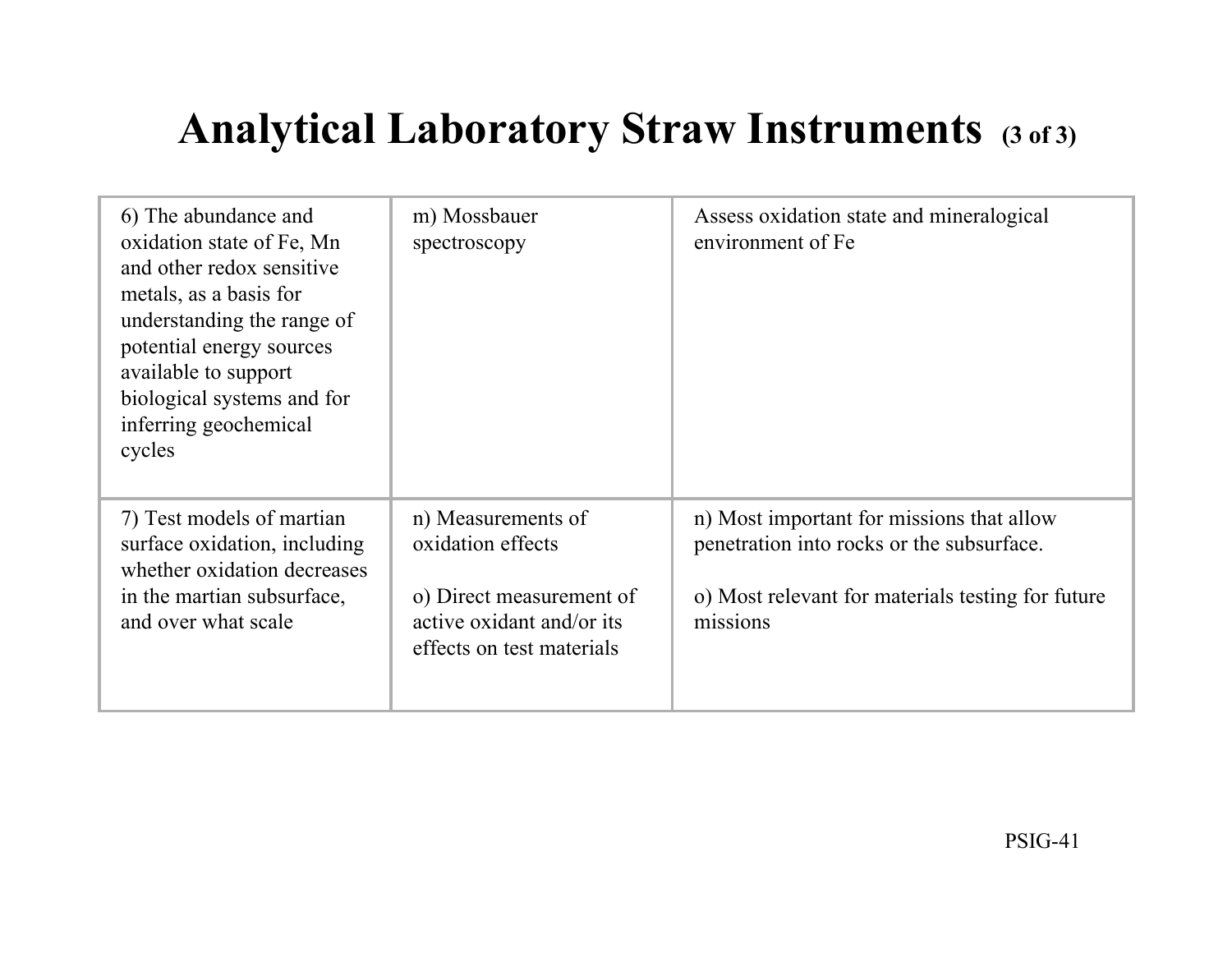# Appendix 2

## *Analytical Laboratory Measurement Precision and Sensitivity Requirements*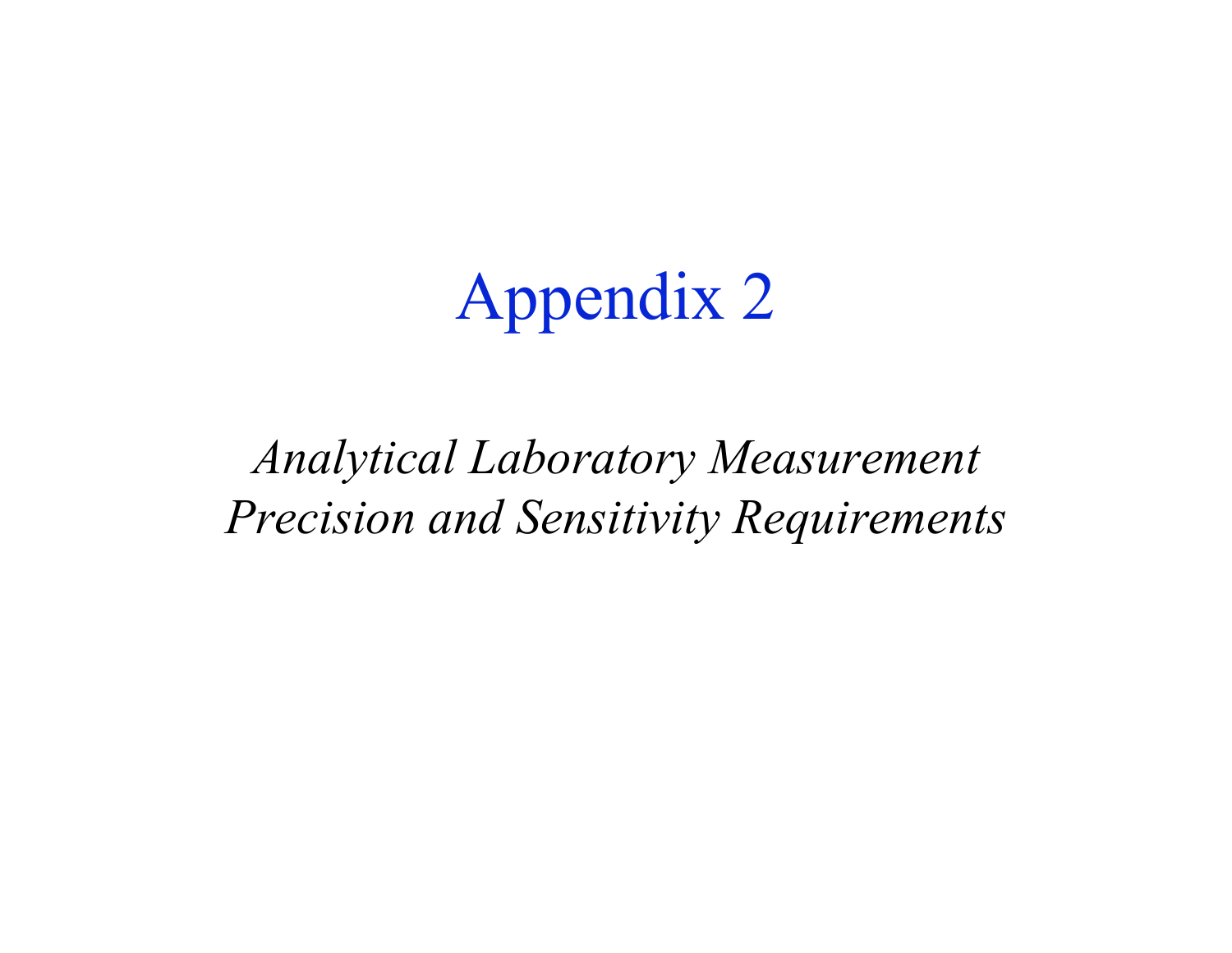### Analytical Laboratory Measurement Precision and Sensitivity Requirements: **Terms of Reference for PSIG Assessment**

• Specify top level measurements for an analytical laboratory for the MSL driven by the science objectives developed by the PSIG.

- For each measurement specify baseline precision, accuracy, sensitivity, and other requirements (e.g. number of samples processed, experiment duration, and contamination).
- Consider instrument sets for both MSL mission options
- Determine if these example payloads apply to the full range of mission types considered by the PSIG.
- State assumptions made for measurement requirements for remote sensing and contact instruments in sample triage and for requirements for sample processing and acquisition.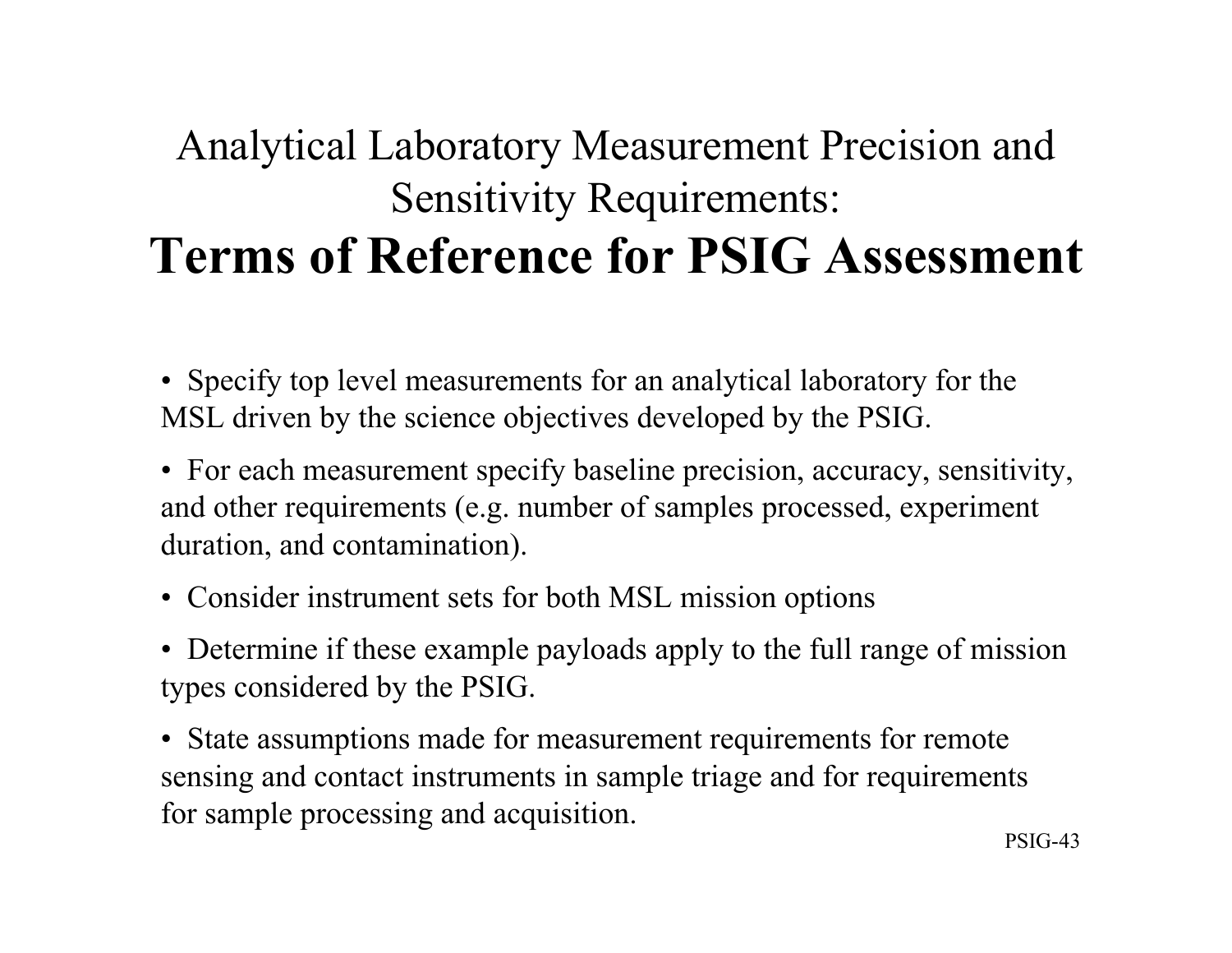### **Analytical Laboratory: Measurement Precision and Sensitivity Requirements Carbon Compounds Objectives and Scope**

**Objectives:** Establish the nature, abundance, oxidation state, and isotopic properties of carbon compounds over a range of molecular weights in the atmosphere and in sampled solid phase materials such as soils, ices, and the interiors of rocks. Characterize prebiotic chemistry and search for signatures of biotic processes.

#### **Scope of the measurement in priority order:**

- A broad survey of types and abundances of carbon containing molecules in the atmosphere and carbon contained in solid phase materials, including their oxidation state, and their provenance .
- A determination of the C isotopic composition of carbon containing compounds in these atmospheric and solid phase samples.
- •A search for a range of more complex organic molecules.
- •A characterization of the refractory macromolecular organic material (complex aromatic or polymeric materials) that may be present in solid phase samples.
- A determination of chirality and a search for specific molecular types relevant to terrestrial life such as amino acids.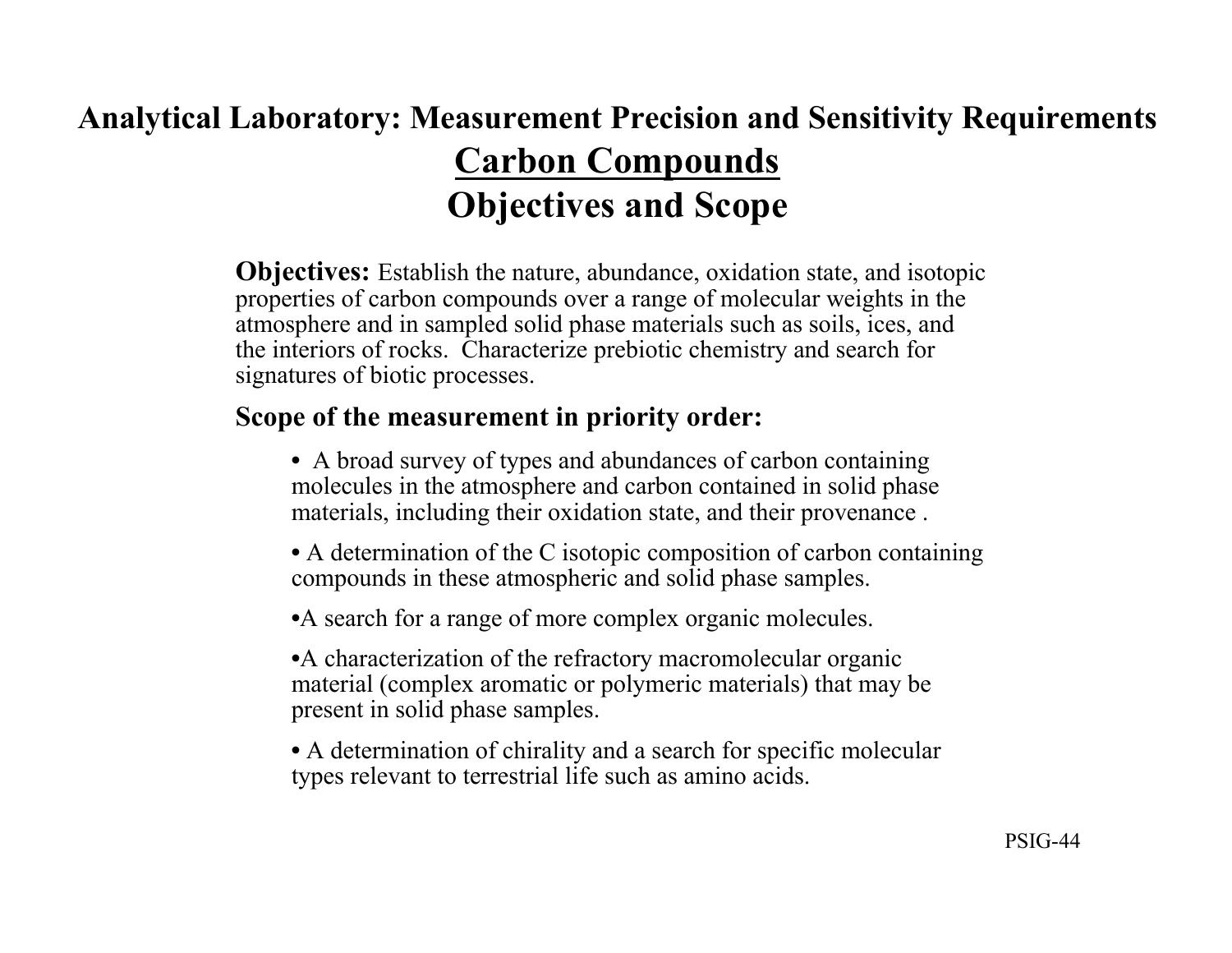### **Analytical Laboratory: Measurement Precision and Sensitivity Requirements Carbon Compounds Requirements**

**Number of samples:** Measurements should be made at many sites requiring a large number of samples to be processed by the acquisition and preparation system. The number of samples for a long life mobile lander (100-150 samples) would provide a considerable breadth of analysis. Instruments that require consumables should size for many samples.

**Cross Contamination**: The requirement for cross contaminationcontrol within the SPAD has been specified. Investigators should insure that cross contamination within their own experiments is not significantly worse than this specification.

**Sensitivity for organic detection:** Previous MEPAG committees have recommended that sensitivities of  $\sim 10^{-14}$  mole/100 mg sample be targeted. This is sufficient to detect organic carbon or its oxidation products delivered from meteoritic infall with gardening to a reasonable depth. The sensitivity required will depend somewhat on the species to be analyzed and the sample studied (rocks, soils, or ice) but no major class of organic species listed should be missed. The limit may be sample contamination from the lander.

**Precision in <sup>13</sup>C/<sup>12</sup>C measurements of organics:** Terrestrial analogues suggest precisions of < 5 per mil would be useful to distinguish changes that are usually associated with biological activity. Optimally, this measurement should be carried out on individual organic molecules. However, an average for the sample would also be useful.

**Precision in isotopic measurement of non-organic carbon:**  ${}^{13}C/{}^{12}C$  to  ${}^{13}O/{}^{12}C$ atmospheric  $CO<sub>2</sub>$  and in  $CO<sub>2</sub>$  evolved from solid phase materials to address atmospheric loss mechanisms.

PSIG-45 **Distribution of macromolecular material:** Spatially resolved measurements on the scale of tens-of-microns to determine the source of the organic materials.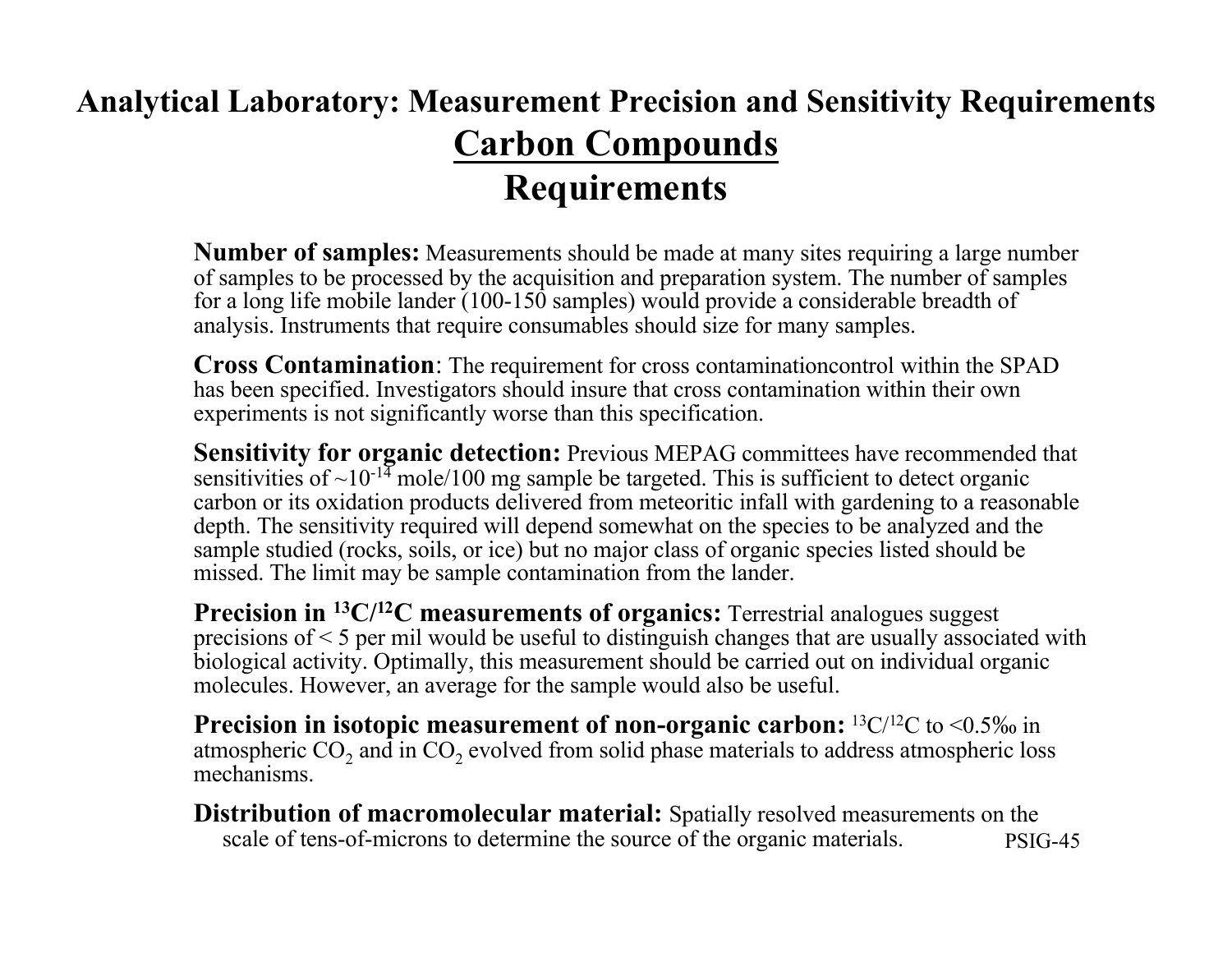### **Analytical Laboratory: Measurement Precision and Sensitivity Requirements Mineralogy and Composition Objectives, Scope and Sampling**

**Objectives:** Unambiguous identification of (a) major and minor minerals and (b) measurement of the bulk chemical composition for major, minor, and selected trace elements in soils and ices, rock surfaces, and rock interiors, to reveal the extent and duration of aqueous processing of these materials. **Igneous rocks:** Derived from depleted or undepleted mantle, extent of fractional crystallization, role of water in magma genesis and evolution. **Sedimentary rocks:** Nature of source rocks, extent of fractionation during transport, deposition of authigenic minerals. **Weathering products:** Conditions (T, pH, water/rock ratio, etc.) under which weathering took place, role of deposition of weathering fluids, evaporation.

#### **Scope (in priority order):**

 $\triangleright$  Abundances and identification of silicates (including amorphous and poorlycrystalline phases), phyllosilicates, carbonates, sulfates, sulfides, oxides, and phosphates.

 $\geq$  Concentrations to high precision of elements present in amounts greater than  $0.05 \text{ wt\%}$ 

 $\geq$  Concentrations with lower precisions of selected elements present in amounts greater than 25 ppm.

**Number of samples:** More than 50 thorough analyses for both mineralogy and chemical composition.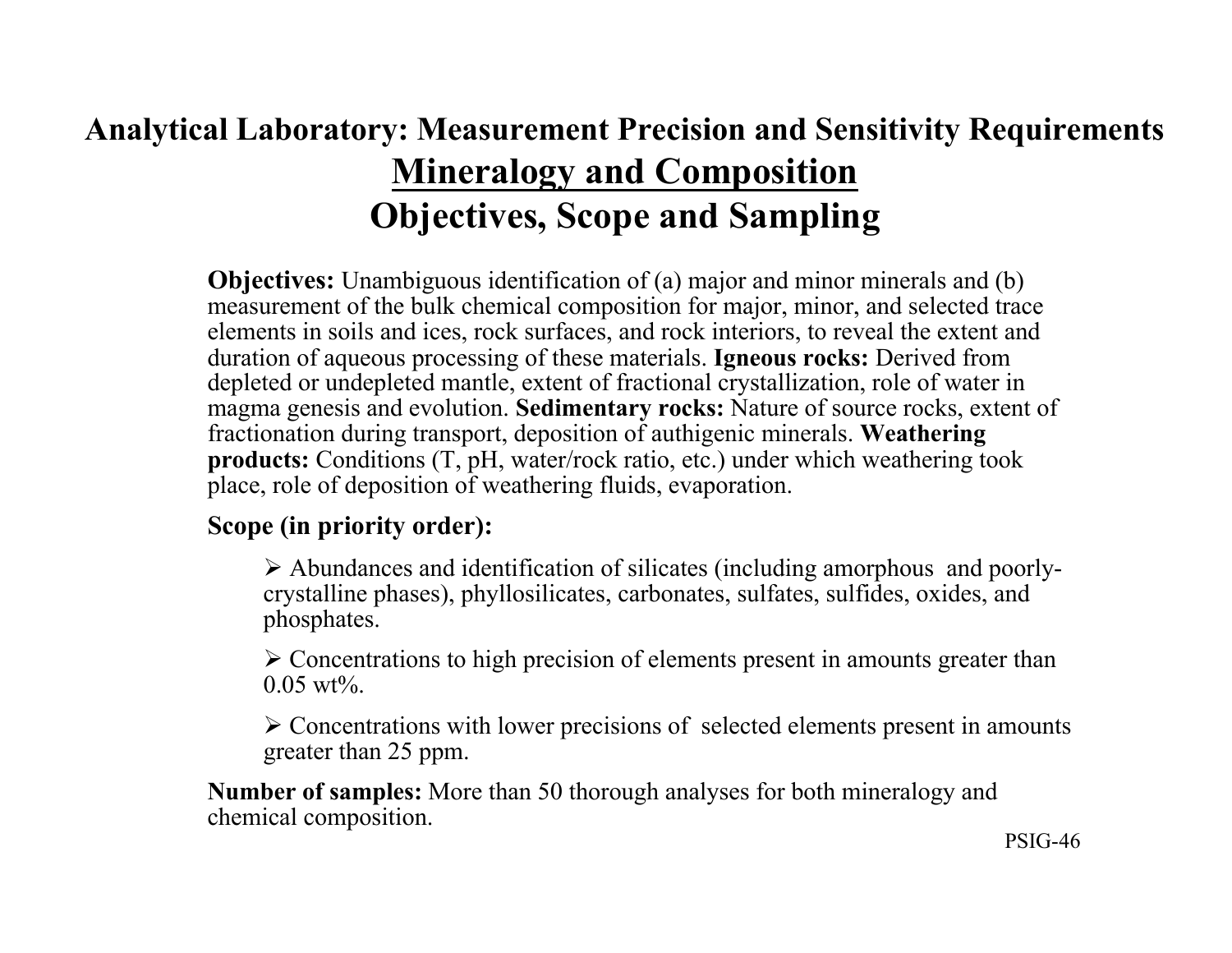### **Analytical Laboratory: Measurement Precision and Sensitivity Requirements Minerals Requirements**

**Minerals:** Must be able to identify, in priority order:

- Primary silicate
- Phyllosilicates (identify presence of major groups)
- Carbonates
- Oxides and oxyhydroxides
- Sulfates
- Amorphous or poorly-crystalline phases
- **Sulfides**
- Phosphates

|                        | Detection limit*   | Precision** | Accuracy** |
|------------------------|--------------------|-------------|------------|
| <b>Major silicates</b> | $1 \text{ vol} \%$ | $5\%$       | $10\%$     |
| <b>Phyllosilicates</b> | $1 \text{ vol} \%$ | $5\%$       | 10%        |
| <b>Others</b>          | $1 \text{ vol} \%$ | 10%         | 15%        |

\*absolute abundance in volume percent \*\*relative: the percentage of amount present

PSIG-47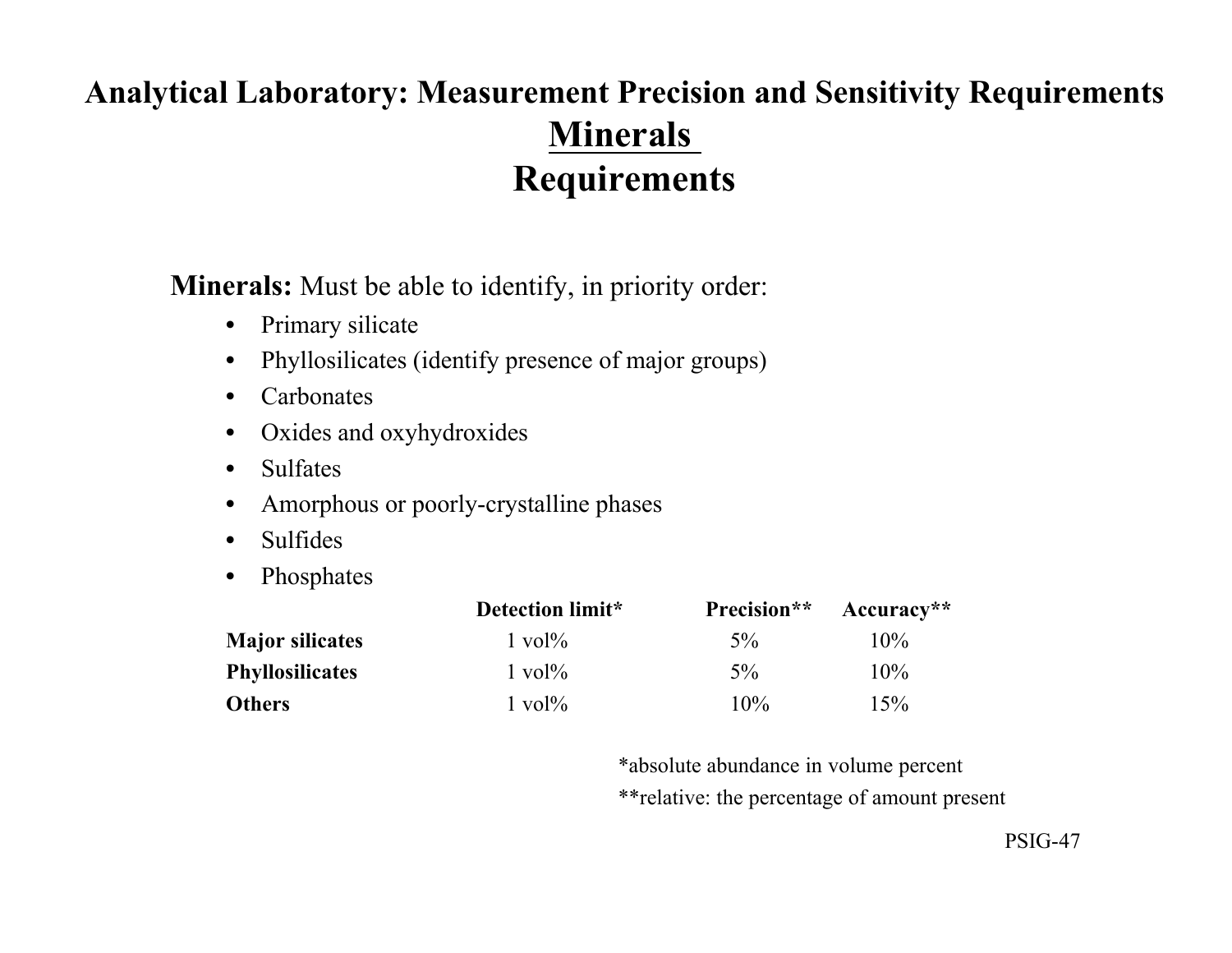### **Analytical Laboratory: Measurement Precision and Sensitivity Requirements Chemical Composition Requirement Summary**

#### **Bulk chemical composition:**

| $\triangleright$ Major elements (typically $\triangleright$ 5wt%, Si, Fe,Al, Mg, Ca): |       |       |  |  |  |
|---------------------------------------------------------------------------------------|-------|-------|--|--|--|
| <b>Precision</b><br><b>Detection limit</b><br>Accuracy                                |       |       |  |  |  |
| $0.1 \text{ wt\%}$                                                                    | $2\%$ | $5\%$ |  |  |  |

ÿ **Minor elements (>0.05 wt%; Ti, Cr, Mn, K, Na, P, S, Cl) (see PT note – "minor and trace elements):**

| <b>Detection limit</b> | <b>Precision</b> | <b>Accuracy</b> |
|------------------------|------------------|-----------------|
| $0.05 \text{ wt\%}$    | $5\%$            | $10\%$          |

ÿ **Trace elements (<0.01 wt%; Zr, Sr, Sc, V, Ba, perhaps others):**

|                      | <b>Detection limit</b> | <b>Precision</b> | Accuracy |
|----------------------|------------------------|------------------|----------|
| $Zr$ , Sr, Sc, V, Ba | 25 ppm                 | 15%              | 30%      |

#### **Priority order:**

- $\triangleright$  Si, Al, Fe, Mg, Ca, Na, K, Cl, S
- $\triangleright$  Ti, Mn, Cr, P
- $\triangleright$  Trace elements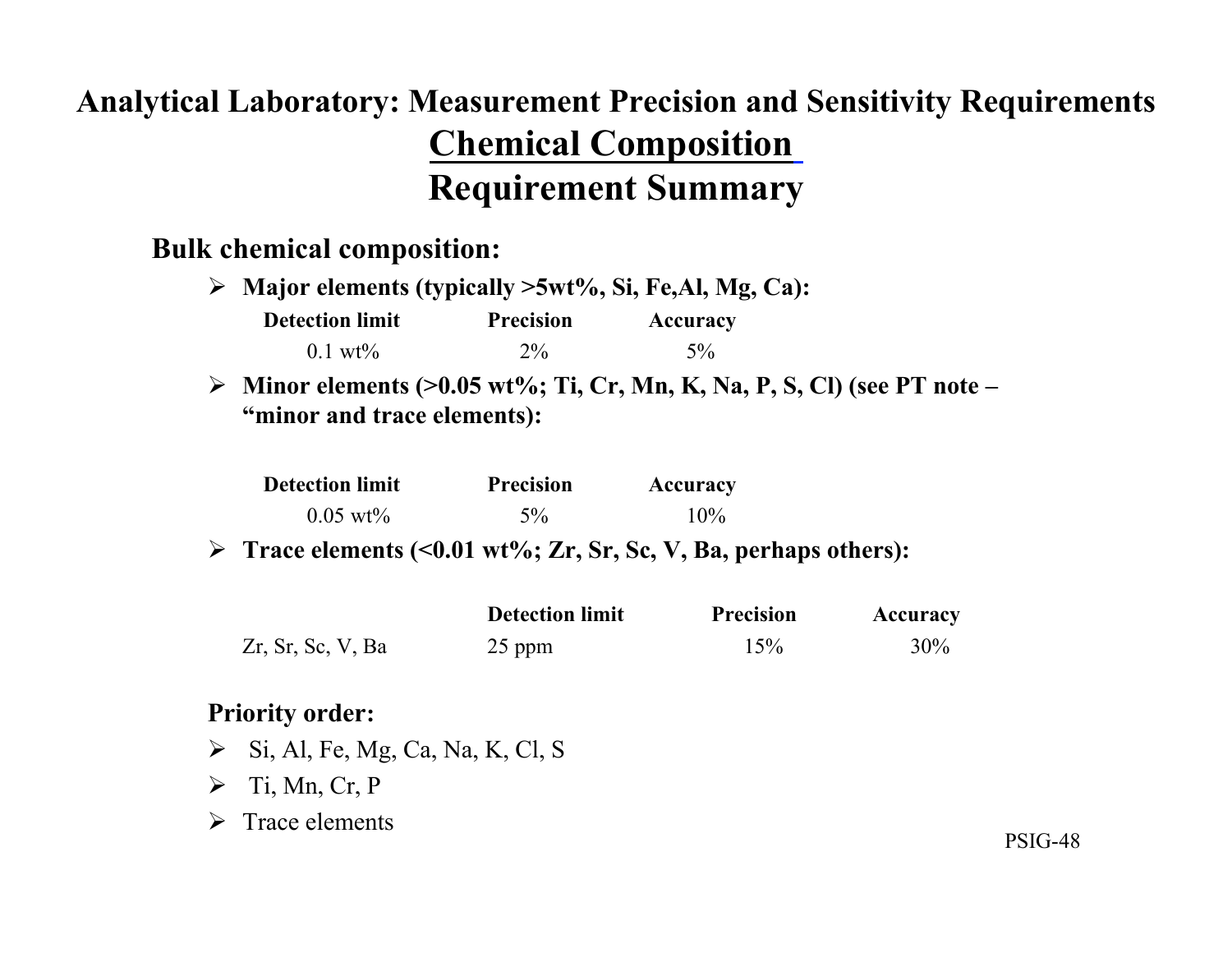### **Analytical Laboratory: Measurement Precision and Sensitivity Requirements Microscopic Morphology Objectives, Scope, Requirements and Issues**

**Objective:** Microscopic morphology to provide basic geologic and lithologic characterization, contribute to understanding environment of formation, and to search for possible biosignatures.

**Scope:** Resolution capable of resolving overall morphology as well as small grain sizes and shapes and search for evidence of aqueous or non-aqueous processing.

#### **Requirements and rationale:**

- **Spatial resolution:** <5 micrometer
	- Allows observations of grain shapes and surface textures
	- Allows determination of grain size distribution of fine fractions
	- Allows observations of mineral intergrowths at small scales
	- Allows distinction between igneous and sedimentary deposits
	- Non optical techniques in an enhanced mission (SEM or ATF) could enable much higher resolution.

#### • **100 micrometer field of view**

• Provides context for microscopic imaging by overlapping magnification of mast or arm imager(s)

• Allows observations of rock textures and mineral intergrowths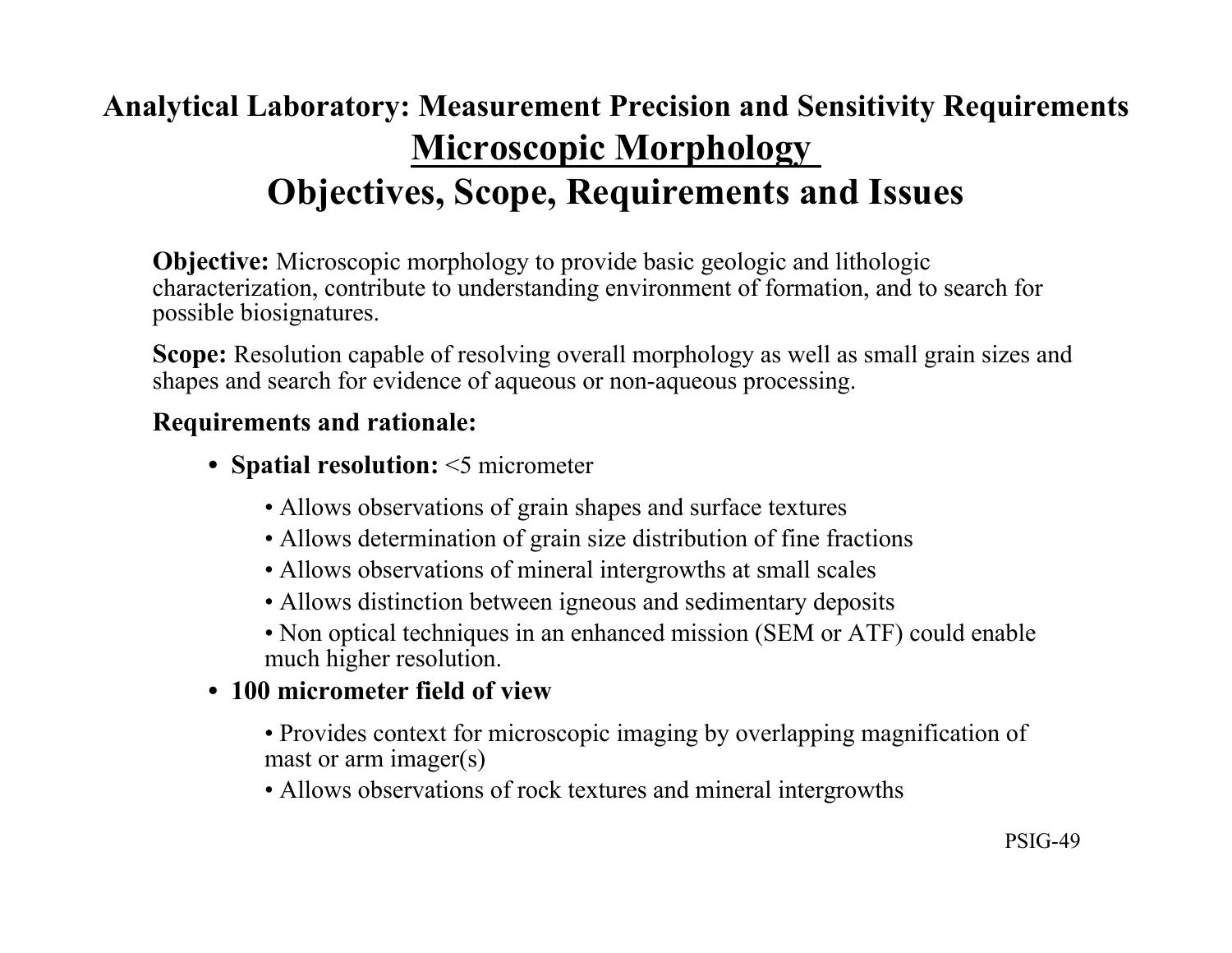### **Analytical Laboratory: Measurement Precision and Sensitivity Requirements Other Light Elements Objectives and Scope**

**Objective:** Determine the chemical and/or isotopic composition of elements other than C that are relevant to life (H, N, O, P, S) present in rocks, soils, ices, and atmosphere. These measurements are relevant to understanding prebiotic and biotic chemistry and a subset of these measurement addresses issues of atmosphere escape to space (thermal and non-thermal) or surface reservoirs. The later objective addresses ancient habitability.

#### **Scope:**

 $\blacktriangleright$  Establish the chemical nature of non carbon volatiles relevant to life (H, N, O, P, and S) that may be present at the sites sampled either in the atmosphere or in the solid phase soils, ices, or rocks.

 $\triangleright$  Oxidation state of these volatiles (i.e., H<sub>2</sub>S vs SO<sub>2</sub>, NH<sub>3</sub> vs nitrogen oxides etc.).

 $\triangleright$ Measurement of key isotopes in the atmosphere and the rocks, soils, and ices. There is a long list of desired measurements but priority targets are H, N, and O isotopes in different molecular species. Success for solid phase materials depends partially on the nature of the solids encountered and their volatile fraction.

ÿEnhanced precision of volatile measurements, including evidence for biological fractionation and/or seasonal variations (if sufficient evidence of such variations are demonstrated by modeling and/or observations).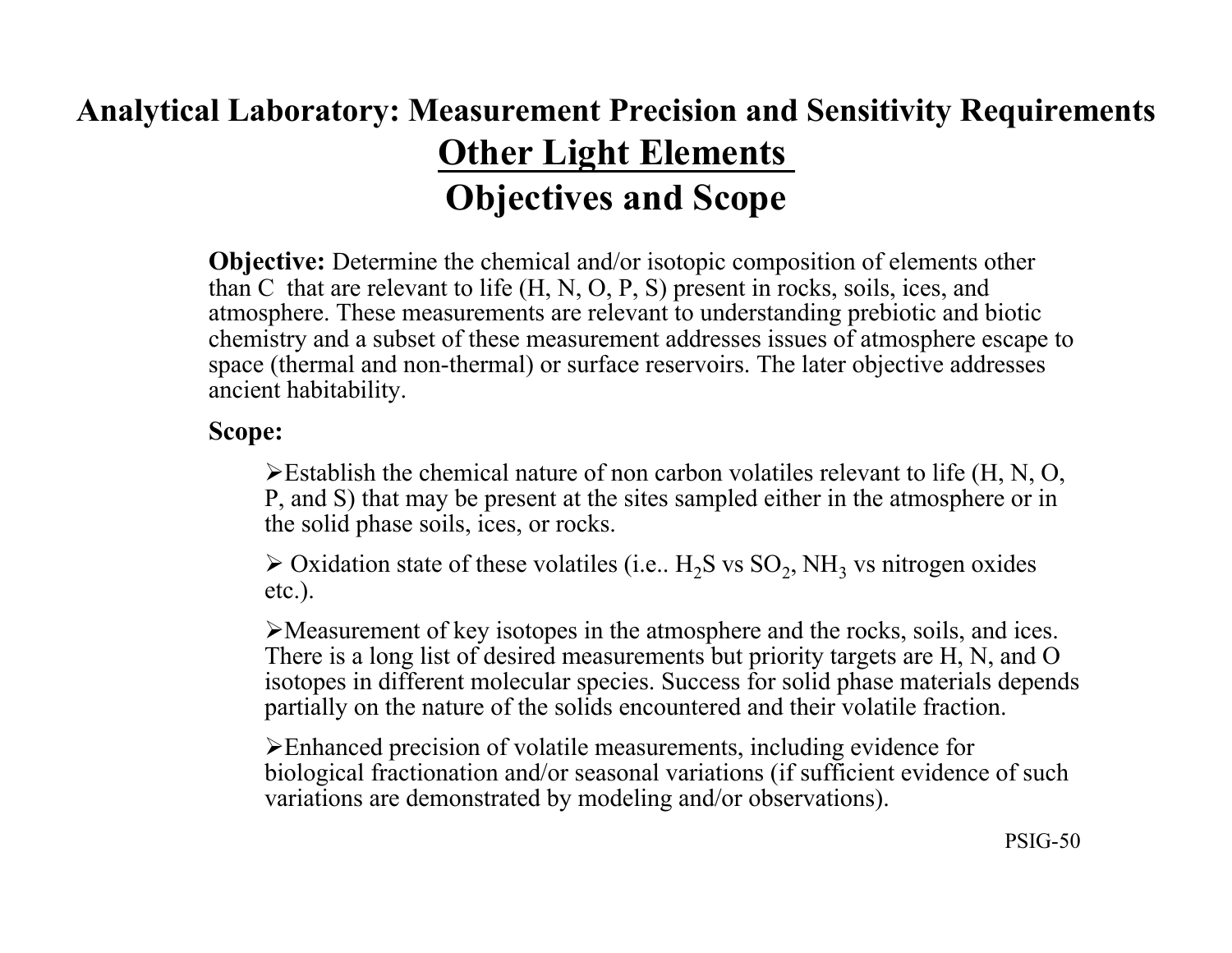### **Analytical Laboratory: Measurement Precision and Sensitivity Requirements Other Light Elements Requirements and Issues**

**Atmosphere samples:** At each site visited, detect H, N, O, P, and S containing volatiles in the atmosphere to mixing ratios of several ppb and several percent precision.

**Solid phase samples:** For each sample acquisition and processing activity determine H, N, O, P, and S containing volatiles contained in these samples to ppm of evolved gas. Released  $H<sub>2</sub>O$  and  $CO<sub>2</sub>$  should be measured in all cases to <10 ‰ precision.

#### **Isotope measurements:**

- $\triangleright$  D/H in H<sub>2</sub>O (atmosphere and solid phase materials +/- 10‰)
- $\geq$  18O/16O and 17O/16O in atmospheric H<sub>2</sub>O and CO<sub>2</sub> < 0.5%
- $\triangleright$  <sup>15</sup>N/<sup>14</sup>N in atmospheric N<sub>2</sub> <1‰
- $\triangleright$  <sup>15</sup>N/<sup>14</sup>N in simple nitrogen molecules evolved from solid phase materials <5‰
- $\blacktriangleright$  <sup>18</sup>O/<sup>16</sup>O and <sup>17</sup>O/<sup>16</sup>O in H<sub>2</sub>O and CO<sub>2</sub> from solid phase materials <1‰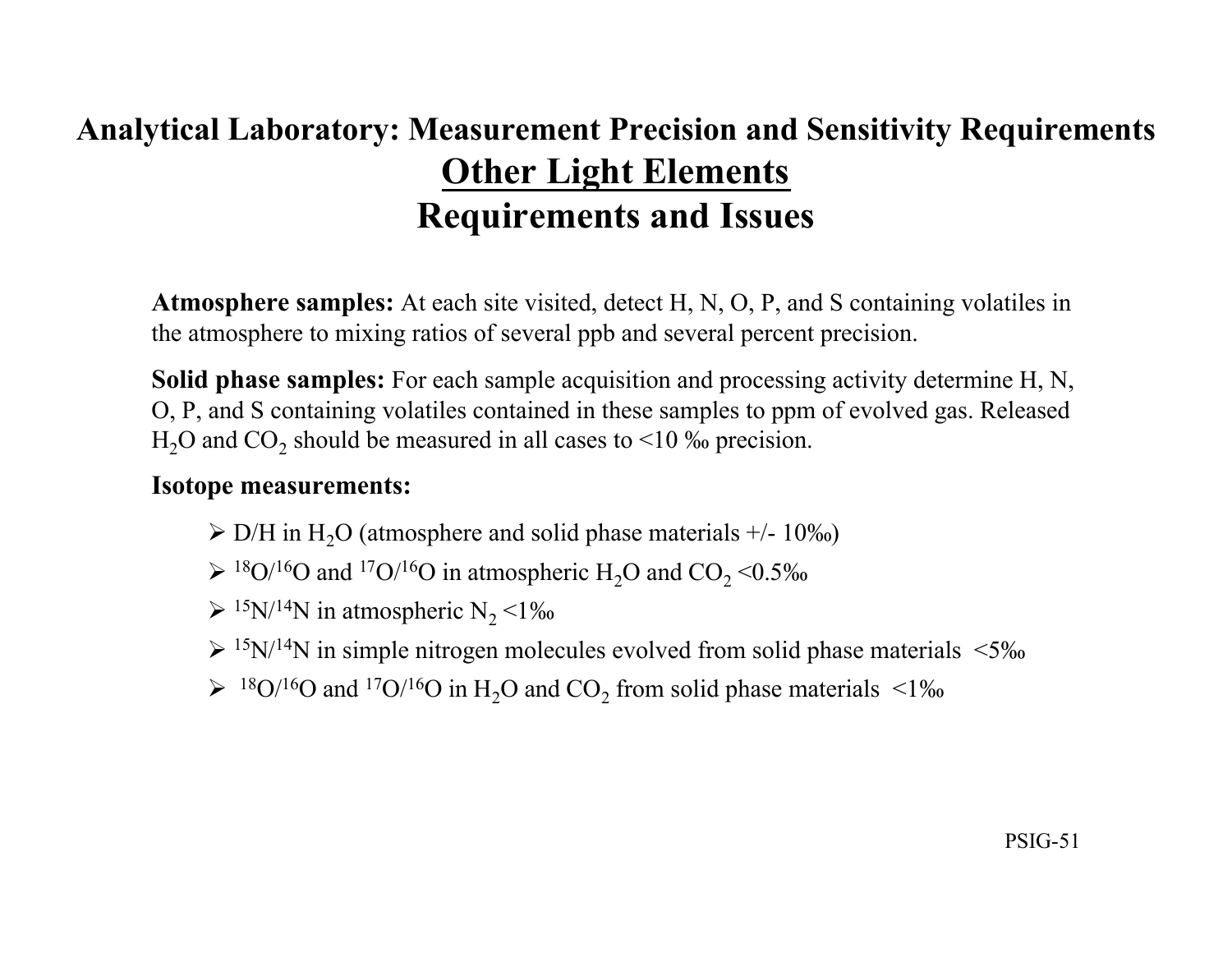### **Analytical Laboratory: Measurement Precision and Sensitivity Requirements Noble Gas Abundance and Isotope Ratios Objectives, Scope, Requirements and Issues**

**Objectives:** Noble gas chemical and isotopic composition in the atmosphere to constrain models of early accretion, atmospheric loss and planetary evolution. Many of the current estimates of these values come from SNC studies and low precision Viking measurements – this experiment can put the current atmospheric values on a firm footing and obtain several measurements that have not yet been obtained. These investigations address ancient vs current habitability.

#### •**Scope of the measurement and precision requirements to address the above objectives:**

- Atmospheric noble gas abundances of He, Ne, Ar, Kr, and Xe to  $\leq 2\%$
- Atmospheric  ${}^{36}Ar/{}^{38}Ar \leq 2\%$ ,  ${}^{40}Ar/{}^{36}Ar \leq 5\%$ . The  ${}^{36}Ar/{}^{38}Ar$  is presently not well determined. Constrains models of atmospheric sputtering loss.

• Atmospheric <sup>20</sup>Ne/<sup>22</sup>Ne <1%, <sup>21</sup>Ne/<sup>22</sup>Ne <5%. The <sup>21</sup>Ne/<sup>22</sup>Ne is presently completely unknown. These measurements may constrain delivery of volatiles to the atmosphere from hydrothermal activity.

• Atmospheric Kr and Xe to  $\leq 1\%$  for major isotopes,  $\leq 2\%$  for minor isotopes. The minor Xe isotopes may enable ancient atmospheric exchange processes with planetary reservoirs to be evaluated.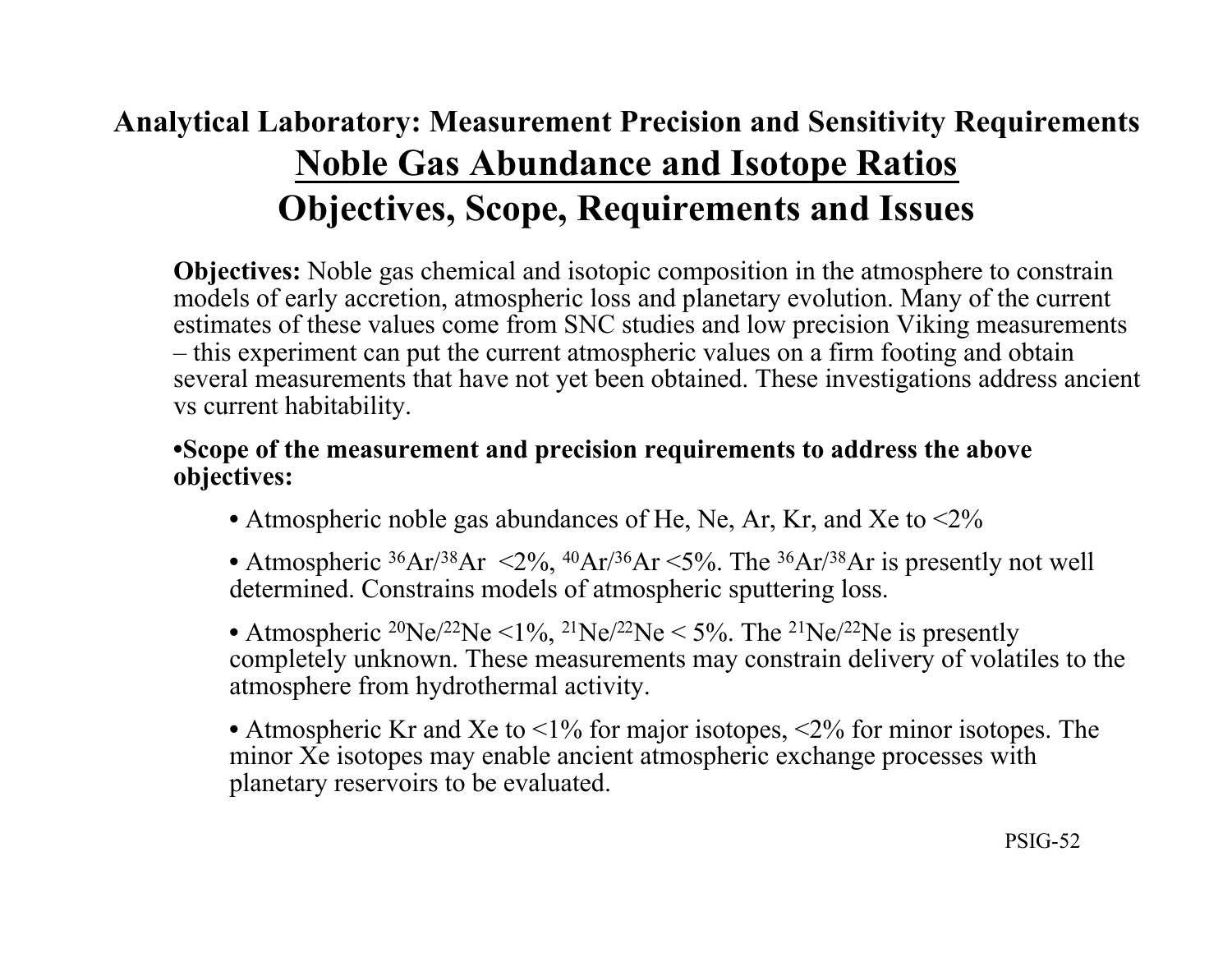### **Analytical Laboratory: Measurement Precision and Sensitivity Requirements Redox Sensitive Metals Objectives, Scope, Requirements and Issues**

**Objectives:** Determine abundance and oxidation state of Fe and other redox sensitive metals, as a basis for understanding the range of potential energy sources available to support biological systems and for inferring geochemical cycles

#### **Scope of measurement objectives in priority order:**

 $\triangleright$  Determine the relative abundance of iron-bearing minerals(e.g. carbonates, phyllosilicates, hydroxyoxides, phosphates, oxides, silsicates, sulfides, sulfates).

 $\blacktriangleright$ Measure the Fe+2 to Fe+3 ratio

 $\triangleright$  Determine the size distribution of magnetically-ordered particles

 $\triangleright$  Determine the relative abundance of other redox sensitive metals within minerals

#### **Requirements:**

| $\triangleright$ Major elements (> 10wt%, Fe, Mg):                     |                  |          |
|------------------------------------------------------------------------|------------------|----------|
| <b>Detection limit</b>                                                 | Precision        | Accuracy |
| $0.1 \text{ wt\%}$                                                     | $2\%$            | $5\%$    |
| $\triangleright$ Intermediate elements (1-10 wt%; Al, [Mg]):           |                  |          |
| <b>Detection limit</b>                                                 | Precision        | Accuracy |
| $0.05 \text{ wt\%}$                                                    | $5\%$            | 10%      |
| $\blacktriangleright$ Minor (0.1-1 wt%) and trace elements (<0.1 wt%): |                  |          |
| <b>Detection limit</b>                                                 | <b>Precision</b> | Accuracy |
| $0.1 \text{ wt}$ %                                                     | $10\%$           | 20%      |

PSIG-53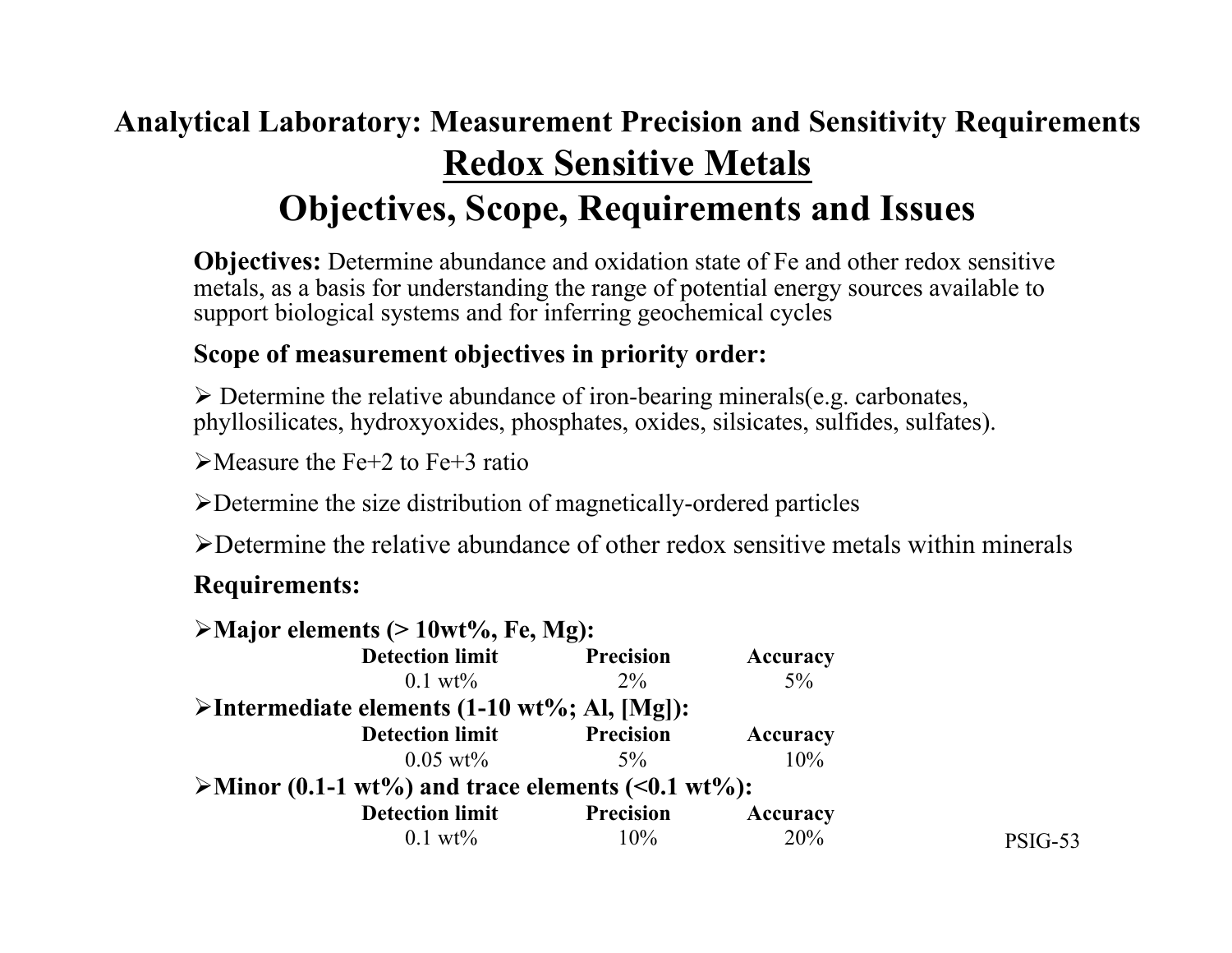# Appendix 3

## *Contact Suite Utility and Requirements*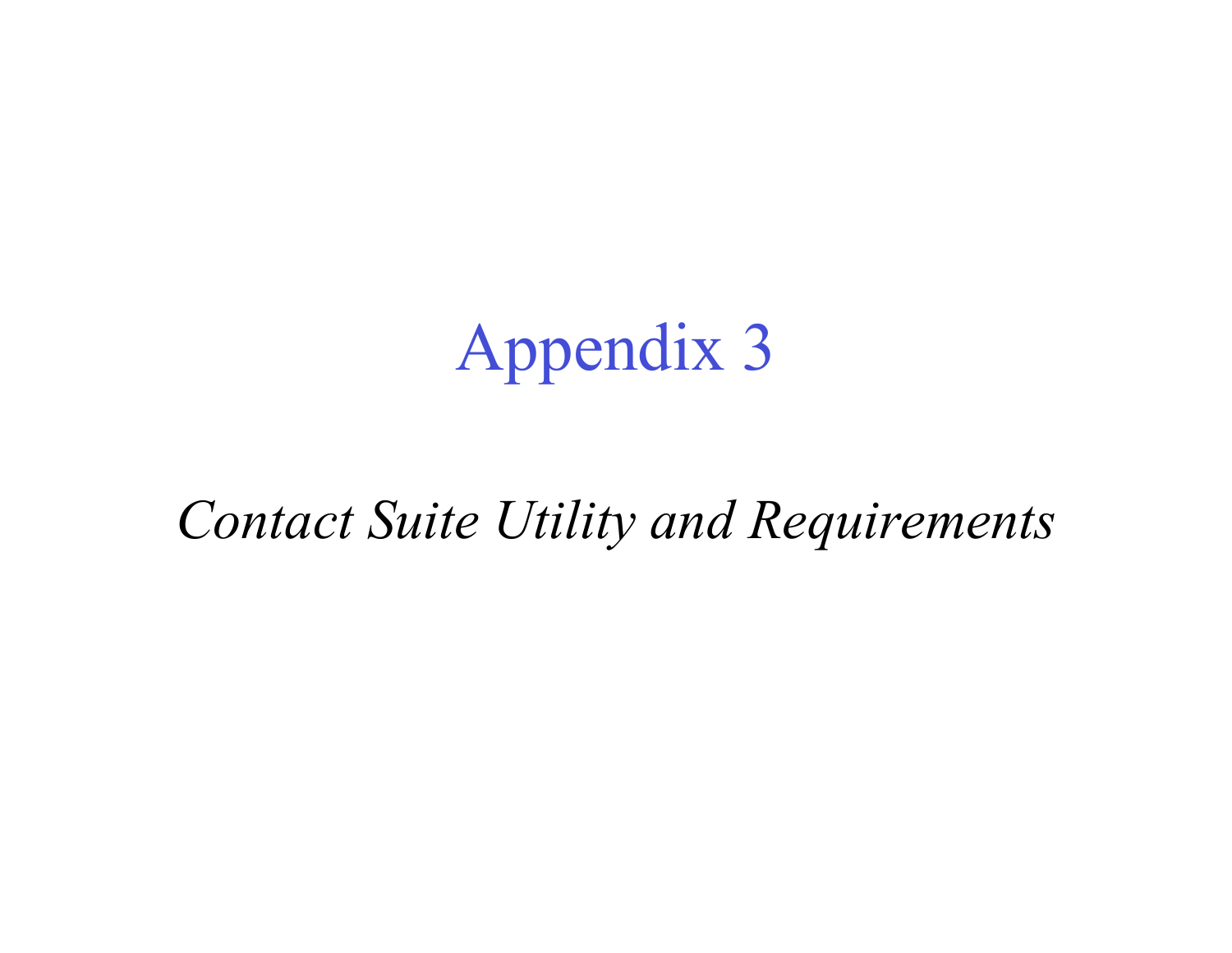## MSL Contact Suite Utility and Requirements Summary

**A Contact Suite building on MER-like capability, but also able to determine major mineralogy and image in color, would allow reliable sample selection for the Analytical Laboratory and provide first-rate stand alone science.**

- $\triangleright$  Purposes of Contact Suite are (1) Facilitate sample selection for Analytical Lab and (2) Carry-out high quality science of material not delivered to Lab.
- $\triangleright$  Essential Measurements are (1) Rapid mineralogy of undisturbed samples and (2) Color imaging at hand lens resolution.
- $\triangleright$  Very Important Measurements are (1) Bulk chemistry of undisturbed samples and (2) Iron mineralogy of undisturbed samples.
- $\triangleright$  Contact Suite requirements were considered within the context of having a capable Analytical Laboratory.
- $\triangleright$  For chemistry and iron mineralogy, improvements over MER-like capabilities are desired but not necessary
- $\triangleright$  For microscopic imaging, color and stereo capability are required; further improvements over MER-like capabilities are desired but not necessary
- $\triangleright$  Contact Suite needs to be capable of performing complete set of analyses rapidly enough so as not to interfere with speed at which Analytical Lab operates (*e.g.,* single communication cycle with Earth)
- $\triangleright$  Contact Suite needs to be capable of performing analyses throughout the life of the mission.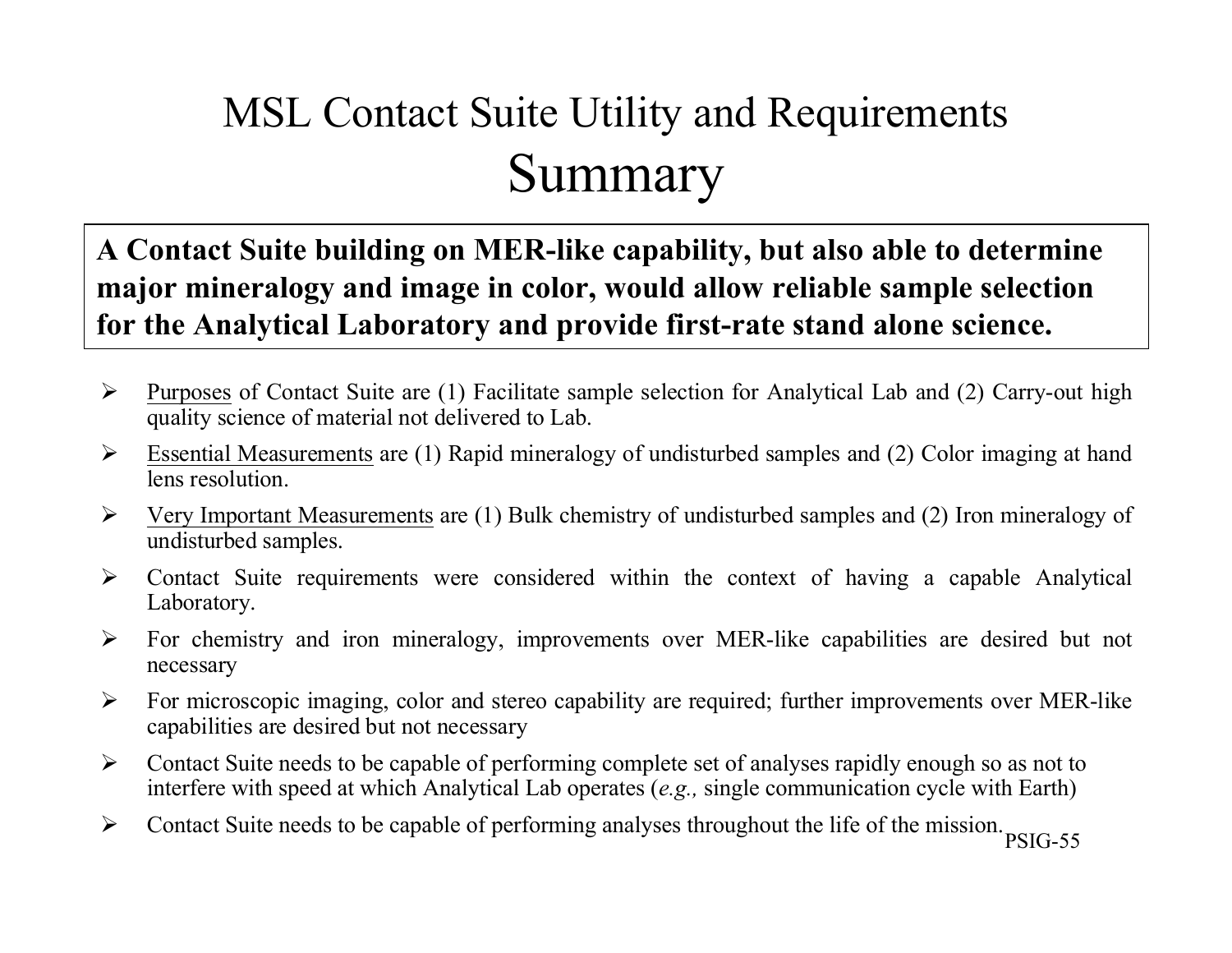# Purposes of Contact Suite MSL Contact Suite Utility and Requirements

- Contact Suite should be used to select samples and support sample decision-making for Analytical Laboratory
	- Screen sampling locations
	- Screen samples obtained (triage)
	- Possibly view pre-processed and (possibly) post-processed samples
- Conduct additional science investigations that are not Analytical Lab-based
	- Includes studies both during time analytical lab is functional and after it is "exhausted"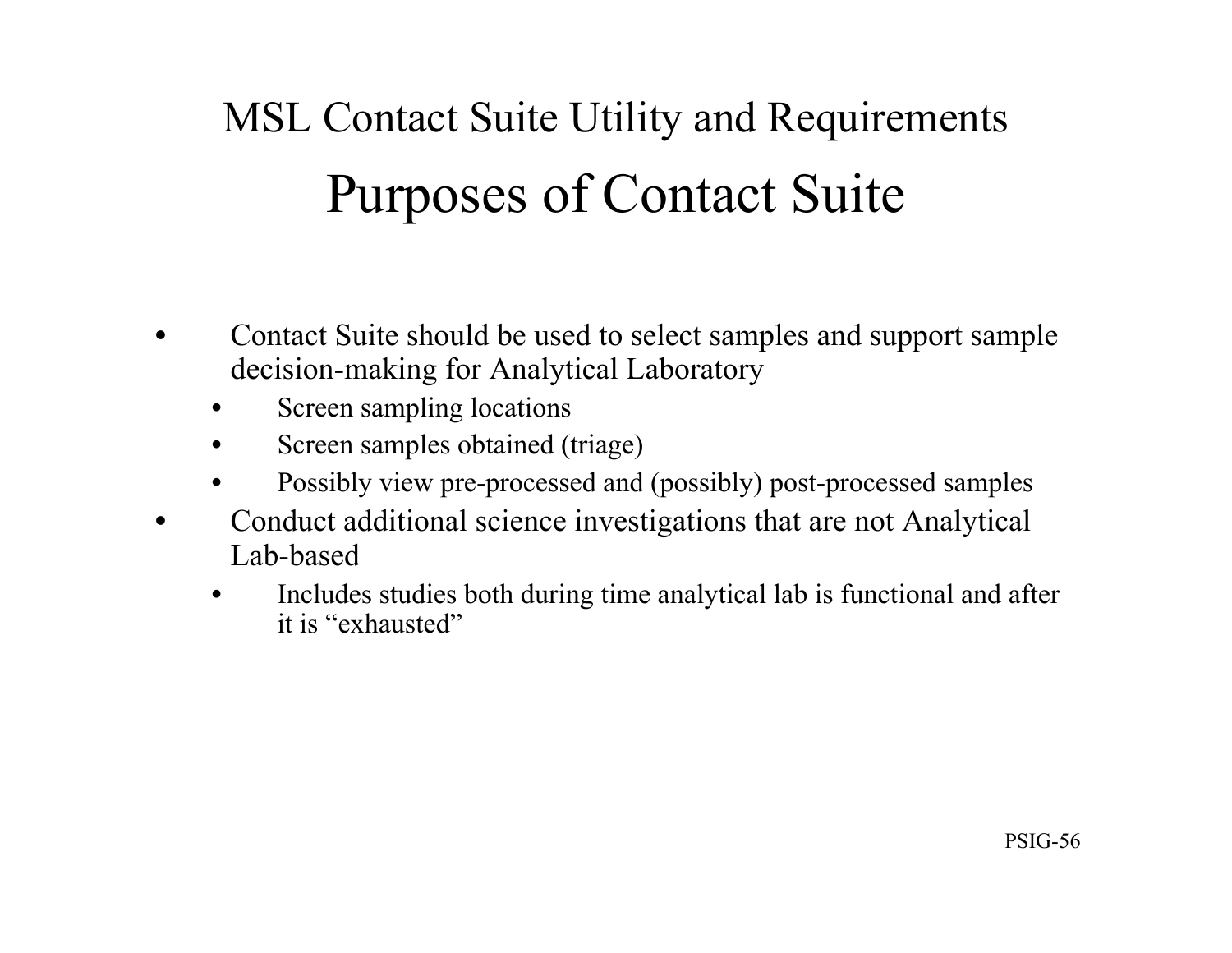## MSL Contact Suite Utility and Requirements Requirements for Essential Measurements (1)

### Rapid Mineralogy

- Must have sufficient capability to identify major minerals and, in conjunction with other measurements, such as color imaging, characterize lithology on unprepared and cleaned surfaces
- Should be capable of identifying and distinguishing among amorphous phases (*e.g.,* silica, volcanic glass, palagonite).
- Require reliable identification of minerals of  $\geq$ 5% by volume (2% desired).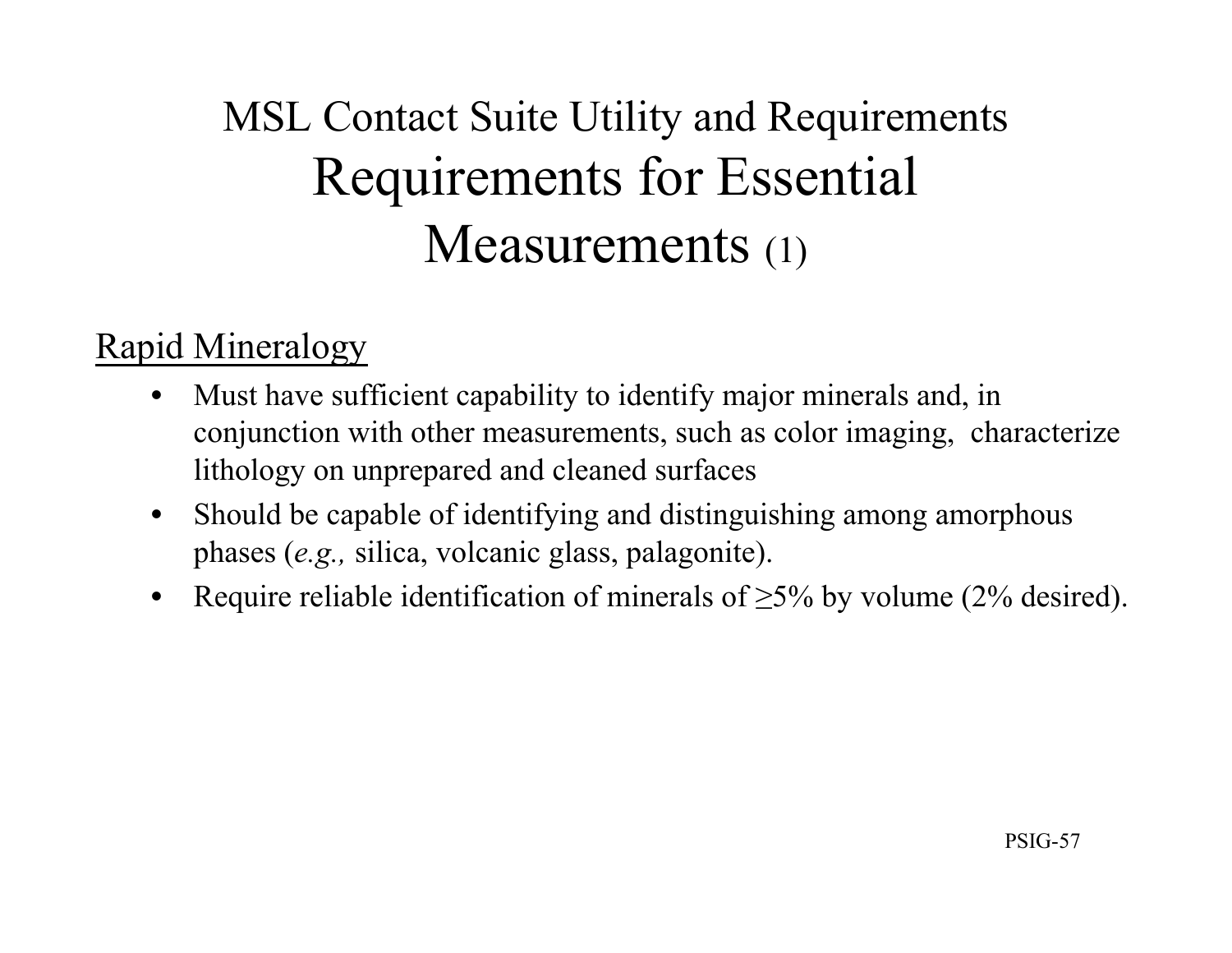## MSL Contact Suite Utility and Requirements Requirements for Essential Measurements (2)

### Color Imaging

- Assume high resolution microscopy will be performed in Analytical Lab
- Require MER-like resolution (30  $\mu$ m/pixel) and ability to produce stereo images, but further improvements highly desirable (*e.g.*, 10-20  $\mu$ m/pixel maximum resolution with multiple fields of view; improved depth of field)
- Color is required minimum 3-color RGB filters
- Desired improvements over MER-performance should also include, in priority order:
	- 1. Robust focusing ability to cover desired fields of view.
	- 2. Multiple fields of view (*e.g.,* 1mm, 1 cm, 10 cm) or continuous zoom would greatly improve context of the images and is highly desirable
	- 3. Higher maximum resolution (to about  $10 \mu m$ ) is acceptable but only in context of multiple fields-of-view. Higher resolution is not a priority.
	- 4. Spectral characterization of target in over 400-1,100 nm is desirable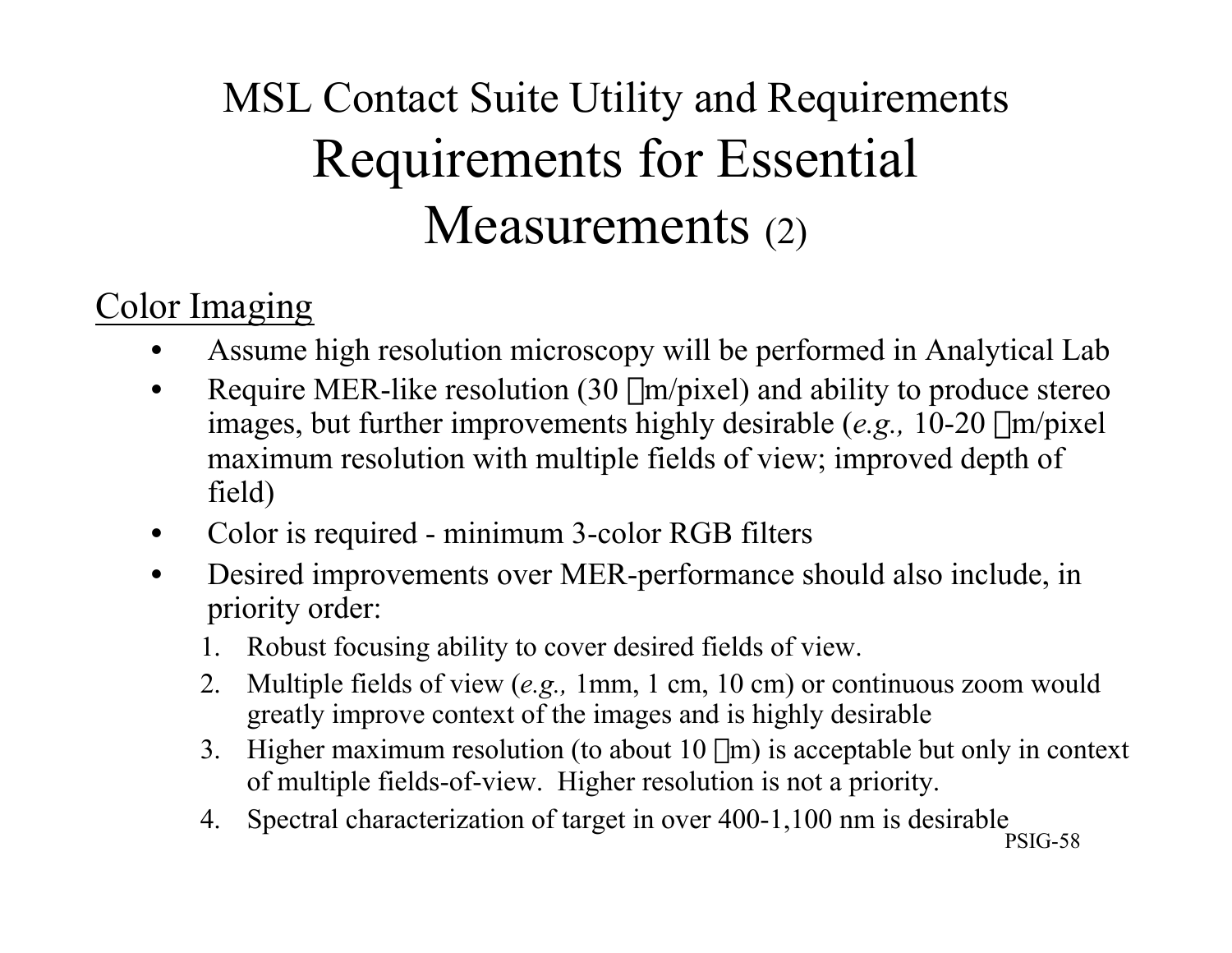## MSL Contact Suite Utility and Requirements Requirements for Very Important Measurements (1)

### Rapid Geochemistry

- MER-like capability is sufficient
- Improvements in detection limits and precision, *beyond what is available through longer counting times,* are desirable
- Required detection limits of 0.5 wt  $\%$  (0.1 wt  $\%$  desired)
- For elements at high abundance (>10%, *e.g.,* Si, Fe) require precision of 5% and accuracy of 10 % relative; desire 2% / 5%, respectively.
- For elements at lower abundance require precision of 10% and of accuracy 20% relative; desire 5% / 10%, respectively.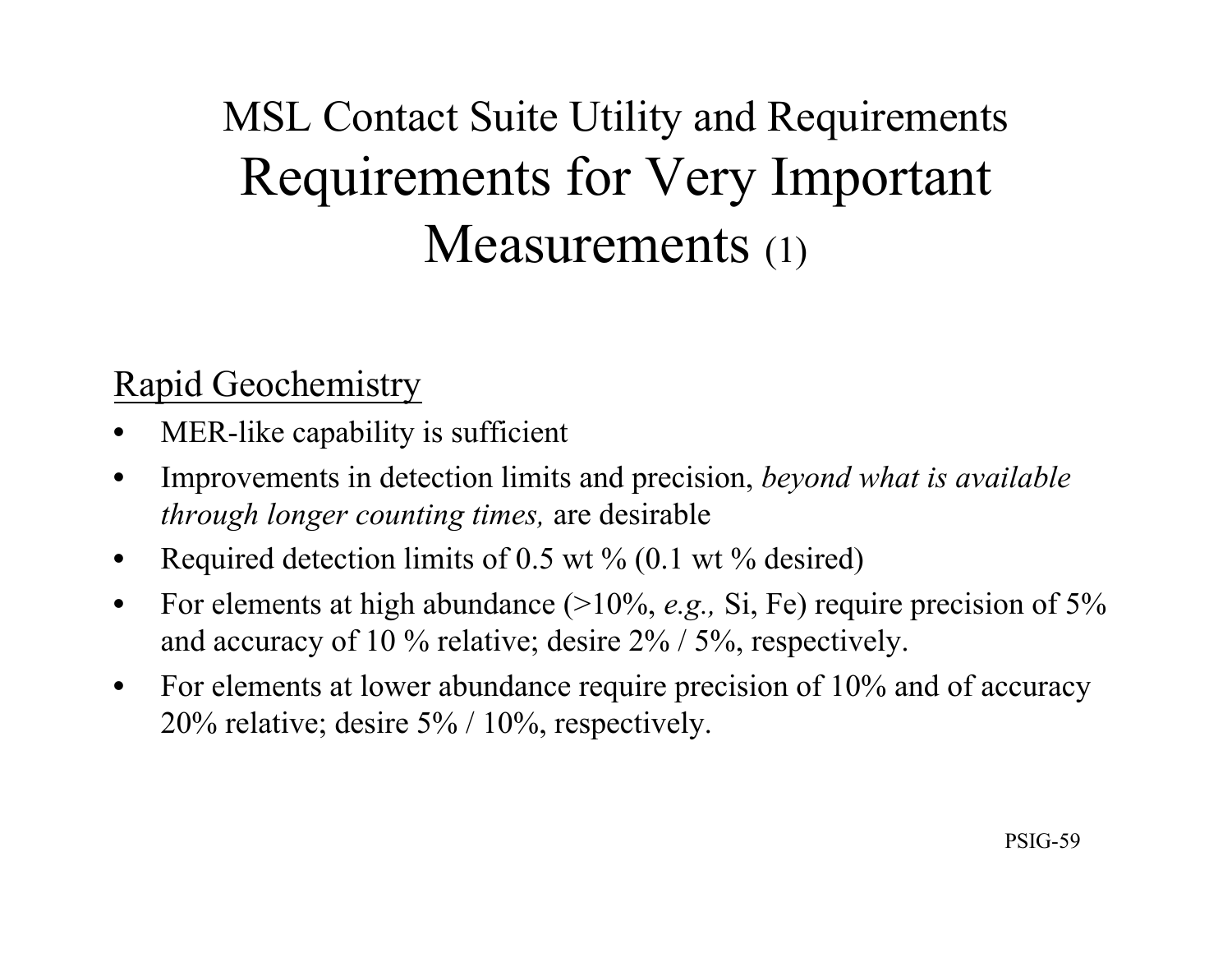## MSL Contact Suite Utility and Requirements Requirements for Very Important Measurements (2)

### Iron Mineralogy

- MER-like capability is sufficient
- Improvements in detection limits and precision, *beyond what is available through longer counting times,* is desirable
- Must detect major Fe-bearing minerals where Fe is significant part of mineral stoichiometry (*e.g.,* hematite) or as a major substitution (*e.g.,* phyllosilicates)
- Analytical requirements for common minerals where Fe is major part of stoichiometry
	- Require detection limits of 10 vol% (desire 3 vol%)
	- Required precision of 20% and accuracy of 30% relative; desire 5% / 10%, respectively.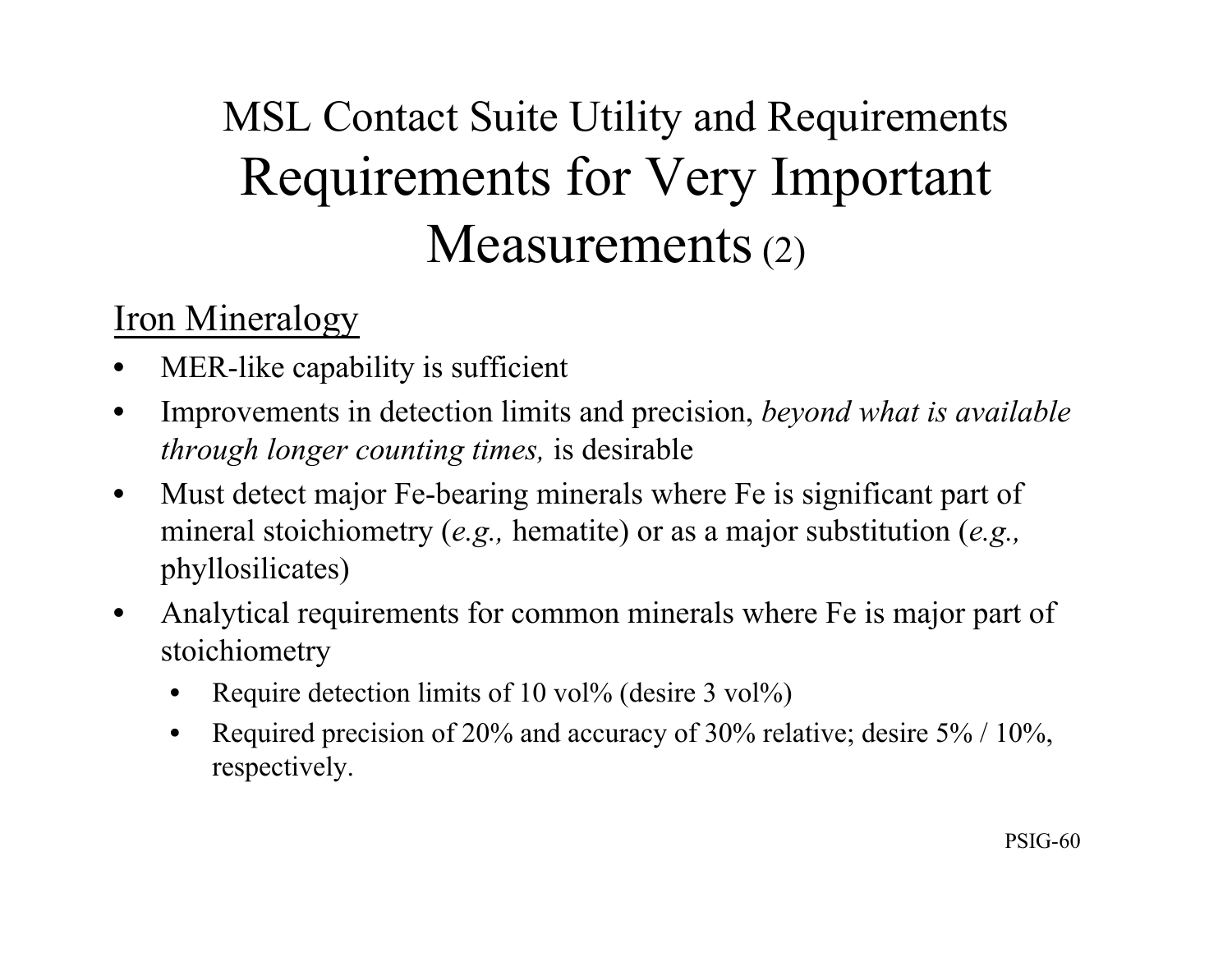# Appendix 4

## Requirements for *Sample Acquisition, Delivery and Processing*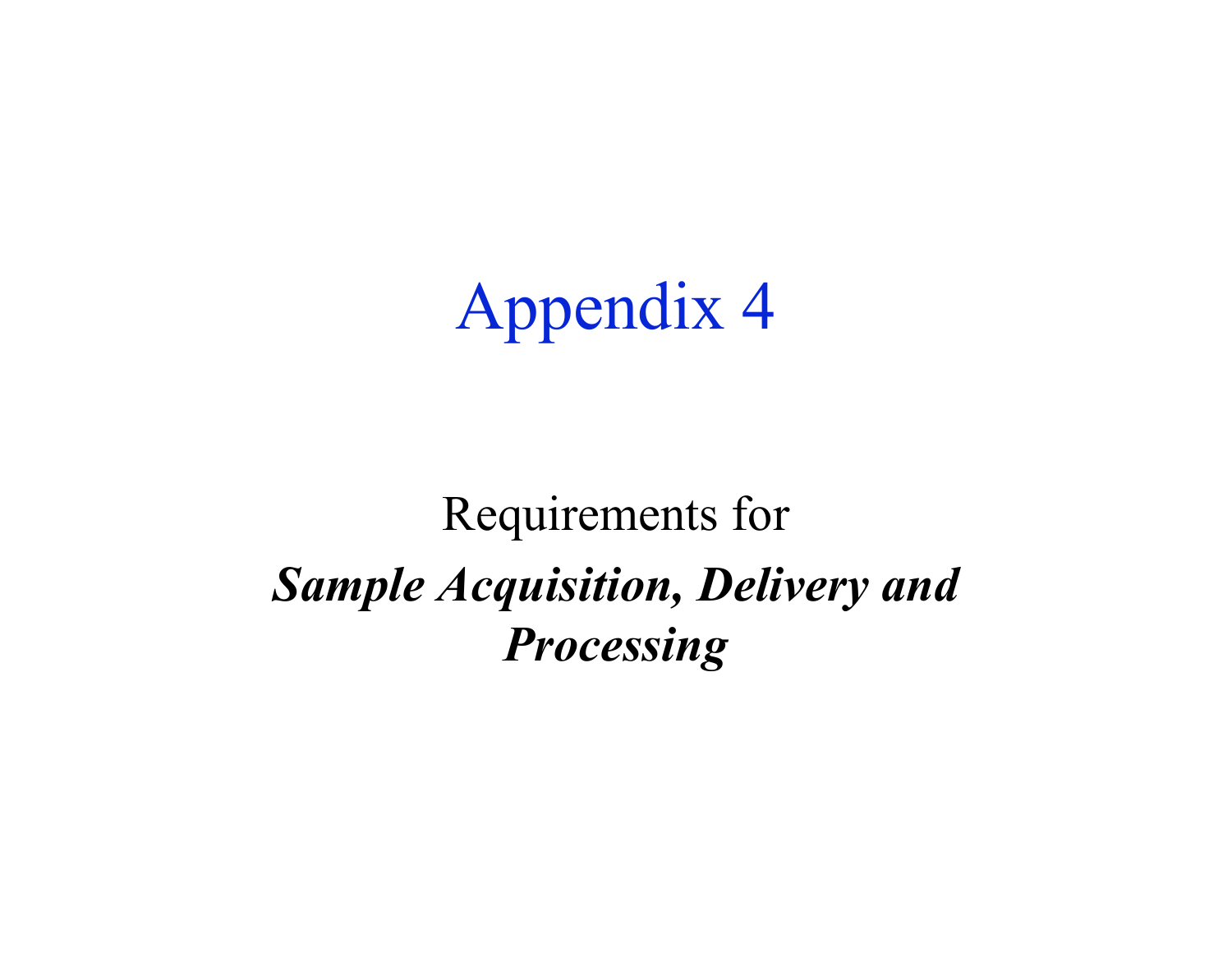## **Sample Selection and Acquisition: Functional Requirements**

#### **Sample Selection**

Microscope, & macro camera, spectrometer and other sensors to evaluate potential sampling sites prior to sample collection.

#### **Sample Acquisition**

- Regolith sample via simple scoop, sufficient articulation for trenching.
- Rock abrasion tool (e.g. RAT on MER)
- Rock drill/mini-corer with depth capability of 10 cm, and sampling depth resolution at least as fine as 5 cm.
- For rock and regolith samples, the system should be capable of acquiring samples at least 5 gm in size.
- Core/Drill process minimizes temperature rise in sample.
- The capability of introducing an atmospheric sample into the instruments will be provided.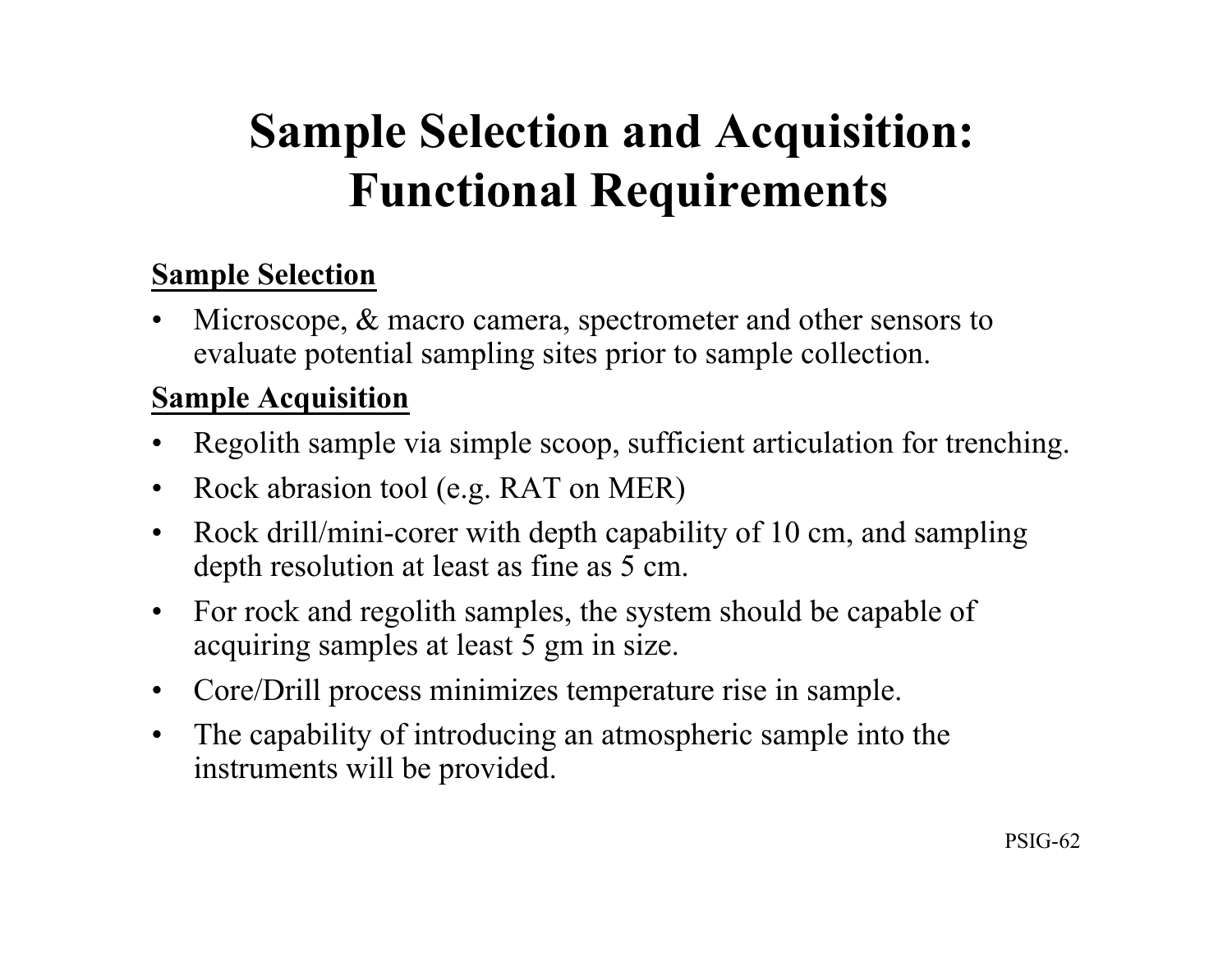## **Sample Preparation and Distribution: Functional Requirements**

**The general issues of sample comminution, splitting, surfacing, storage, transfer, contamination control, sieving, disposal, and operations have been studied by the 2002 SPAD Study Group. Their findings include:**

- The capability to introduce samples into instrument ports BOTH directly and through a rock crusher should be provided, if requested by the PIs.
- A crushing specification of  $\leq 1$ mm is appropriate for now (but may need to be revised somewhat after instrument selection)
	- The crushing process will provide sufficient sample homogenization prior to delivery to the Analytical Laboratory instruments.
- The system need support processing only a single sample at one time.
- Macro/Microscope and Spectrometer observes sample after crushing (to observe broken surfaces) and prior to delivery to Analytical Laboratory instruments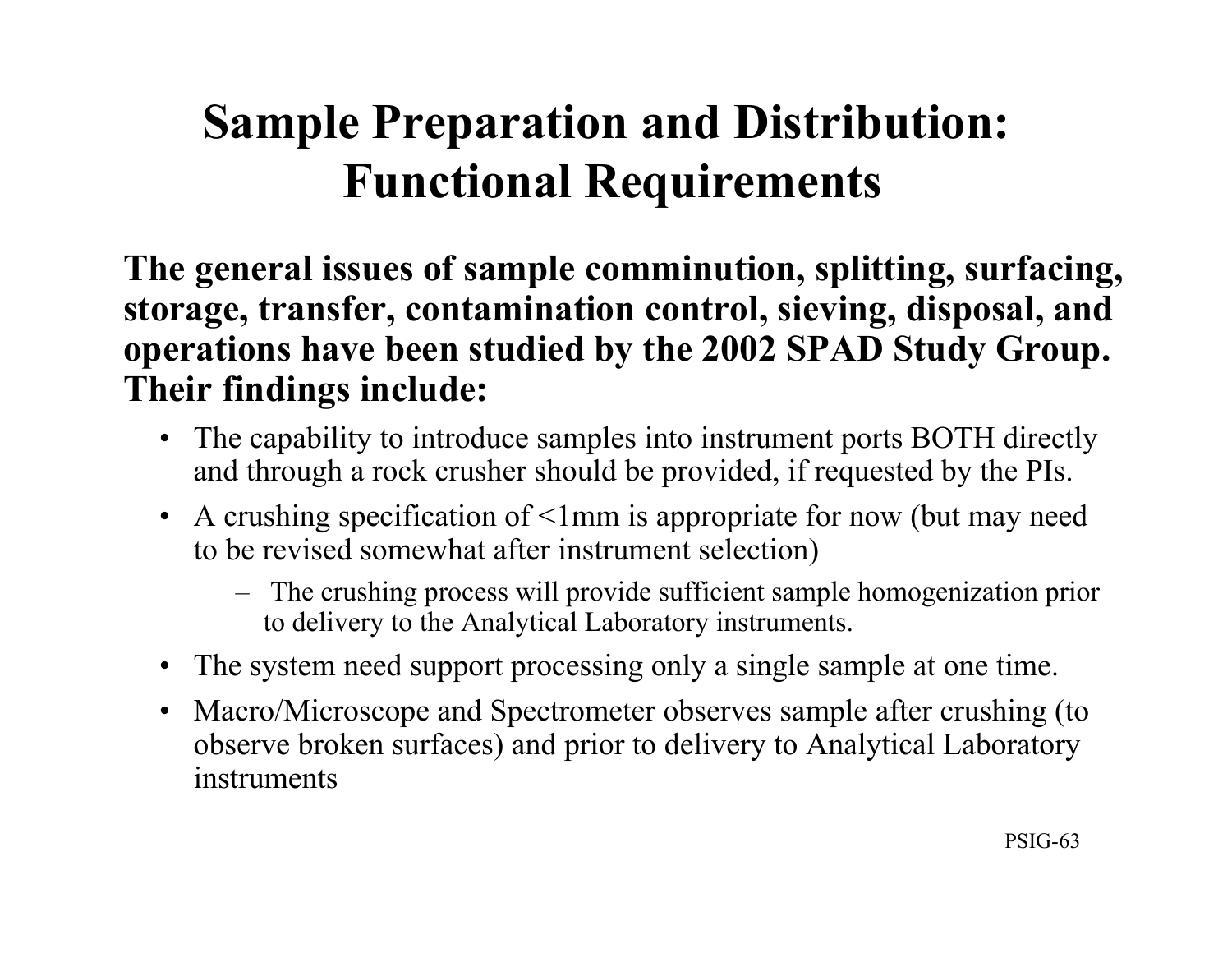## **Thermal and Contamination Requirements on Sample Acquisition and Processing**

#### **Chemical contamination:**

- System cleanout and reset must limit cross contamination to  $\leq 0.5\%$  of previous sample (with  $0.2\%$  as a goal).
- Construction of sample processing system must minimize potential contamination of samples.
- Particular attention must be paid to contamination in the form of volatiles transferred into the sample processing system from the other parts of the lander system.

#### **Thermal alteration:**

• Some instruments measure volatiles released from the samples upon thermal processing. Exposing samples to above ambient temperatures prior to processing is highly undesirable. Some Analytical Laboratory instruments will not require thermally unperturbed samples.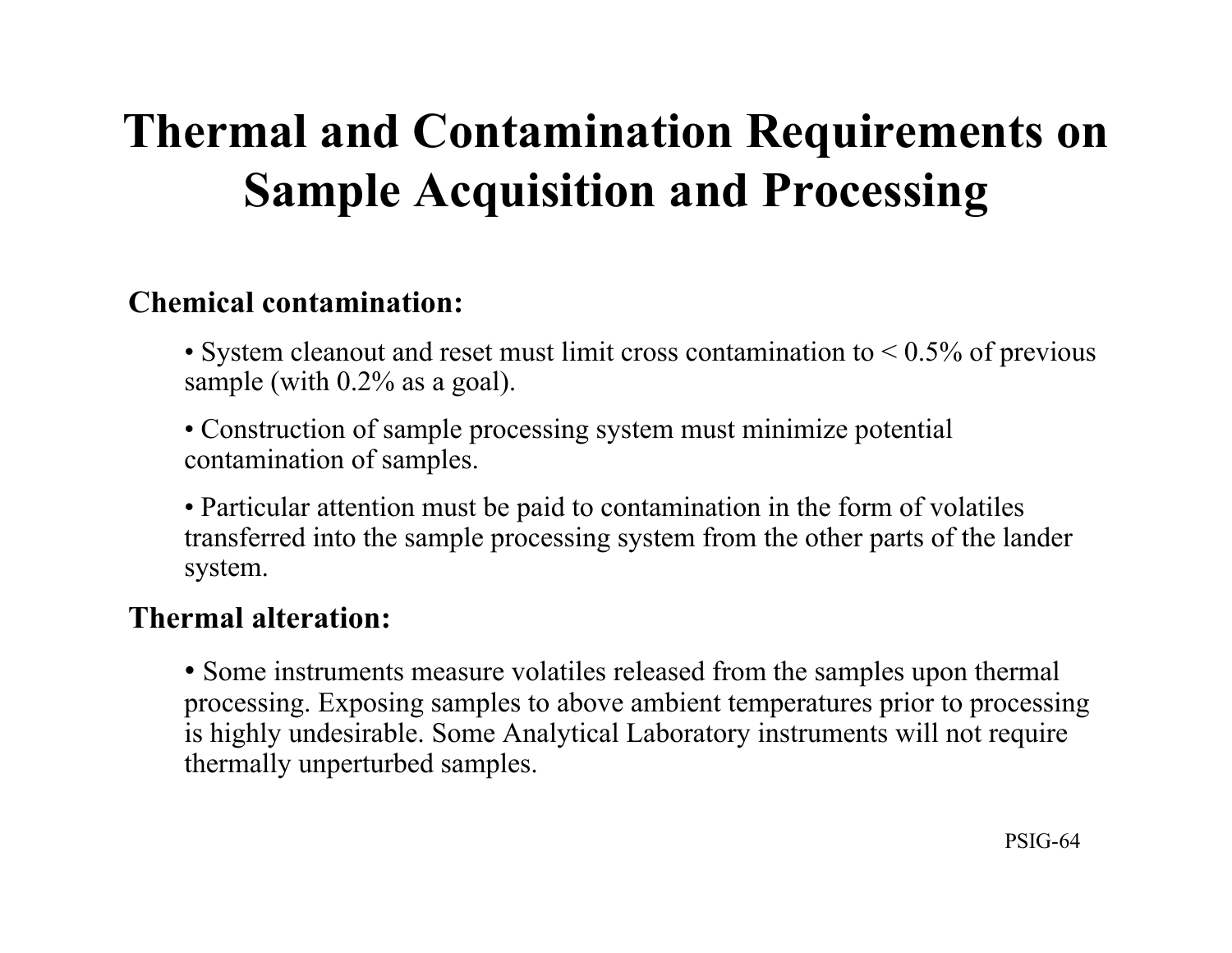# Appendix 5

## *Astrobiology-Focused Science Objectives*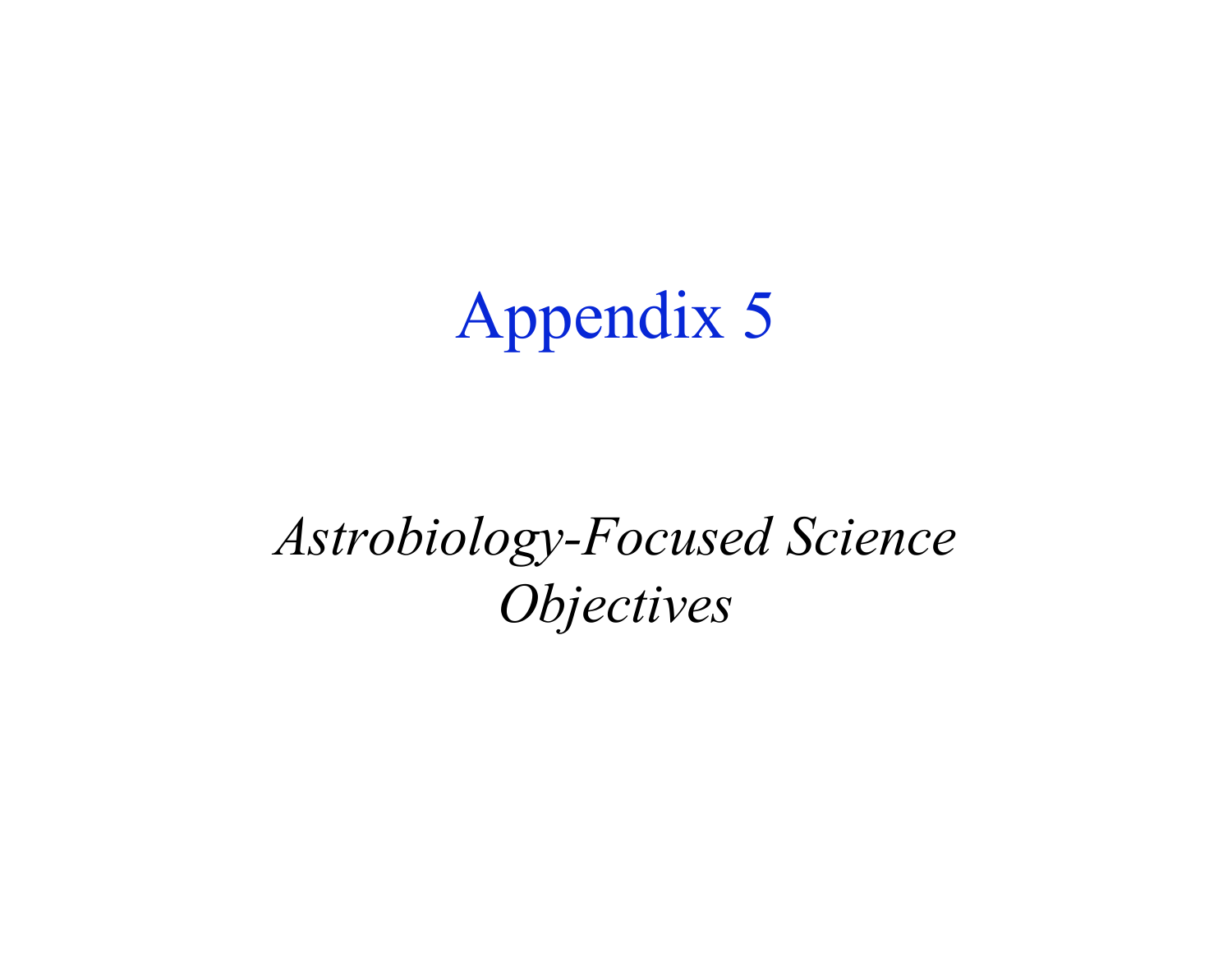### Astrobiology-Focused Science Objectives (1 of 2)

- The **primary** scientific objective related to astrobiology can be broken down into four components. These four sub-objectives are judged to be necessary to achieve a substantial result in astrobiology. The measurements needed for these sub-objectives may also be sufficient to support secondary science objectives.
- **1. Characterize the geology of the landing site (at different scales) so that analytic data can be interpreted in context.**
	- a) Regional and local geology
	- b) Primary mineralogy and texture of crustal materials, and any superimposed alteration or diagenetic effects.

#### **2. Determine if liquid water persisted at the landing site, either on the surface or in the shallow subsurface:**

Perform one or more of the following depending on location

- a) Determine if stratified rock sequences observed on Mars formed by sedimentation in water.
- b) Characterize surface or subsurface ice most relevant to astrobiology and the environment in which it resides.
- c) Test hypotheses of recent (or even modern) near-surface water (e.g. gullies, seeps, hydrothermal systems).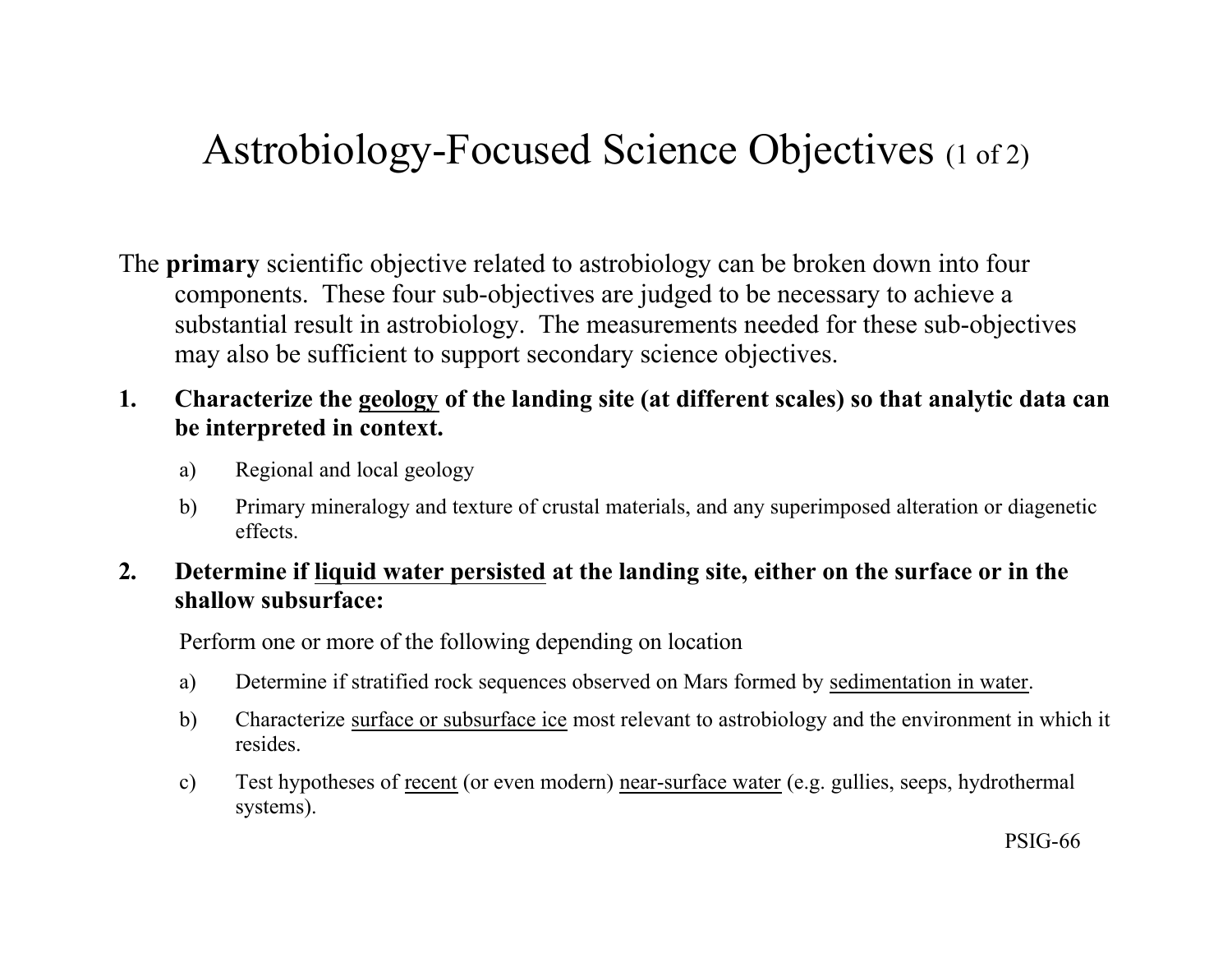### Astrobiology-Focused Science Objectives (2 of 2)

3. Assess the potential for habitability through studies of the chemistry of martian samples, and the chemical environment in which they formed and evolved.

Complete some of the following (listed in approximate priority order)

- a) Determine the chemical state and abundance of the basic chemical building blocks of life (compounds of C, H, N, O, P, S) in rocks, regolith (certain ice?).
- b) Determine the biogeochemical processes that have affected interactions among these elements, including
	- i. Physicochemical environmental parameters (pH, fO2, T, time)
	- ii. Cycling between crustal and atmospheric reservoirs.
	- iii. History of C reservoirs and processes in the crust and atmosphere
- c) Understand the chemical evolution of the atmosphere, and implications for past habitability.
- d) Determine the chemical speciation of Fe and other redox sensitive metals, to understand their potential either as biosignatures, as energy sources for life, or as indicators of past environments.
- 4. Describe features (including textural, mineralogical and chemical) that may be possible biosignatures.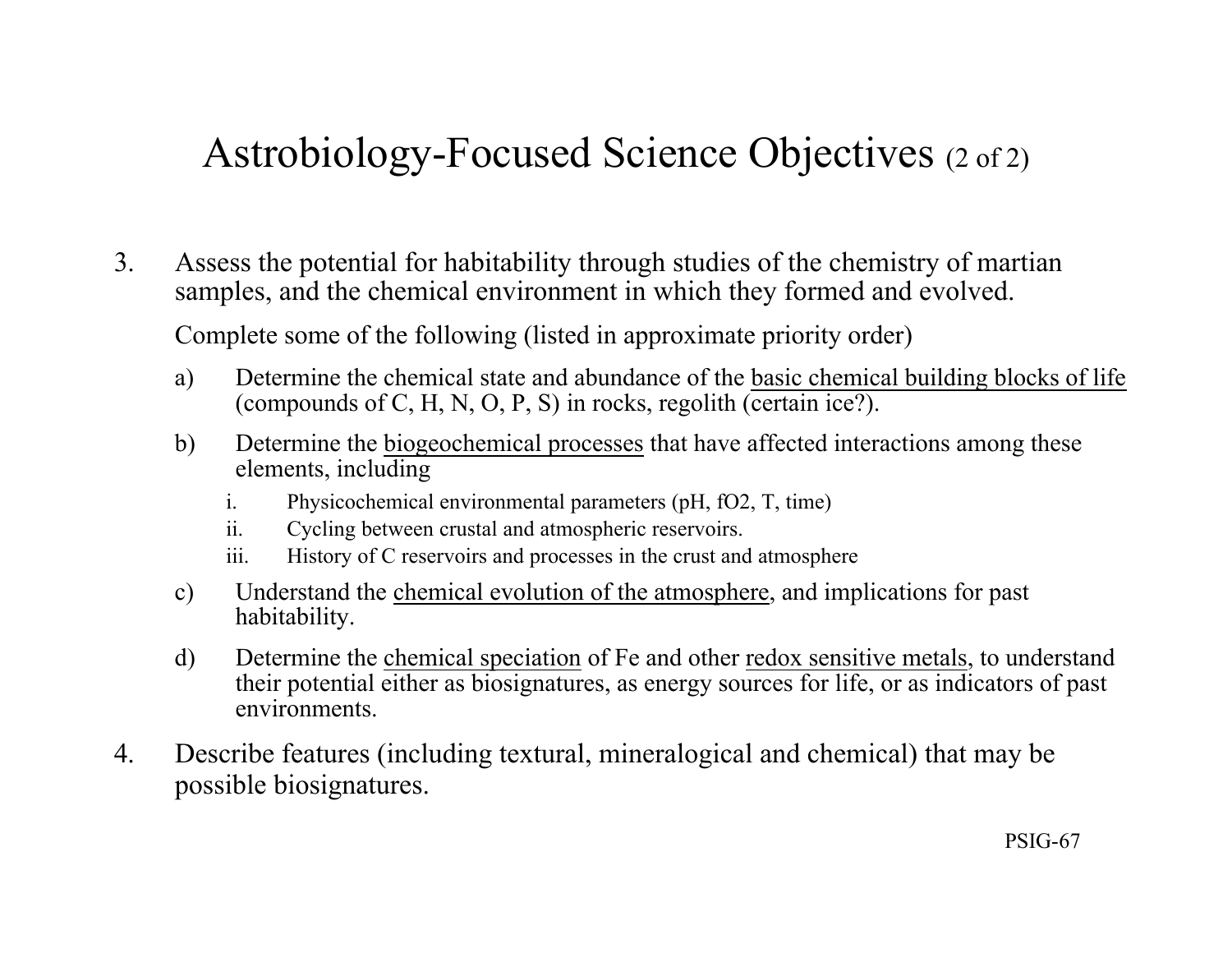# Appendix 6

## *Availability of In Situ Astrobiology Instruments:*

*Request for Information (RFI) from Experimenters*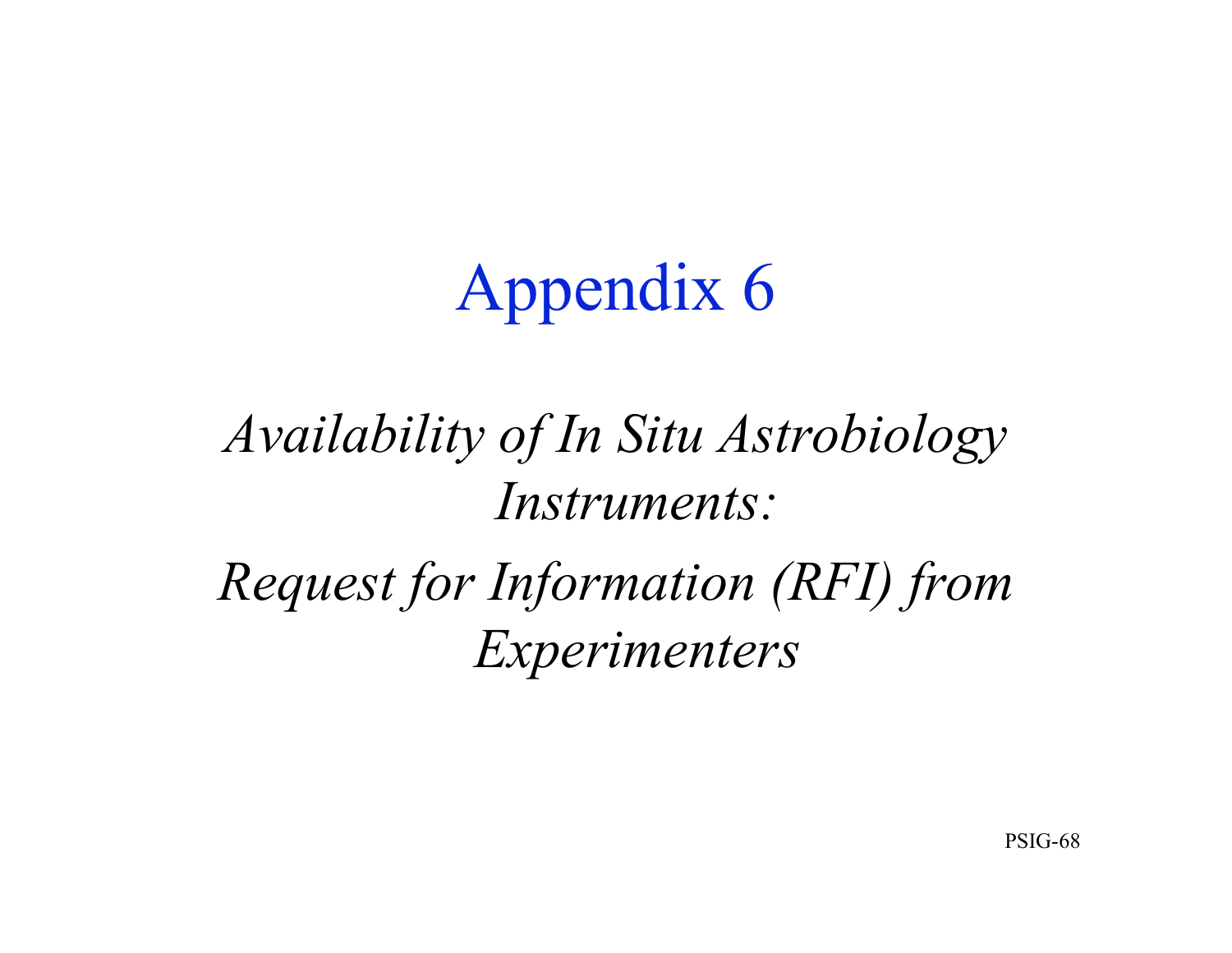## Availability of *In Situ* Astrobiology Instruments

- Request for information on availability and development status of Astrobiology Instruments for MSL '09
- Released RFI Dec. 18, 2002; responses due Jan. 17, 2002
- 97 instrument responses received

#### Responses:

–57 domestic, 40 foreign

- –38 contact suite
- –34 analytic laboratory

 $-17$  remote sensing suite/mast

–8 other/support equipment

–74 instruments at or above TRL 4



**Potential Suppliers**

PSIG-69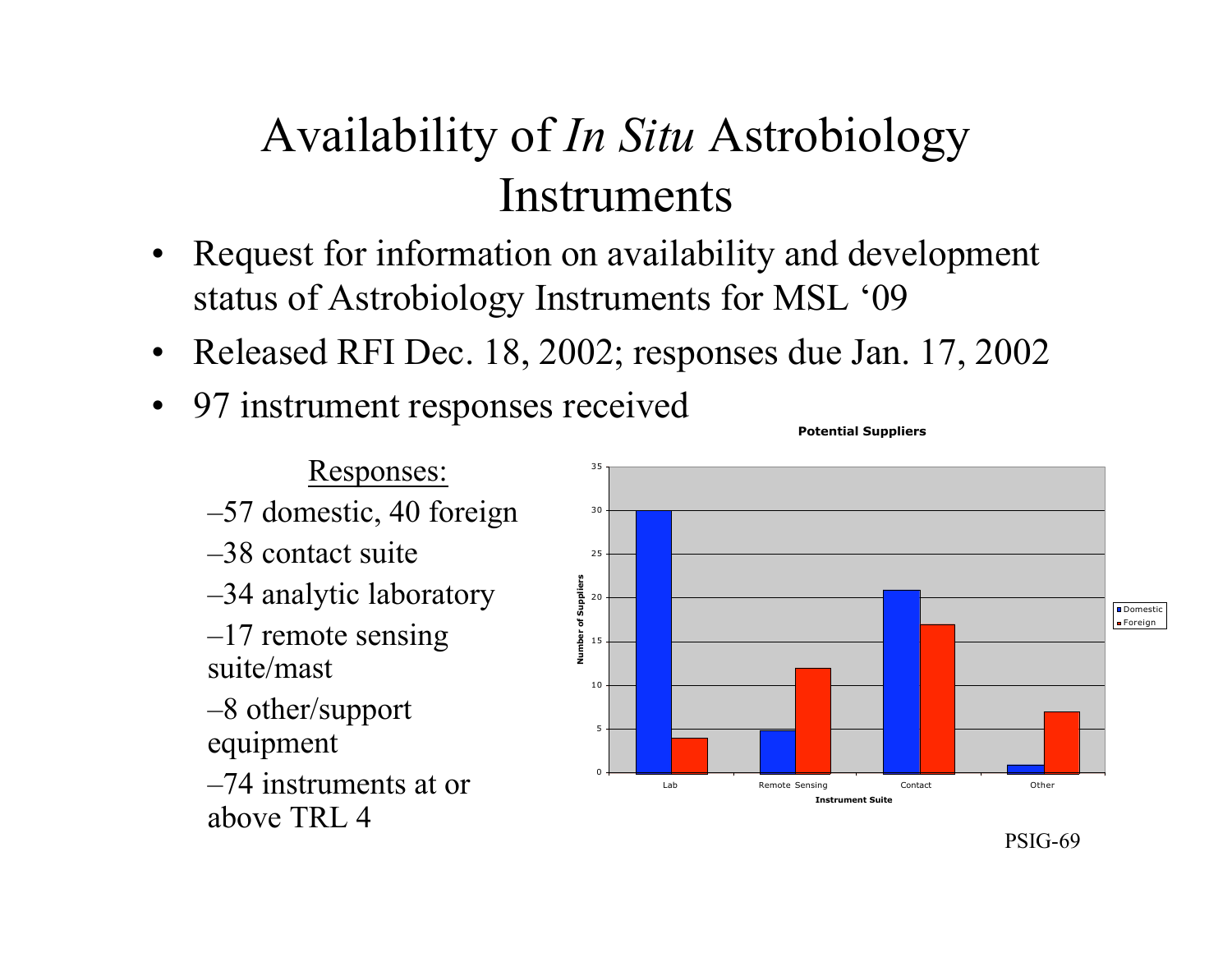# Appendix 7

## *Acquiring and Processing Ice-Bearing and Ice-Free Samples*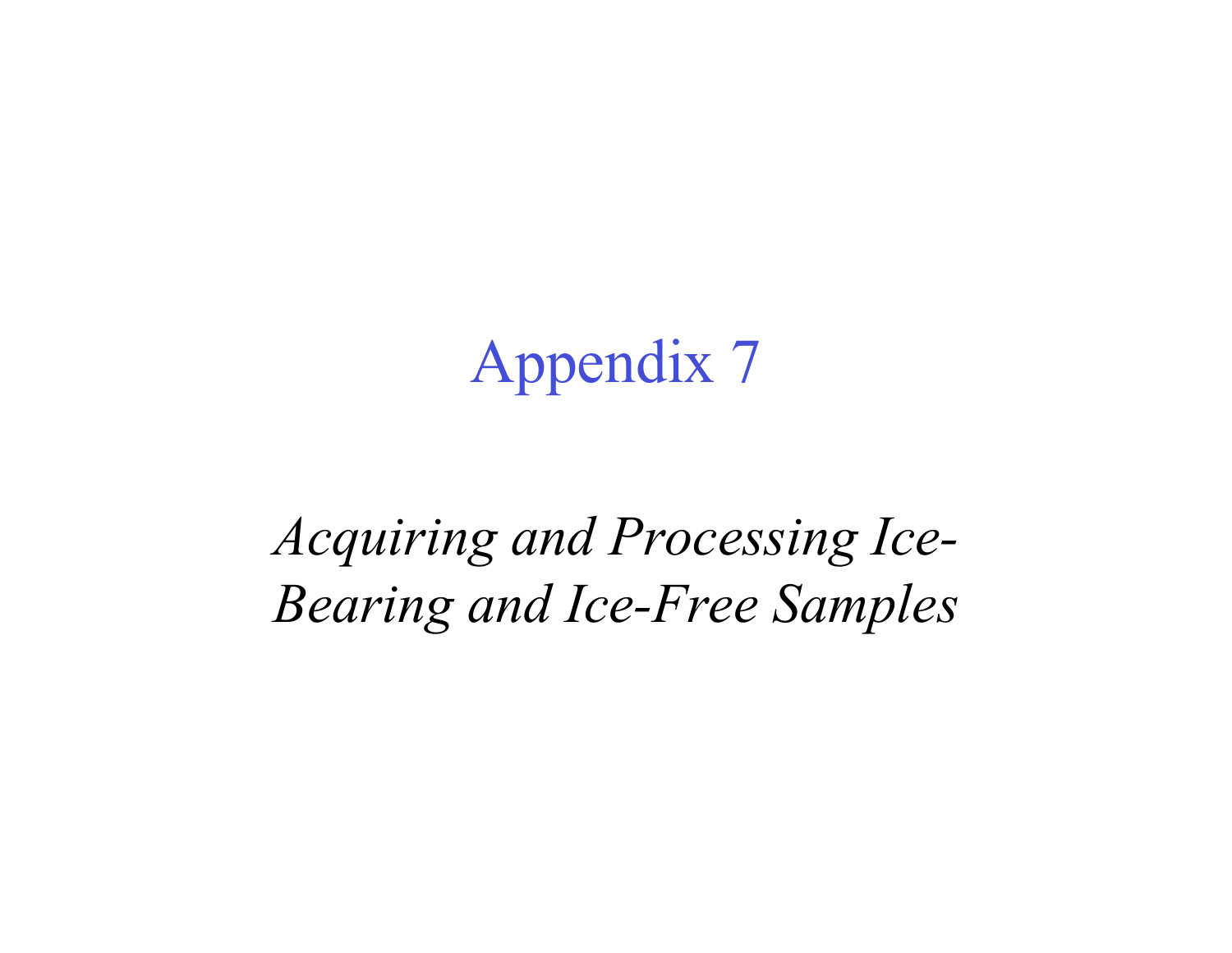## Acquiring and Processing Ice-Bearing and Ice-Free Samples Collecting Quality Ice-Bearing Samples

**Ice is certain to have an heterogeneous subsurface-distribution at the scale of our sampling hardware.**

- • **Probability of collecting an ice-bearing sample would be significantly improved by including:**
	- At least one ice-sensing geophysical instrument (e.g. GRS, high-frequency radar sounder or other)
	- Subsurface access capability
		- Require: At least 0.3-0.5 m
		- Desired: 1.5 m
		- Ability to use at multiple sites.
	- Access to near-surface ice is substantially improved near poles.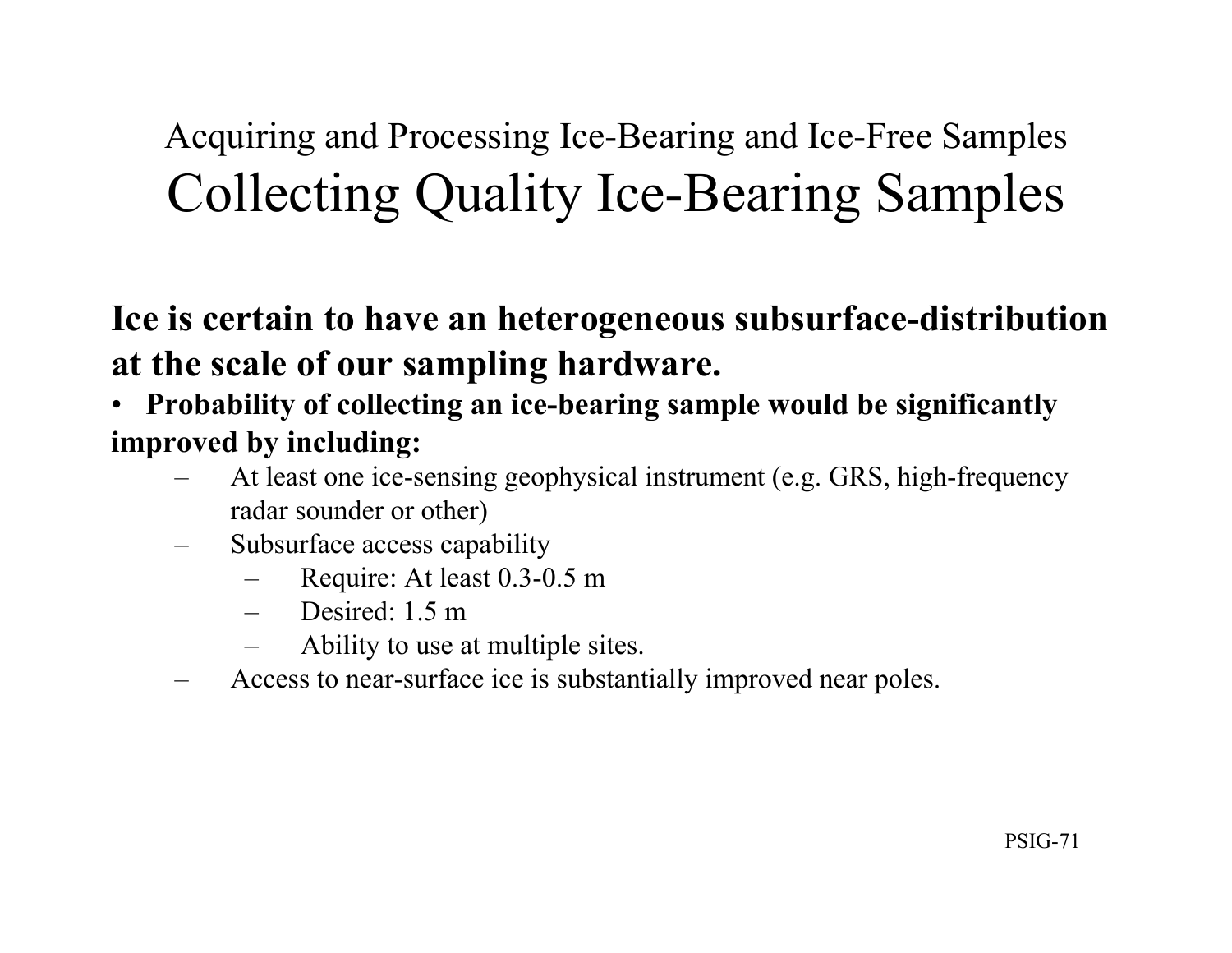### Acquiring and Processing Ice-Bearing and Ice-Free Samples Implications for NASA's MSL AO and Responding Proposals

Announcement of Opportunity would need to specify:

- MSL will have the capability to collect both ice-free and ice-bearing samples
- Ice-free samples will go through a facility preparation process, and the ice-bearing samples will be delivered in raw state.
- Proposals for Analytical Laboratory Instruments would need to specify:
	- Whether an instrument would need to receive one or both sample types.
	- If both, instrument will need to have two inlets, one of which is fed by the "dry" sample preparation system, and the other receives raw samples.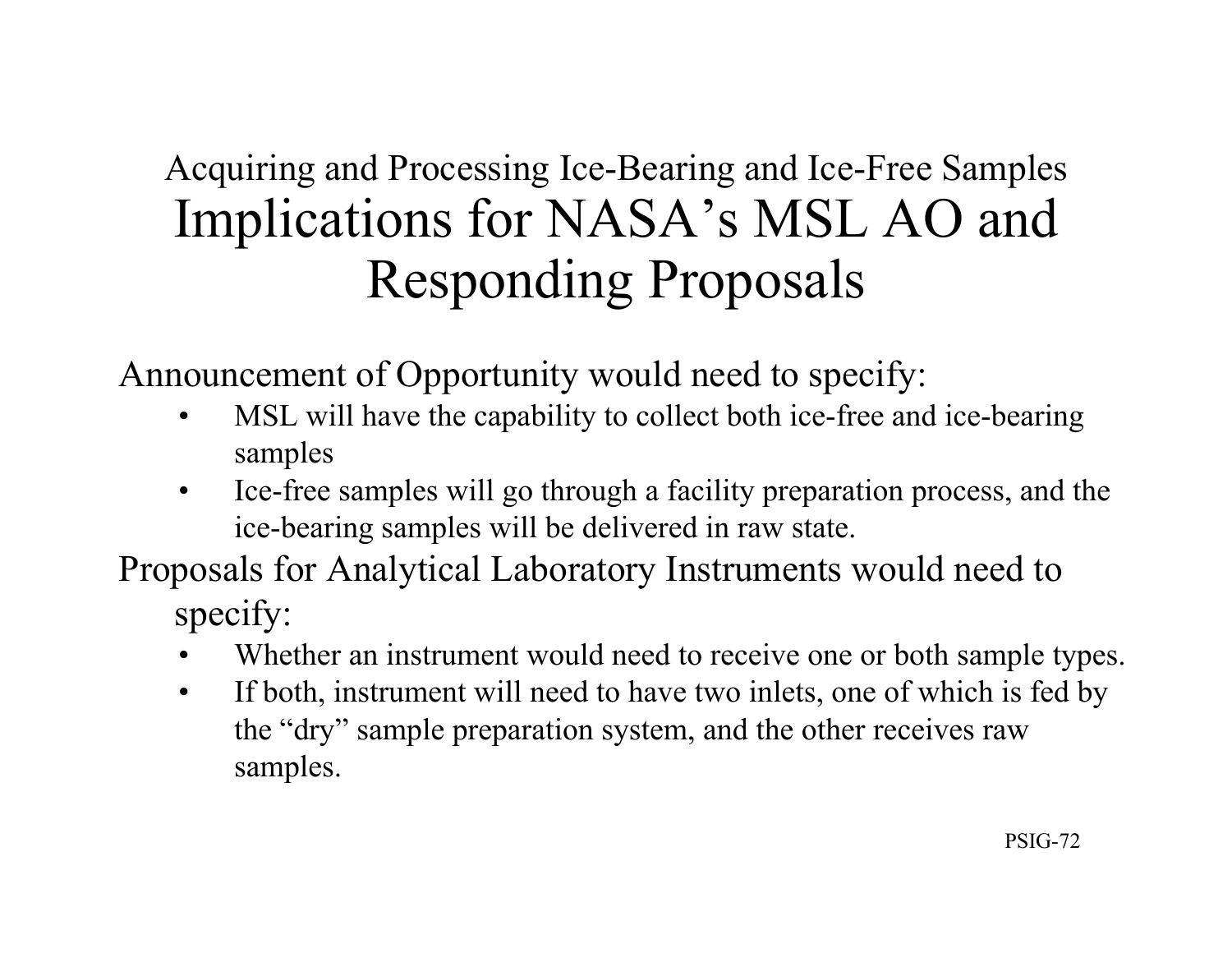Acquiring and Processing Ice-Bearing and Ice-Free Samples Implications for Mission: Summary

**PSIG Conclusion: It Is Possible to Design a Single System Capable of Preparing and Analyzing Both Ice-free and Icebearing Samples.**

**Implications of this capability:**

- **Adding a requirement to access ice and/or to understand ice-related geological and geochemical processes, would have the following implications for MSL.**
	- **Additional requirements on the sample collection system**
		- **Acquire and deliver ice samples in a form that can be scientifically analyzed.**
	- **Additional requirements on the sample preparation and analysis system.**
	- **Probable increase in planetary protection requirements**
	- **Possible need for one additional instrument in science payload (icedetecting geophysics).**
- **This is a mission enabling capability:**
	- **The decision on landing latitude to be deferred until late in the mission development process.**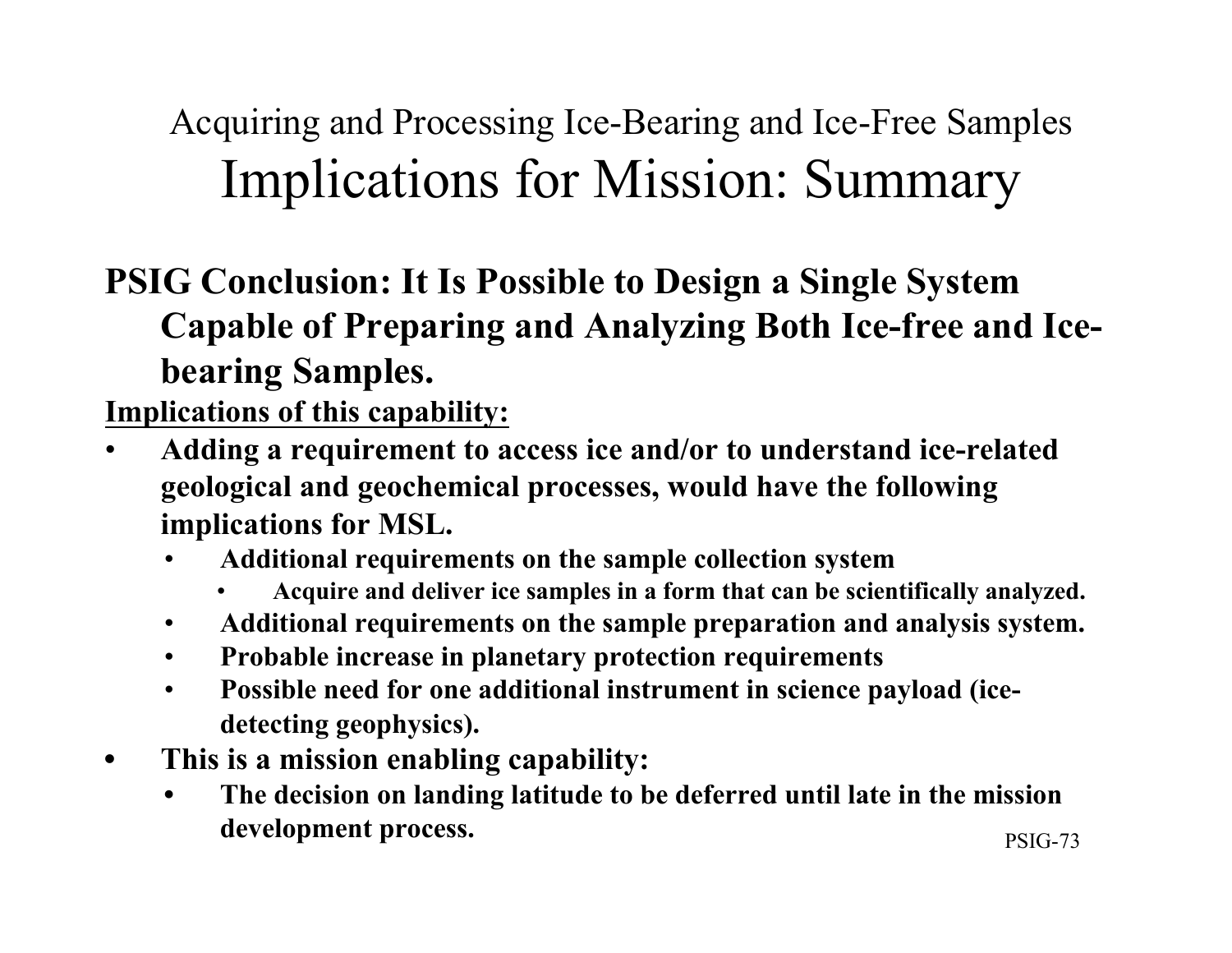## Appendix 8

*Carbon Provenance: Science and Analytical Requirements*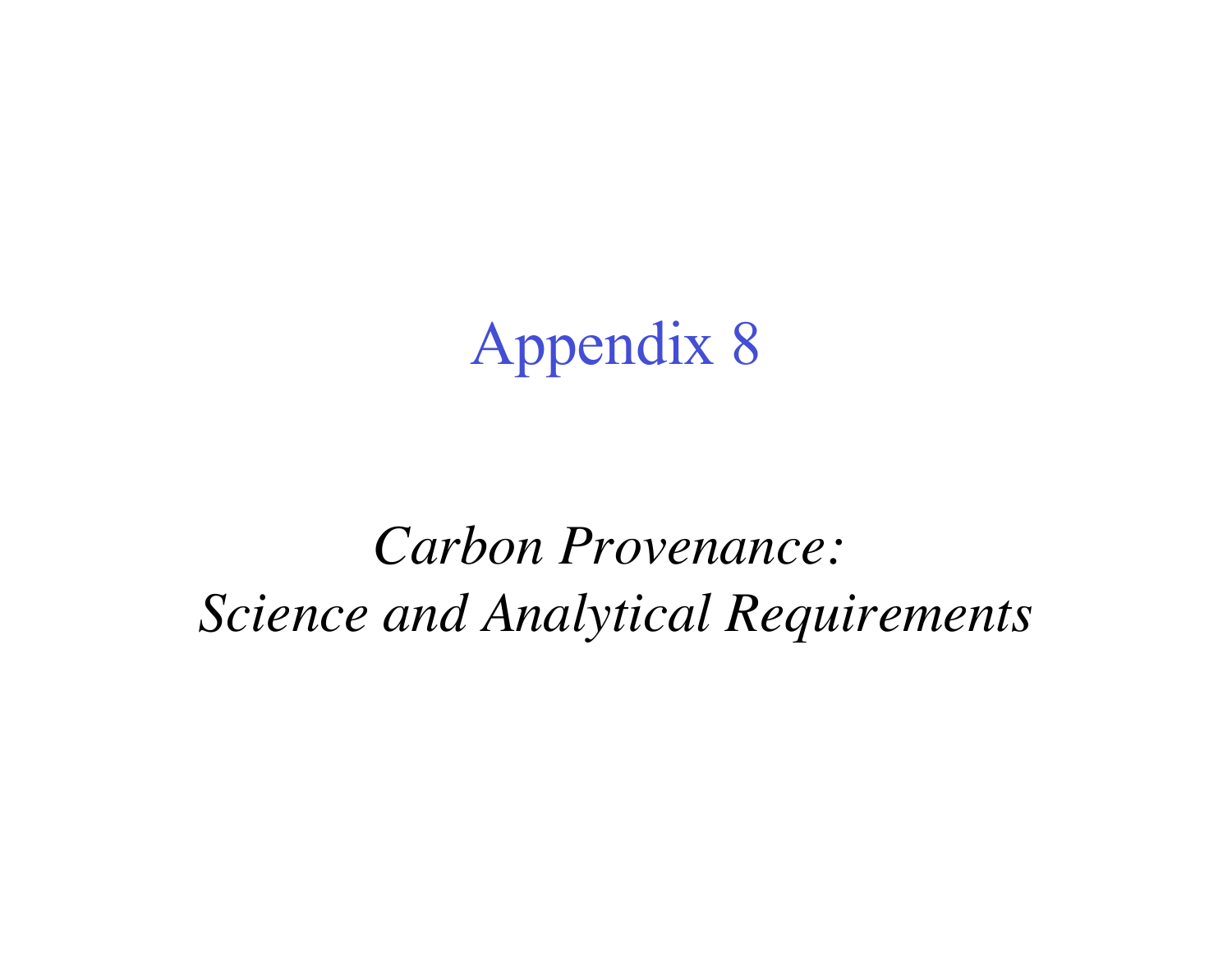## Carbon Provenance Potential Sources of Carbon Compounds at Mars

- Meteoritic infall
	- Aromatics, high molecular weight residues, carbonates
	- Known tracer methanesulfonic acid
	- Altered by martian surficial processes? to, e.g., hexacarboxylic benzene
- Martian abiotic processes
	- **Carbonates,** aromatics, paraffins, methane
	- Altered by martian surficial processes? Oxidation, etc. reactions
- Martian biotic processes?
	- Amino acids, lipid and hydrocarbon biomarkers, polysaccharides, aromatics
	- Altered by martian crustal processes? Oxidation, thermal, etc. reactions
- Contamination
	- e.g., Amino acids: Highly sensitive, highly specific, and sensitive with regard to oxidative diagenesis
	- Genetic material: Extraordinary sensitivity needed